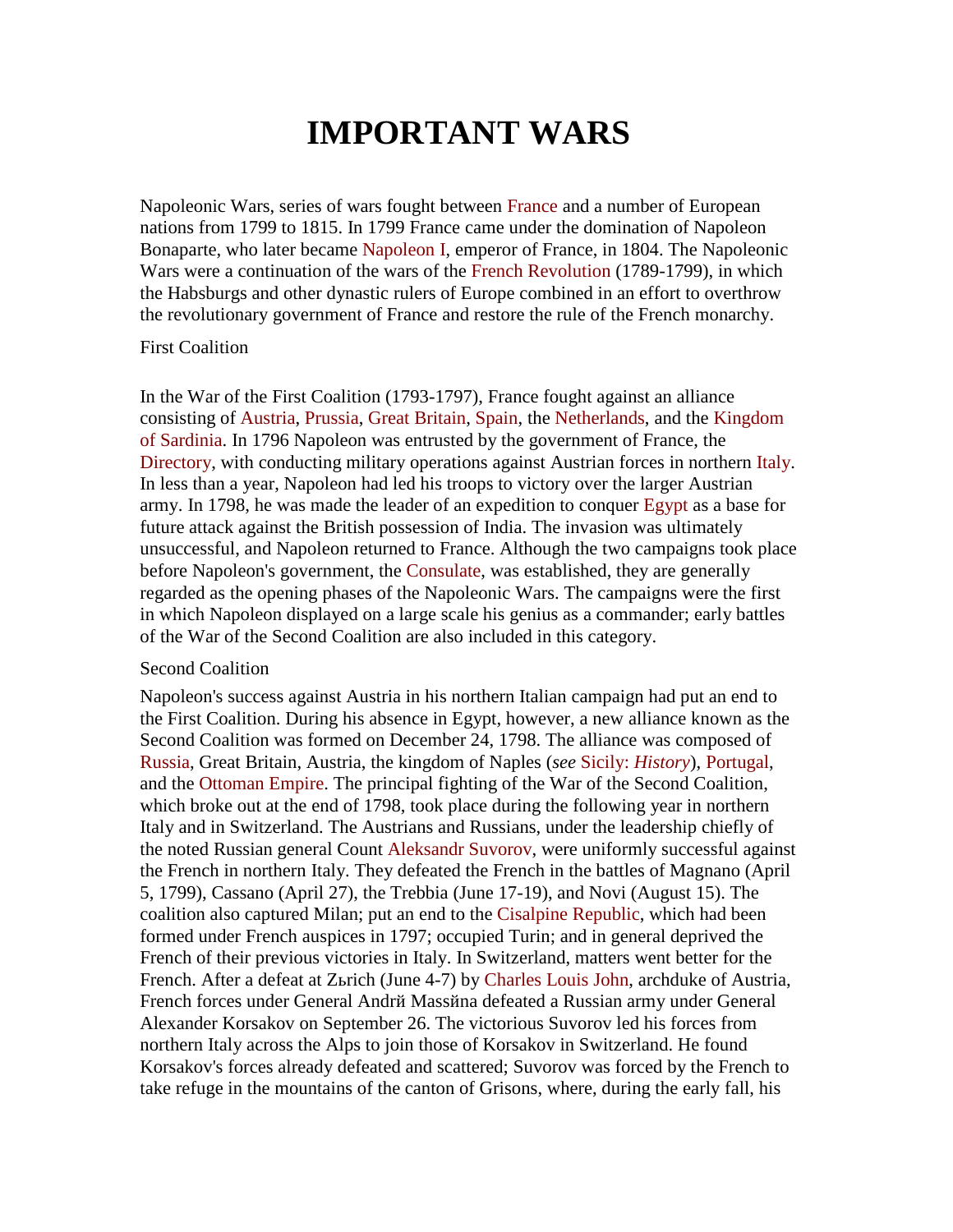army was practically destroyed by cold and starvation. On October 22, alleging lack of cooperation by the Austrians, the Russians withdrew from the Second Coalition.

After Napoleon returned to France from Egypt in October 1799, he became leader of the Consulate and offered to make peace with the allies. The Coalition refused, and Napoleon planned a series of moves against Austria, and various German states in alliance with Austria, for the spring of 1800. Napoleon crossed the Alps into northern Italy with a newly raised army of 40,000 men and on June 14 defeated the Austrians in the Battle of Marengo. In the meantime French forces under General Jean Victor Moreau had crossed the Rhine into southern Germany and taken Munich. Moreau had also defeated the Austrians under Archduke John of Austria in the Battle of Hohenlinden in Bavaria on December 3, and had advanced to the city of Linz, Austria. These and other French successes caused Austria to capitulate. On February 9, 1801, by the Treaty of Lunйville, Austria and its German allies ceded the left bank of the Rhine River to France, recognized the Batavian, Helvetian, Cisalpine, and Ligurian republics, and made other concessions. The Treaty of Lunйville also marked the breakup of the Second Coalition. The only allied nation that continued fighting was Great Britain. British troops had unsuccessfully engaged the French on Dutch soil in 1799, but had made some territorial gains at the expense of France in Asia and elsewhere. On March 27, 1802, Great Britain made peace with France through the Treaty of Amiens.

This peace, however, turned out to be a mere truce. In 1803 a dispute arose between the two nations because of the treaty provision that Great Britain return the island of Malta to its original possessors, the Knights of Saint John of Jerusalem. The people of Malta preferred the British crown, and the British did not surrender the island, so war again broke out between Great Britain and France. An important consequence of this war was Napoleon's abandonment, because of the need to concentrate his resources in Europe, of his plan to establish a great French colonial empire in the region known as Louisiana in North America. Instead, he sold Louisiana to the United States. In 1805 Great Britain was joined in its new war by Austria, Russia, and Sweden, and Spain allied itself to France. The ensuing war is known as the War of the Third Coalition.

#### Third Coalition

Napoleon quickly moved against the new alliance. Since 1798 he had exerted pressure on Great Britain by keeping an army concentrated at Boulogne on the English Channel, ostensibly preparing to invade England. During the dissensions leading to the outbreak of war in 1803, Napoleon had greatly increased the French forces at Boulogne. After the formation of the Third Coalition against France, he moved his troops from Boulogne to meet the Austrians, who, under Ferdinand III, grand duke of Tuscany, and General Karl Mack von Leiberich, had invaded Bavaria. A number of German states, including Bavaria, Wьrttemberg, and Baden, allied themselves with France. Napoleon defeated the Austrians at Ulm, taking 23,000 prisoners, and then marched his troops along the Danube River and captured Vienna. Russian armies under General Mikhail Illarionovich Kutuzov and Alexander I, emperor of Russia, reinforced the Austrians, but Napoleon crushed the combined Austro-Russian forces in the Battle of Austerlitz, sometimes known as the Battle of the Three Emperors. Austria again capitulated, signing the Treaty of Pressburg on December 26, 1805. Among the terms of this treaty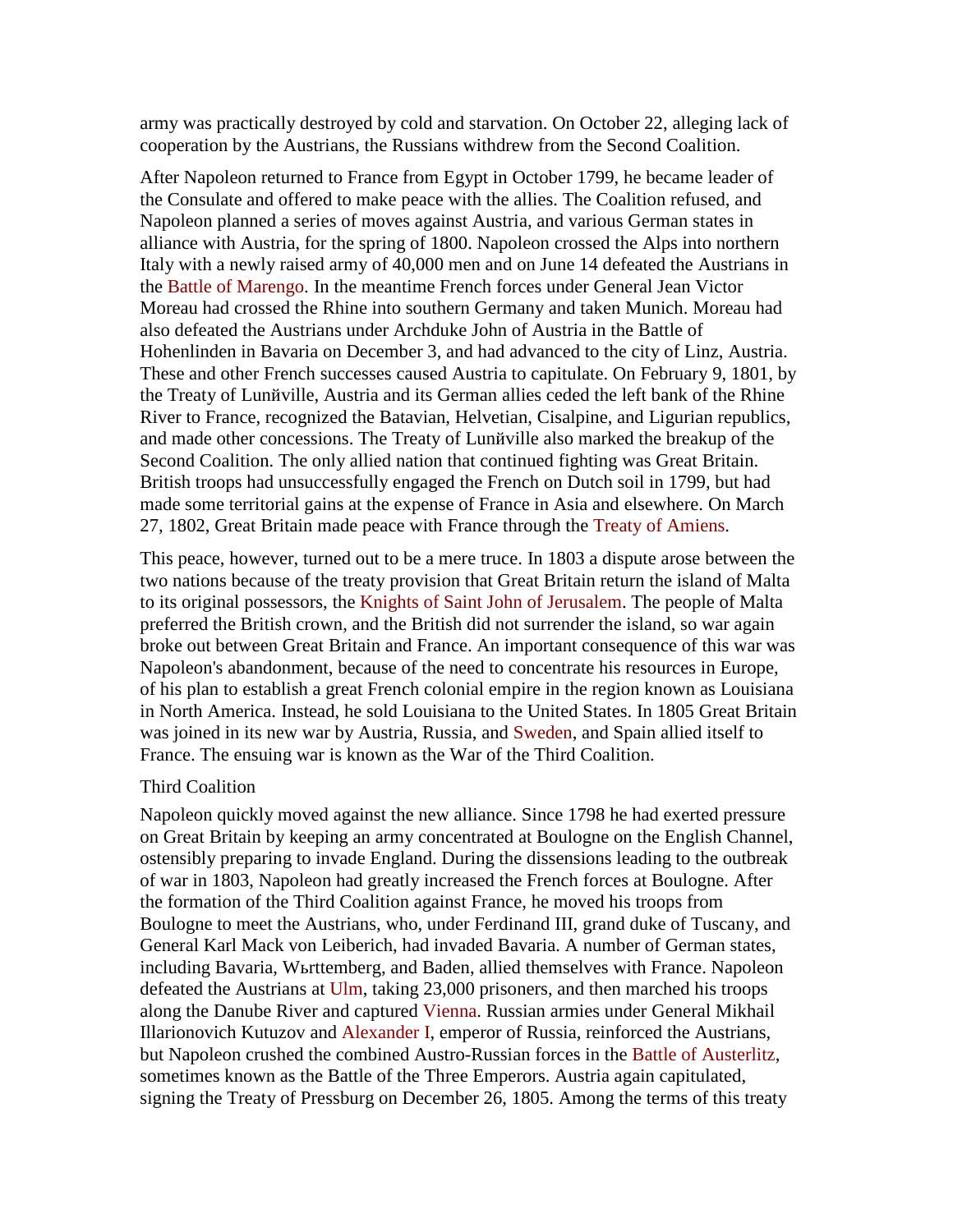was the concession by Austria to France of territory in northern Italy and to Bavaria of territory in Austria itself; in addition, Austria recognized the duchies of Wьrttemberg and Baden as kingdoms.

### Confederation of the Rhine

In Italy, where French forces under Massйna had defeated the Austrians under Charles Louis John, Napoleon made his elder brother, Joseph Bonaparte, king of Naples in 1806. Elsewhere in Europe, he made his third brother, Louis Bonaparte, king of Holland (the former Batavian Republic); and on July 12 he established the Confederation of the Rhine, which eventually consisted of all the states of Germany except Austria, Prussia, Brunswick, and Hessen. The formation of the Confederation put an end to the Holy Roman Empire and brought most of Germany under Napoleon's control. His continental successes, however, were largely offset by the victory on October 21, 1805, off Cape Trafalgar, of the British under Admiral Horatio Nelson over the combined fleets of France and Spain. This victory gave Great Britain mastery of the sea throughout the remainder of the Napoleonic era. In 1806 economic warfare between Great Britain and France was initiated. Napoleon formulated his so-called Continental System, issuing decrees, in 1806 and later, forbidding British trade with all European nations. Great Britain retaliated with the Orders of Council, which in effect prohibited neutrals from trading between the ports of any nations obeying Napoleon's decrees. British mastery of the sea made it difficult for Napoleon to enforce the Continental System and resulted eventually in the failure of his economic policy for Europe.

# Fourth Coalition

Before the effect of British sea power could be manifest, however, Napoleon increased his power over the Continent. In 1806 Prussia, aroused by Napoleon's growing strength in Germany, joined in a Fourth Coalition with Great Britain, Russia, and Sweden. Napoleon badly defeated the Prussians in the Battle of Jena on October 14, 1806, and captured Berlin. He then defeated the Russians in the Battle of Friedland and forced Alexander I to make peace. By the principal terms of the Treaty of Tilsit, Russia gave up its Polish possessions and became an ally of France, and Prussia was reduced to the status of a third-rate power, deprived of almost half its territory and crippled by heavy indemnity payments and severe restrictions on the size of its standing army. Through military action against Sweden on the part of Russia and Denmark, Gustav IV Adolph of Sweden was forced to abdicate in favor of his uncle, Charles XIII, on the condition that the latter name as his heir General Jean Baptiste Jules Bernadotte, one of Napoleon's marshals. Bernadotte became king in 1818, as Charles XIV John, founding the present royal line.

# Anti-Napoleonic Nationalism

In 1808 Napoleon was master of all Europe except Russia and Great Britain, but from this time on his power began to decline. The chief reasons for this decline were the rise of a nationalistic spirit in the various defeated nations of Europe and the persistent opposition of Great Britain, which, safe from invasion because of its superior navy, never ceased to organize and subsidize new coalitions against Napoleon.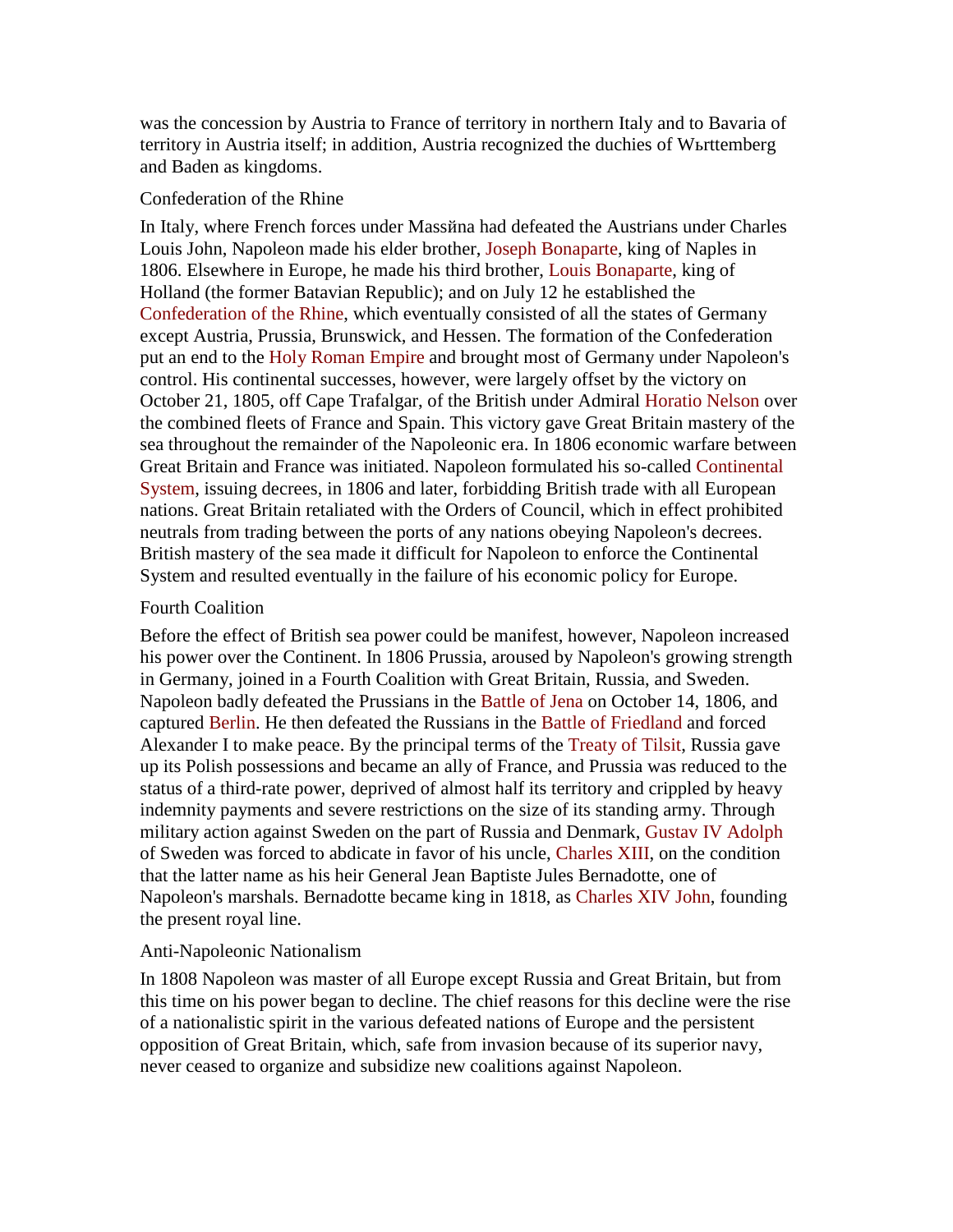In Spain, Napoleon first encountered the nationalistic spirit that led to his downfall. In 1808, after dethroning King Charles IV of Spain, Napoleon made his brother Joseph Bonaparte king of the country. The Spanish revolted and drove Joseph out of Madrid. A violent struggle known as the Peninsular War (1808-1814) then took place between the French, intent on restoring Joseph as king, and the Spaniards, aided by British forces under Arthur Wellesley, 1st duke of Wellington. The French were eventually defeated, suffering losses in manpower that severely handicapped Napoleon when he was later forced to meet new enemies in the east and north of Europe. The first of these new enemies was Austria, which, inflamed by patriotic feeling, entered the Fifth Coalition, with Great Britain, in 1809. Napoleon defeated the Austrians at Wagram (July 1809), and inflicted on them the Treaty of Vienna, by which Austria lost Salzburg, part of Galicia, and a large part of its southern European territory. He also divorced his first wife and married the daughter of Francis II of Austria in the vain hope of keeping Austria out of further coalitions against him.

#### Defeat of Napoleon

The turning point of Napoleon's career came in 1812, when war again broke out between France and Russia because of Alexander's refusal to enforce the Continental System. With one large army already tied down by the "Spanish ulcer," Napoleon invaded Russia with an army of 500,000. He defeated the Russians at Borodino and took Moscow on September 14, 1812. The Russians burned the city, making it impossible for Napoleon's troops to establish winter quarters there. The French retreated across Russia into Germany, suffering the loss of most of their men through cold, starvation, and Russian guerrilla attacks. Russia then joined the Fifth Coalition, which also included Prussia, Great Britain, and Sweden. In 1813, in a burst of patriotic fervor caused by the political and economic reforms that had taken place since its defeat at Jena, Prussia opened the War of Liberation against Napoleon. He defeated the Prussians at Lьtzen and Bautzen and achieved his last important victory at the Battle of Dresden, where on August 27, 1813, a French force of about 100,000 defeated a combined Austrian, Prussian, and Russian force of about 150,000. The following October, however, Napoleon was forced by the Battle of Leipzig to retreat across the Rhine, thus freeing Germany. The following year the Russians, Austrians, and Prussians invaded France from the north. In March 1814 they took Paris, whereupon Napoleon abdicated and was sent into exile on the island of Elba in the Mediterranean Sea.

The members of the Fifth Coalition assembled at the Congress of Vienna to restore in Europe the monarchies Napoleon had overthrown. During their deliberations Napoleon escaped from Elba to France, quickly raised an army, and marched into Belgium to meet the forces of Great Britain, Prussia, Russia, and Austria. He defeated his enemies at Ligny, but was defeated by them at Quatre-Bras. Napoleon met final defeat on June 18, 1815, at the Battle of Waterloo, which marked the end of the Napoleonic Wars.

#### Conclusion

Initially the Napoleonic Wars perpetuated the ideological conflict between revolutionary France and monarchical Europe. At some point, however, the elusive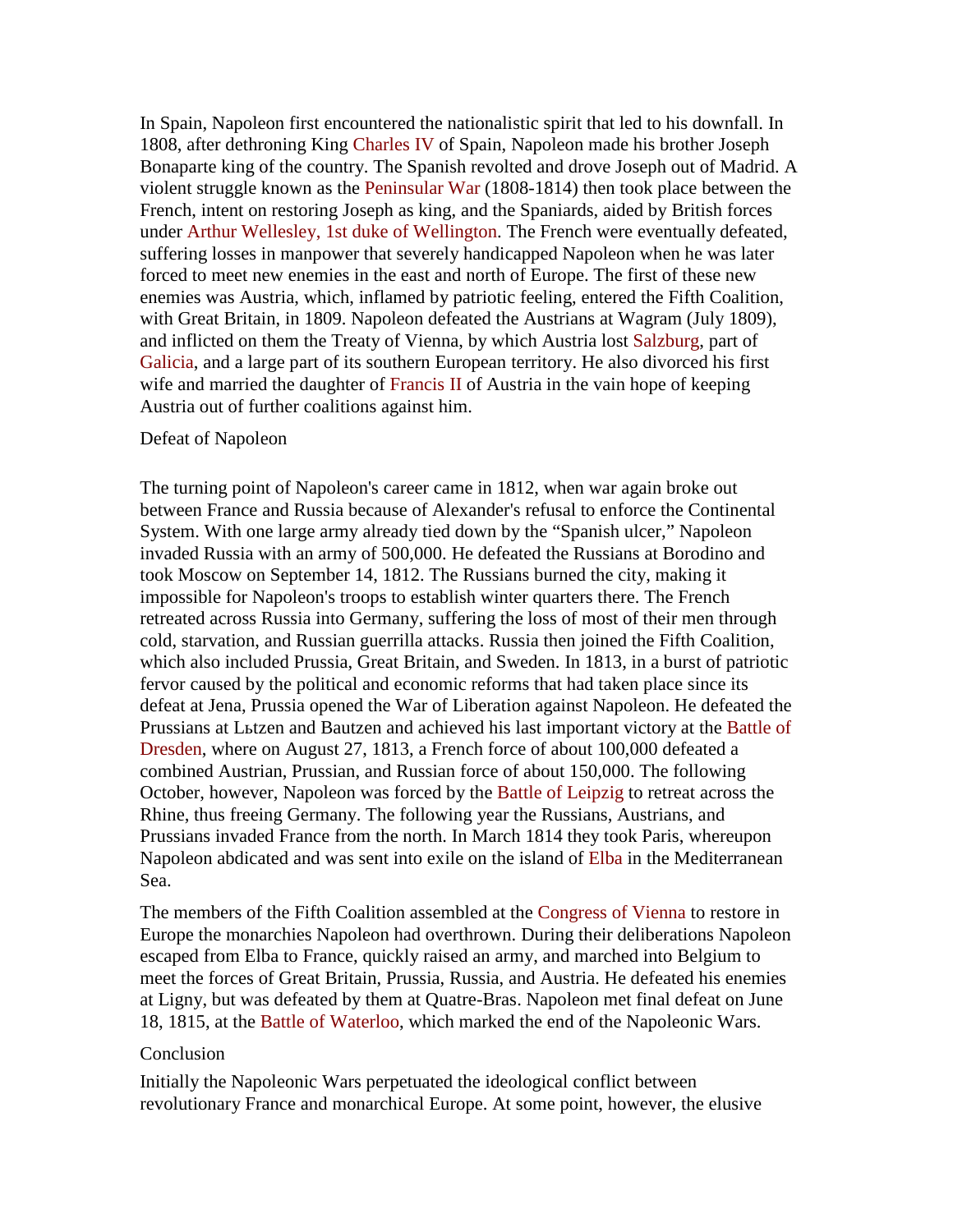ambitions of Napoleon himself became their principal and consistent cause. The wars, moreover, bore Napoleon's personal stamp because he personally determined strategy and commanded the French armies. His ever-broadening diplomatic ambitions were matched by his military strategy, a bold style of taking calculated risks. This style in turn reflected the strength of the French army; its tactics, organization, equipment, and morale had all improved during the French Revolution, and it was led by talented field generals who had risen from the ranks. Napoleon's genius as a commander was his ability to move rapidly, thus gaining an important element of surprise over his opponents. His major failings were matters of attitude rather than technique. In general he underestimated his enemies, perhaps because of his early one-sided victories. In Spain and Russia he was further hampered by his insensitivity to national spirit and by his belief that seizure of a capital city such as Madrid or Moscow would lead his opponent to capitulate. Most important in its impact on the nature and frequency of these wars was Napoleon's utter disregard for the cost of his campaigns in bloodshed and lives.

Russo-Turkish Wars, series of conflicts between the Russian and Ottoman Turkish empires during the 17th, 18th, and 19th centuries, in the course of which Russia gained control of the northern shore of the Black Sea and extended its influence into the Balkans.

The first direct confrontation came in the war between 1677 and 1681, in which Russia acquired control over the Ukraine east of the Dnieper River. Czar Peter the Great, who assumed power in 1689, soon resumed the struggle against the Ottomans, and in two campaigns in 1695 and 1696 he captured the fortress of Azov. In 1710, Peter again went to war with Turkey as a result of the latter's support of Sweden during the Great Northern War (1700-1721), but a Russian campaign in Moldavia ended in disaster, and the Turks recovered Azov in the Treaty of the Pruth (1711). Russia fought another war against Turkey between 1736 and 1739 in alliance with Austria. In the Treaty of Belgrade (1739), Azov was ceded to Russia along with a section of the Black Sea steppe between the Donets and Bug rivers, but the Russians had to raze the fortifications at Azov and were not permitted to have any ships on the Black Sea.

#### Russian Gains, 1768-1812

Russia made dramatic gains during the reign of Catherine the Great. In the first war (1768-1774), Russian armies won major victories in Moldavia, Walachia, and Crimea, and a Russian fleet sailed from the Baltic to the Mediterranean, where it destroyed the Ottoman fleet at Chesme in June 1770. The Treaty of Kuchuk Kainarji (1774) gave Russia additional portions of the Black Sea steppe and the right to free navigation on the Black Sea, and Turkey guaranteed the rights of its Christian subjects. In 1783 Catherine annexed Crimea. Turkey declared war in 1787 but was again defeated and forced, in the Treaty of Jassy (1792), to cede Ochakov and the Black Sea coast between the Bug and the Dniester. Another war between 1806 and 1812 resulted in Russian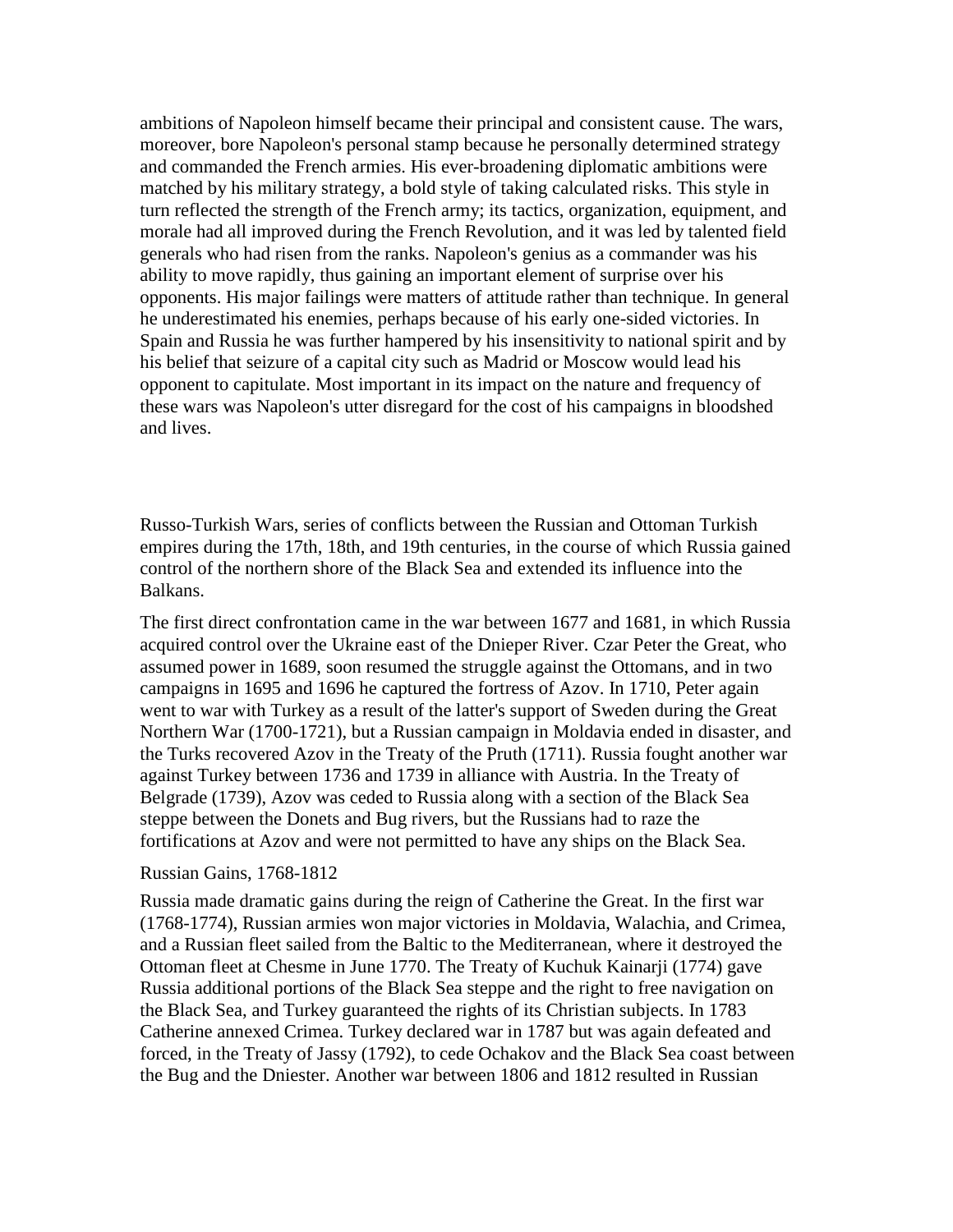annexation of Bessarabiya. With that, Russia controlled the entire northern coast of the Black Sea between the Prut and Kuban' rivers.

The Intervention of the European Powers

In the ensuing period, the Russians sought political influence in the Balkans and control of the straits (between the Black Sea and the Mediterranean). Their gains were limited, however, by increasing opposition on the part of other European powers, notably the countries of Great Britain and Austria.

The crisis engendered by the Greek struggle for independence ultimately drew Russia into war with Turkey (1828-1829). After a slow start, Russian forces crossed the Balkan Mountains in 1829, captured Adrianople (now Edirne), and were advancing on Constantinople (present-day Istanbul), when the Turks sued for peace. The Treaty of Adrianople (1829) granted Russia territory at the mouth of the Danube and in the Caucasus and a virtual protectorate over an autonomous Moldavia and Walachia; autonomy for Greece and to a lesser extent Serbia was also guaranteed. Three years later, a Russian force occupied the Dardanelles Strait to protect the Ottoman sultan against the forces of Muhammad Ali of Egypt. The resulting Treaty of Unkiar-Skelessi (1833) was an important step toward establishing a Russian protectorate over the Ottoman Empire as a whole. The European powers managed to substitute a general European guarantee in the Straits Convention of 1841, but by 1852 Czar Nicholas I felt strong enough to attempt a further extension of Russian influence. His miscalculation led to the Crimean War (1853-1856), pitting Russia against a coalition of Britain, France, Sardinia, and Turkey and resulting in a major setback for Russia's expansion to the West. By the Treaty of Paris, it lost the mouth of the Danube and its protectorate over Moldavia and Walachia and was forbidden to maintain a navy on the Black Sea (Crimean War). In 1870, however, Russia unilaterally revoked the demilitarization clause.

# The War of 1877-1878

In 1875 and 1876 a general uprising of Balkan peoples against the Ottoman Turkish empire aroused widespread sympathy in Russia. Czar Alexander II at first resisted involvement, fearing unfavorable European reaction, but he declared war on Turkey in January 1877 after diplomatic efforts to end the crisis failed. The campaign in the Caucasus advanced smoothly and that in the Balkans proved unexpectedly bloody and difficult, but by January 1878 Russian forces were advancing on Constantinople. The Treaty of San Stefano (1878) granted Russia considerable territory in the Caucasus, Dobruja (or Dobrogea), and the Danube delta; decreed the independence of Romania, Serbia, and Montenegro; and established a large autonomous Bulgarian principality. Britain and Austria-Hungary were opposed to this expansion of Russian influence, and a congress of the European powers meeting in Berlin in June 1878 revised the San Stefano agreement, primarily by reducing the Bulgarian principality and by limiting the Russian role there.

Russia fought no more wars with Turkey until 1914, presumably sensing that it was too weak to gain control of the straits in the face of European opposition. In World War I it won the approval of Britain and France for the ultimate annexation of Constantinople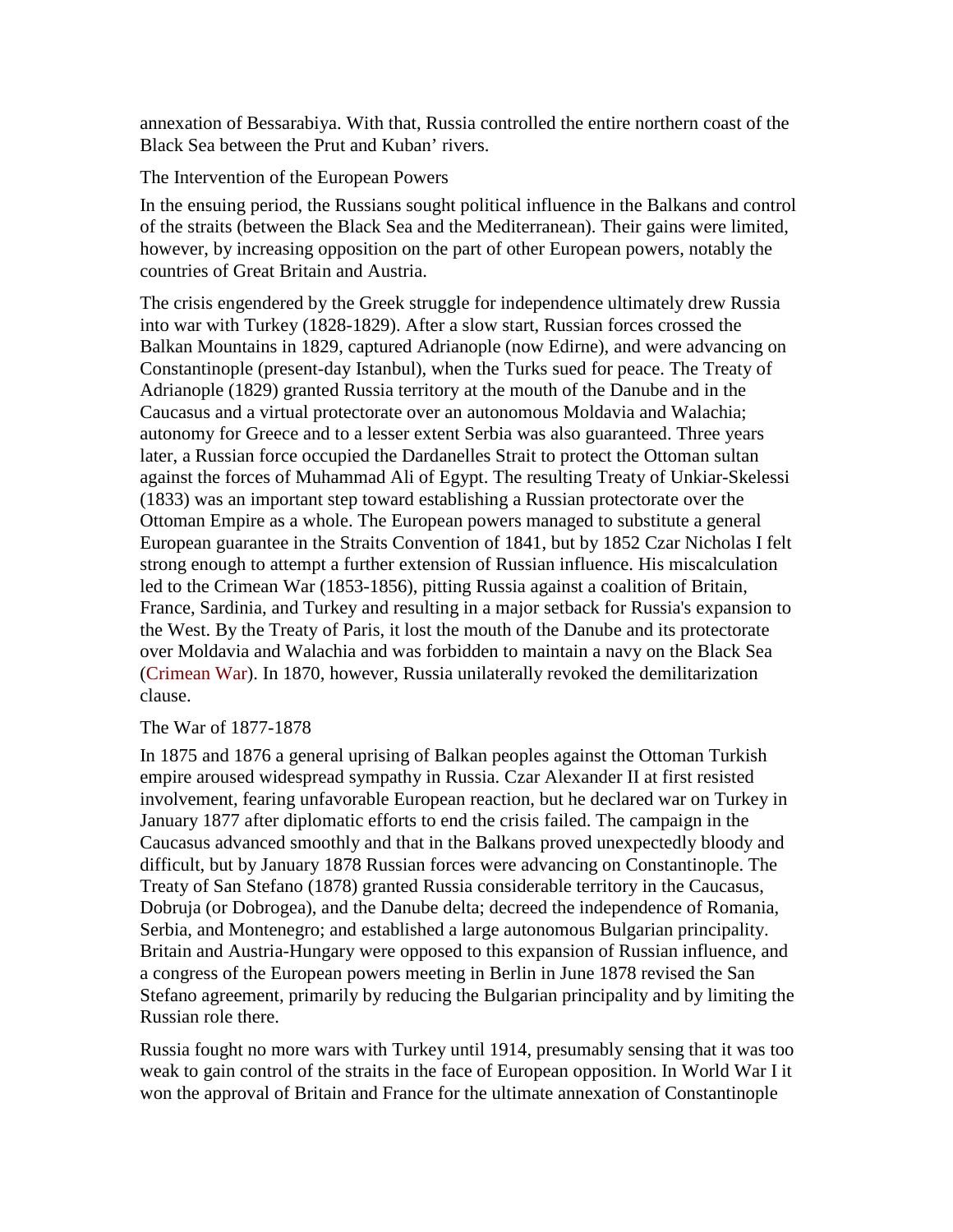and the straits after the war, but military defeat and revolution rendered these hopes vain.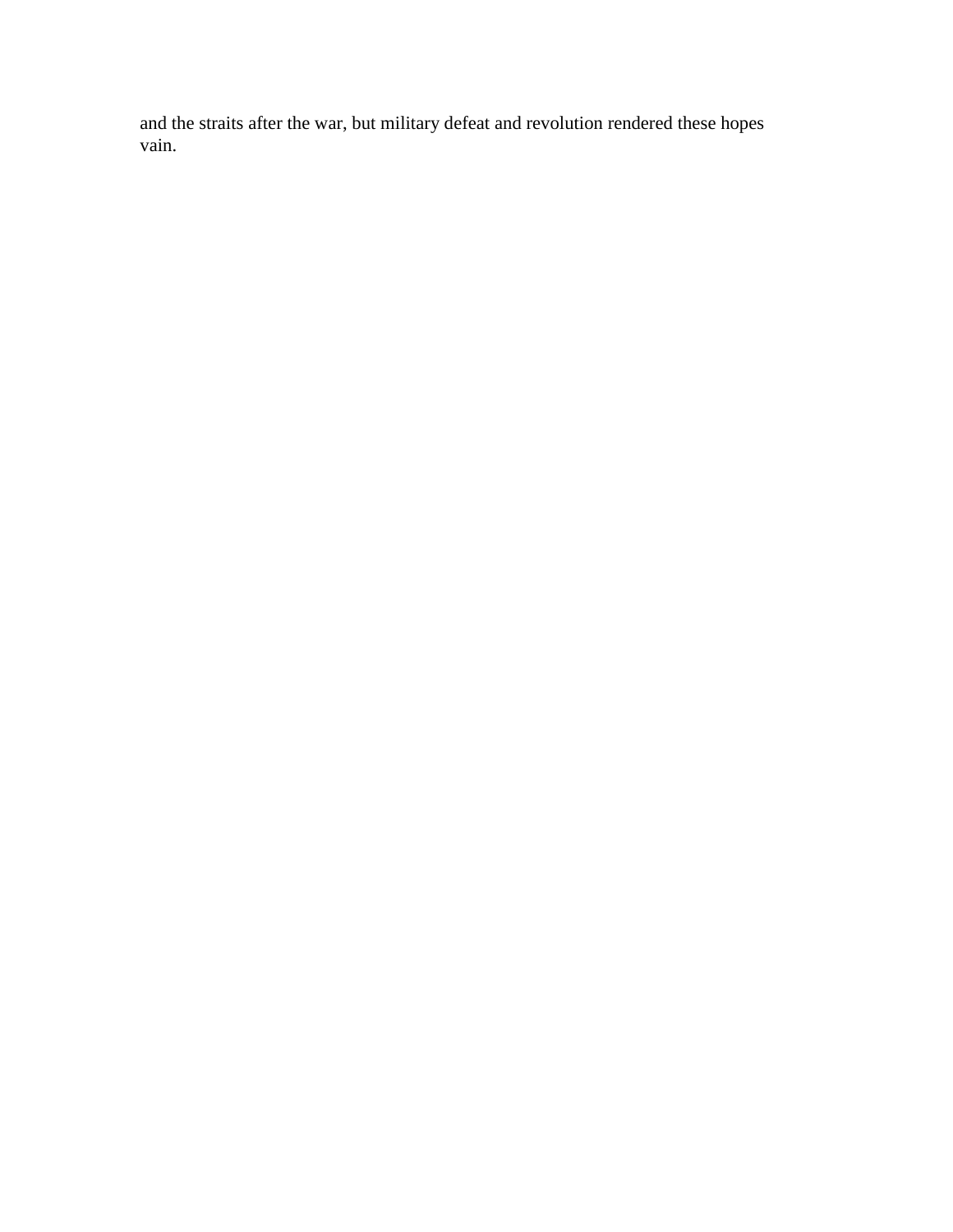Warsaw Pact (formally the Warsaw Treaty of Friendship, Cooperation, and Mutual Assistance), military alliance of seven European Communist nations, enacted to counter the rearmament of West Germany, officially called the Federal Republic of Germany (FRG), and its admission to the North Atlantic Treaty Organization (NATO). The treaty was signed in Warsaw, Poland, on May 14, 1955, by Albania, Bulgaria, Czechoslovakia (now the Czech Republic and Slovakia), East Germany (now part of the united Federal Republic of Germany), Hungary, Poland, Romania, and the Union of Soviet Socialist Republics (USSR). The alliance was dominated by the USSR, which kept strict control over the other countries in the pact. In 1961 Albania broke off diplomatic relations with the USSR because of ideological differences and in 1968 withdrew from the pact.

From the mid-1950s through the 1980s, two major bodies carried out the functions of the Warsaw Pact: the Political Consultative Committee and the Unified Command of Pact Armed Forces, both headquartered in Moscow. Under the terms of the treaty, the Political Consultative Committee coordinated all activities, except those purely military, and the Unified Command of Pact Armed Forces had authority over the troops assigned to it by member states. It was agreed that the supreme commander would be from the USSR. The Warsaw Pact's only military action was directed against Czechoslovakia, a member state. (In the autumn of 1956, the USSR took unilateral military action against Hungary, another Warsaw Pact member state, killing thousands of Hungarians and causing 200,000 to flee the country.) In August 1968, after the Czech government enacted reforms offensive to the USSR, forces of the USSR, Poland, Hungary, East Germany, and Bulgaria invaded Czechoslovakia and forced a return to a Soviet-style system. Romania opposed the invasion and did not participate, but remained a member.

Although the Warsaw Pact was officially renewed in 1985 for another 20 years, the political transformation of Eastern Europe at the end of the 1980s profoundly weakened the organization. The USSR began withdrawing its troops from other Warsaw Pact countries, and East Germany pulled out to join West Germany as the reunified nation of Germany in October 1990. All joint military functions ceased at the end of March 1991, and in July leaders of the remaining six member nations agreed to dissolve the alliance.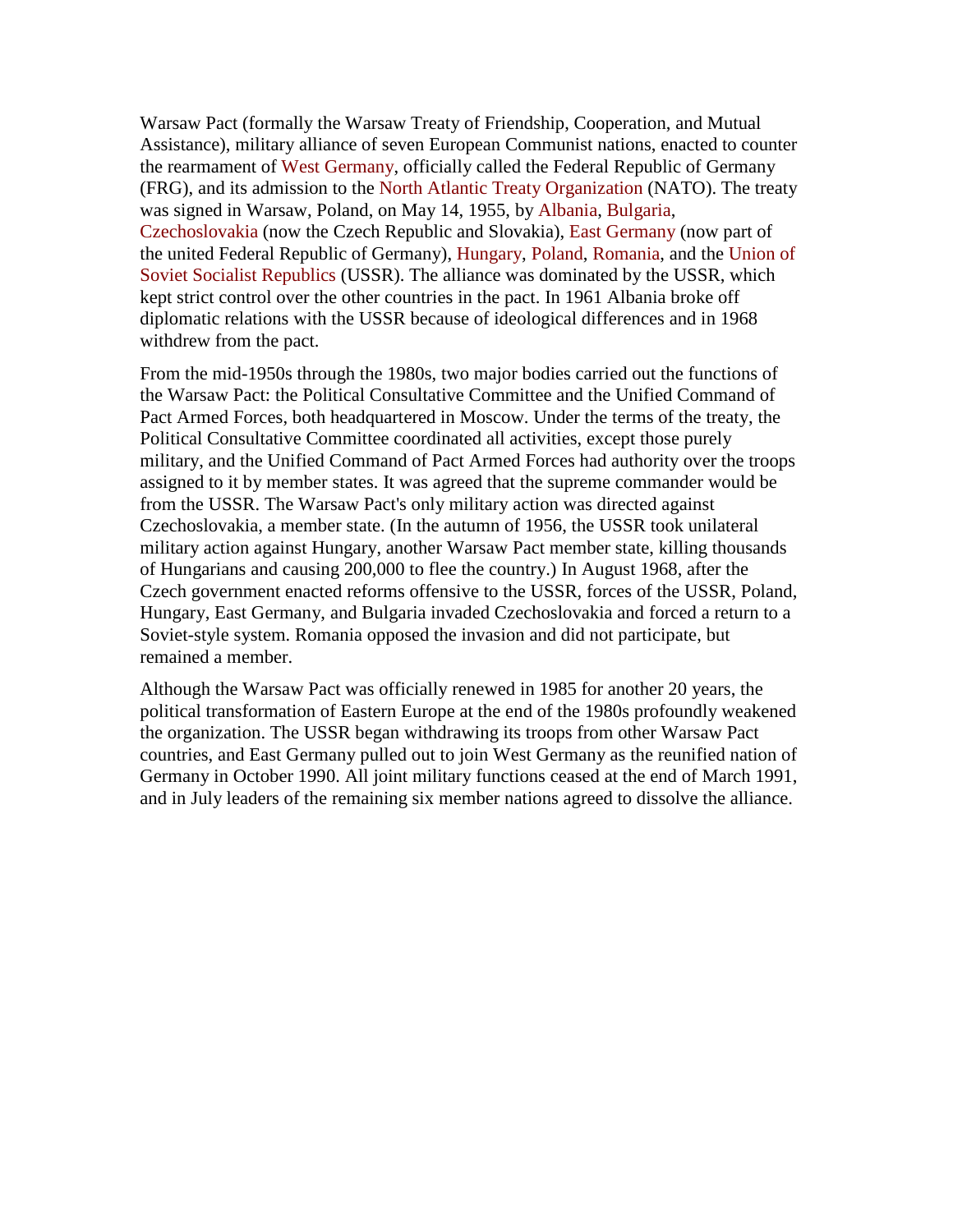World War I, military conflict, from 1914 to 1918, that began as a local European war between Austria-Hungary and Serbia on July 28, 1914; was transformed into a general European struggle by declaration of war against Russia on August 1, 1914; and eventually became a global war involving 32 nations. Twenty-eight of these nations, known as the Allies and the Associated Powers, and including Great Britain, France, Russia, Italy, and the United States, opposed the coalition known as the Central Powers, consisting of Germany, Austria-Hungary, Turkey, and Bulgaria. The immediate cause of the war between Austria-Hungary and Serbia was the assassination on June 28, 1914, at Sarajevo in Bosnia (then part of the Austro-Hungarian Empire; now in Bosnia and Herzegovina), of Archduke Francis Ferdinand, heir-presumptive to the Austrian and Hungarian thrones, by Gavrilo Princip, a Serb nationalist. The fundamental causes of the conflict, however, were rooted deeply in the European history of the previous century, particularly in the political and economic policies that prevailed on the Continent after 1871, the year that marked the emergence of Germany as a great world power.

#### Causes of the War

The underlying causes of World War I were the spirit of intense nationalism that permeated Europe throughout the 19th and into the 20th century, the political and economic rivalry among the nations, and the establishment and maintenance in Europe after 1871 of large armaments and of two hostile military alliances.

#### Nationalism

The French Revolution and the Napoleonic era had spread throughout most of Europe the idea of political democracy, with the resulting idea that people of the same ethnic origin, language, and political ideals had the right to independent states. The principle of national self-determination, however, was largely ignored by the dynastic and reactionary forces that dominated in the settlement of European affairs at the Congress of Vienna in 1815. Several peoples who desired national autonomy were made subject to local dynasts or to other nations. Notable examples were the German people, whom the Congress of Vienna left divided into numerous duchies, principalities, and kingdoms; Italy, also left divided into many parts, some of which were under foreign control; and the Flemish- and French-speaking Belgians of the Austrian Netherlands, whom the congress placed under Dutch rule. Revolutions and strong nationalistic movements during the 19th century succeeded in nullifying much of the reactionary and antinationalist work of the congress. Belgium won its independence from the Netherlands in 1830, the unification of Italy was accomplished in 1861, and that of Germany in 1871. At the close of the century, however, the problem of nationalism was still unresolved in other areas of Europe, resulting in tensions both within the regions involved and between various European nations. One particularly prominent nationalistic movement, Panslavism, figured heavily in the events preceding the war.

### Imperialism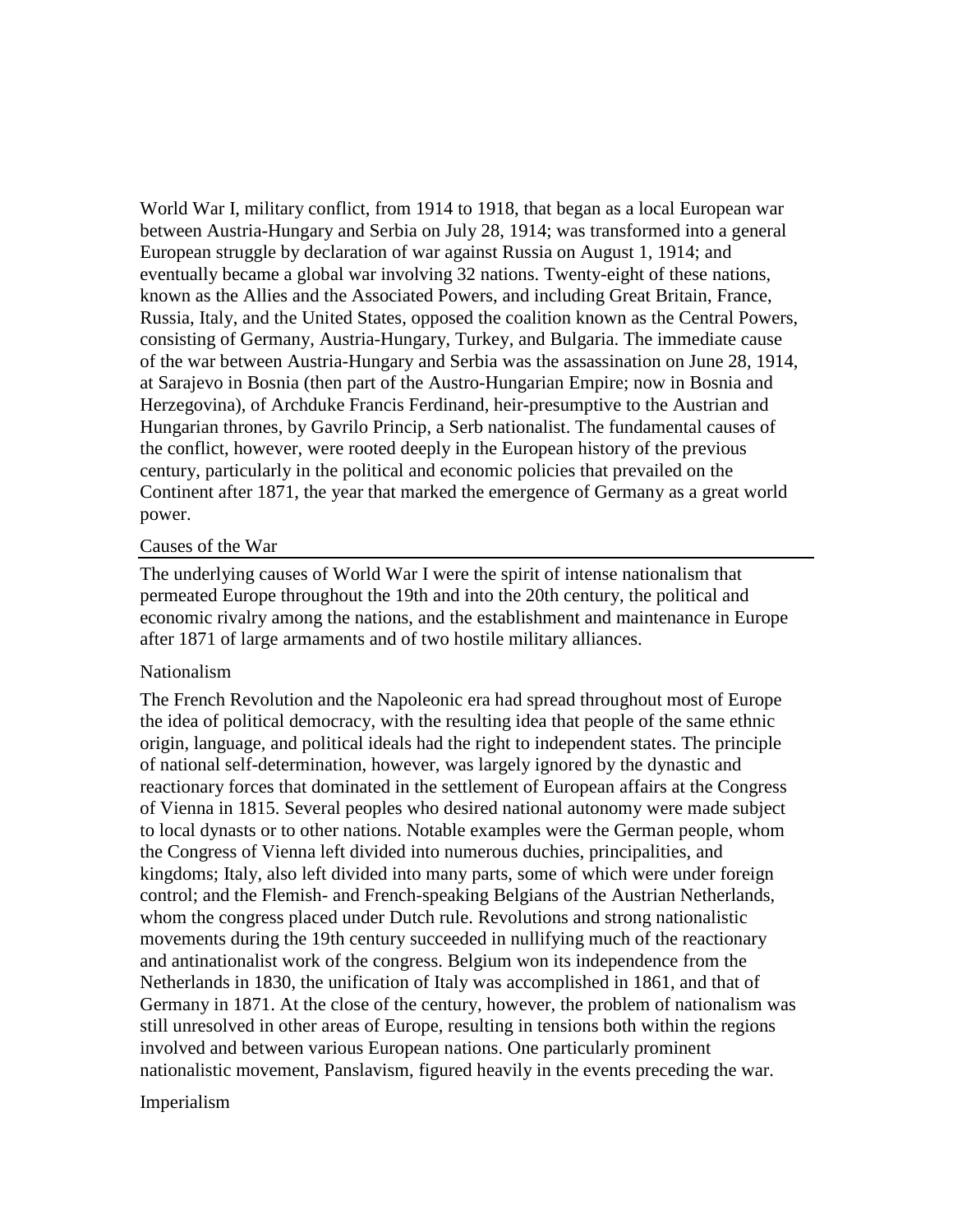The spirit of nationalism was also manifest in economic conflict. The Industrial Revolution, which took place in Great Britain at the end of the 18th century, followed in France in the early 19th century, and then in Germany after 1870, caused an immense increase in the manufactures of each country and a consequent need for foreign markets. The principal field for the European policies of economic expansion was Africa, and on that continent colonial interests frequently clashed. Several times between 1898 and 1914 the economic rivalry in Africa between France and Great Britain, and between Germany on one side and France and Great Britain on the other, almost precipitated a European war.

# Military Expansion

As a result of such tensions, between 1871 and 1914 the nations of Europe adopted domestic measures and foreign policies that in turn steadily increased the danger of war. Convinced that their interests were threatened, they maintained large standing armies, which they constantly replenished and augmented by peacetime conscription. At the same time, they increased the size of their navies. The naval expansion was intensely competitive. Great Britain, influenced by the expansion of the German navy begun in 1900 and by the events of the Russo-Japanese War, developed its fleet under the direction of Admiral Sir John Fisher. The war between Russia and Japan had proved the efficacy of long-range naval guns, and the British accordingly developed the widely copied dreadnought battleship, notable for its heavy armament. Developments in other areas of military technology and organization led to the dominance of general staffs with precisely formulated plans for mobilization and attack, often in situations that could not be reversed once begun.

Statesmen everywhere realized that the tremendous and ever-growing expenditures for armament would in time lead either to national bankruptcy or to war, and they made several efforts for worldwide disarmament, notably at the Hague Conferences of 1899 and 1907. International rivalry was, however, too far advanced to permit any progress toward disarmament at these conferences.

The European nations not only armed themselves for purposes of "self-defense," but also, in order not to find themselves standing alone if war did break out, sought alliances with other powers. The result was a phenomenon that in itself greatly increased the chances for generalized war: the grouping of the great European powers into two hostile military alliances, the Triple Alliance of Germany, Austria-Hungary, and Italy and the Triple Entente of Great Britain, France, and Russia. Shifts within these alliances added to the building sense of crisis.

# Crises Foreshadowing the War

(1905-14). With Europe divided into two hostile camps, any disturbance of the existing political or military situation in Europe, Africa, or elsewhere provoked an international incident. Between 1905 and 1914 several international crises and two local wars occurred, all of which threatened to bring about a general European War. The first crisis occurred over Morocco, where Germany intervened in 1905-06 to support Moroccan independence against French encroachment. France threatened war against Germany, but the crisis was finally settled by an international conference at Algeciras,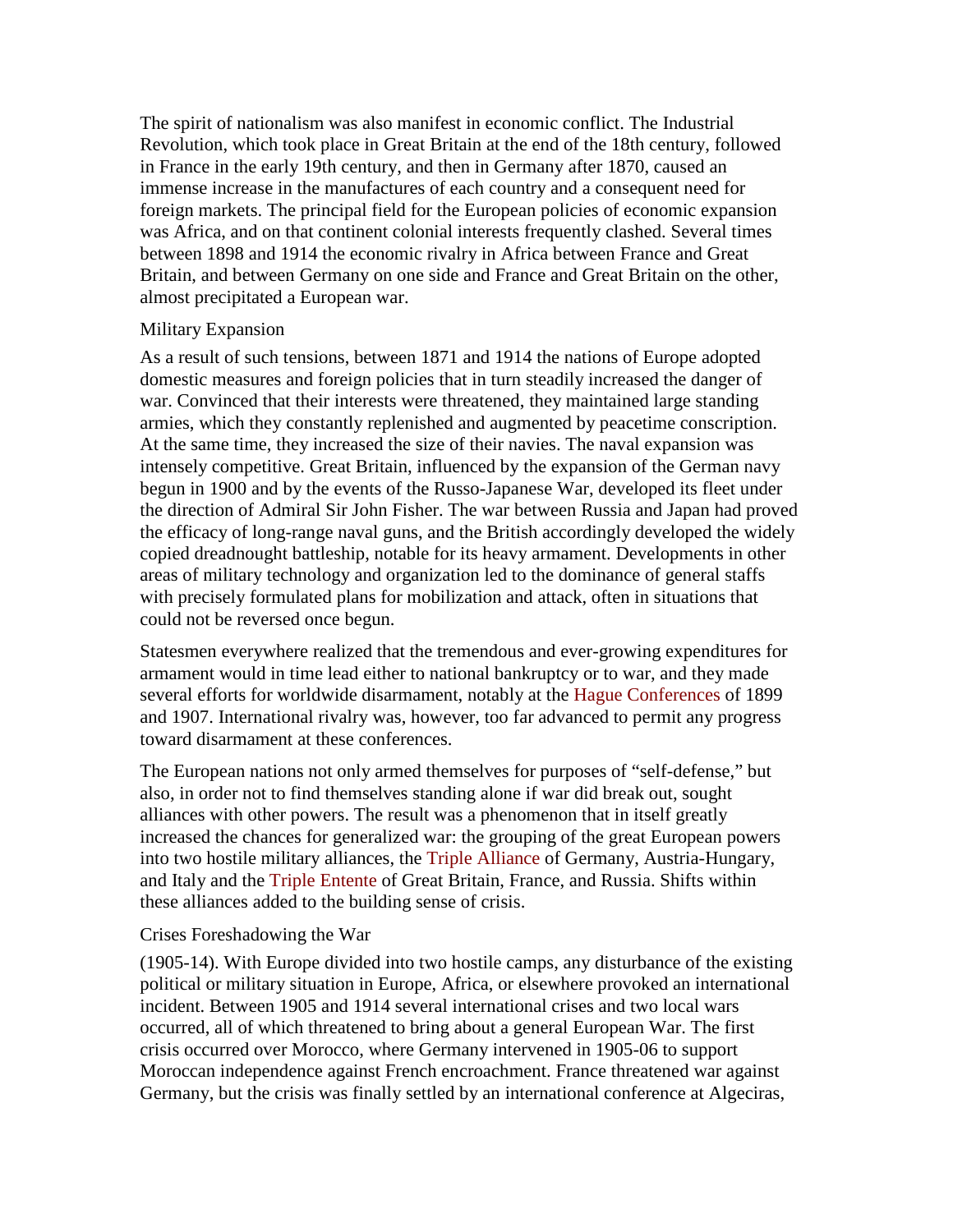Spain, in 1906. Another crisis took place in the Balkans in 1908 over the annexation by Austria-Hungary of Bosnia and Herzegovina. Because one form of Panslavism was a Pan-Serbian or Greater Serbia movement in Serbia, which had as one of its objects the acquisition by Serbia of the southern part of Bosnia, the Serbs threatened war against Austria. War was avoided only because Serbia could not fight without Russian support, and Russia at the time was unprepared for war. A third crisis, again in Morocco, occurred in 1911 when the German government sent a warship to Agadir in protest against French efforts to secure supremacy in Morocco. After threats of war on both sides, the matter was adjusted by a conference at Agadir. Taking advantage of the preoccupation of the Great Powers with the Moroccan question, Italy declared war on Turkey in 1911, hoping to annex the Tripoli region of northern Africa. Because Germany's policy of *Drang nach Osten* ("drive toward the East") obliged it to cultivate friendship with Turkey, the Italian attack had the effect of weakening the triple alliance and encouraging its enemies. The Balkan Wars of 1912-13 resulted in an increased desire on the part of Serbia to obtain the parts of Austria-Hungary inhabited by Slavic peoples, strengthened Austro-Hungarian suspicion of Serbia, and left Bulgaria and Turkey, both defeated in the wars, with a desire for revenge. Germany, disappointed because Turkey had been deprived of its European territory by the Balkan Wars, increased the size of its army. France responded by increasing peacetime military service from two to three years. Following the example of these nations, all the others of Europe in 1913 and 1914 spent huge sums for military preparedness.

#### Military Operations

On a Europe thus heavily armed and torn by national rivalries, the assassination of the Austrian archduke had a catastrophic effect.

#### Diplomatic Moves

The Austro-Hungarian government, considering the assassination the work of the Greater Serbian movement, concluded that the movement must be suppressed by a military expedition into Serbia. Otherwise it might become powerful enough, particularly if aided by similar movements elsewhere, to cause the disruption of the Austro-Hungarian Empire. On July 23 Austria-Hungary sent an ultimatum to Serbia submitting ten specific demands, most of which had to do with the suppression, with Austrian help, of anti-Austrian propaganda in Serbia. Urged by both Great Britain and Russia, Serbia on July 25 accepted all but two of the demands, but Austria declared the Serbian reply to be unsatisfactory. The Russians then attempted to persuade Austria to modify the terms of the ultimatum, declaring that if Austria marched on Serbia, Russia would mobilize against Austria. A proposal, on July 26, by the British foreign minister, Sir Edward Grey, Viscount Grey of Fallodon, that a conference of Great Britain, France, Germany, and Italy settle the Austro-Serbian dispute, was rejected by Germany.

#### Declarations of War

On July 28 Austria declared war against Serbia, either because it felt Russia would not actually fight for Serbia, or because it was prepared to risk a general European conflict in order to put an end to the Greater Serbia movement. Russia responded by partially mobilizing against Austria. Germany warned Russia that continued mobilization would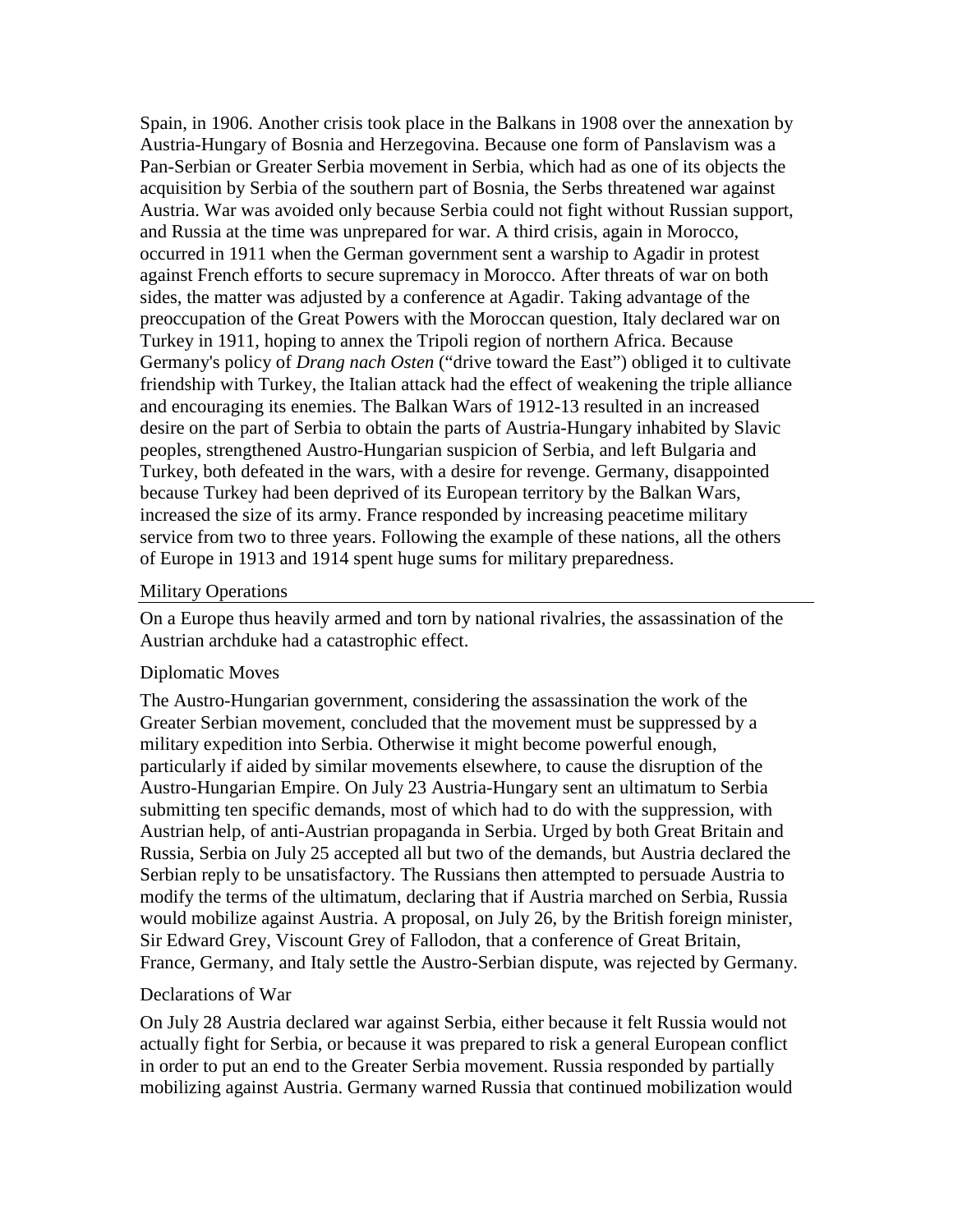entail war with Germany, and it made Austria agree to discuss with Russia possible modification of the ultimatum to Serbia. Germany insisted, however, that Russia immediately demobilize. Russia declined to do so, and on August 1 Germany declared war on Russia.

The French began to mobilize on the same day; on August 2 German troops traversed Luxembourg and on August 3 Germany declared war on France. On August 2 the German government informed the government of Belgium of its intention to march on France through Belgium in order, as it claimed, to forestall an attack on Germany by French troops marching through Belgium. The Belgian government refused to permit the passage of German troops and called on the signatories of the Treaty of 1839, which guaranteed the neutrality of Belgium in case of a conflict in which Great Britain, France, and Germany were involved, to observe their guarantee. Great Britain, one of the signatories, on August 4 sent an ultimatum to Germany demanding that Belgian neutrality be respected; when Germany refused, Britain declared war on it the same day. Italy remained neutral until May 23, 1915, when, to satisfy its claims against Austria, it broke with the Triple Alliance and declared war on Austria-Hungary. In September 1914 Allied unity was made stronger by the Pact of London, signed by France, Great Britain, and Russia. As the war progressed, other countries, including Turkey, Japan, the U.S., and other nations of the western hemisphere, were drawn into the conflict. Japan, which had made an alliance with Great Britain in 1902, declared war on Germany on August 23, 1914. The United States declared war on Germany on April 6, 1917.

For dates on which all the nations involved in the war either issued a declaration of war or broke diplomatic relations, see the table The Nations Involved in World War I. For details of the causes and events that brought the U.S. into the war, *see* United States of America: *World War I*.

# *1914-15: Entrenchment*

Military operations began on three major European fronts: the western, or Franco-Belgian; the eastern, or Russian; and the southern, or Serbian. In November 1914 Turkey entered the war on the side of the Central Powers, and fighting also took place between Turkey and Great Britain at the Dardanelles and in Turkish-held Mesopotamia. In late 1915 two more fronts had been established: the Austro-Italian, after Italy joined the Allies in May 1915; and one on the Greek border north of Salonika (Thessalonнki), after Bulgaria joined the Central Powers in October 1915.

# The Western Front

The initial German plan of the campaign was to defeat France quickly in the west, while a small part of the German army and the entire Austro-Hungarian army held in check an expected Russian invasion in the east. The speedy defeat of France was to be accomplished by a strategic plan known as the Schlieffen plan, which had been drawn up by Count Alfred von Schlieffen, German chief of staff from 1891 to 1907. The Schlieffen plan called for powerful German forces to sweep through Belgium, outflank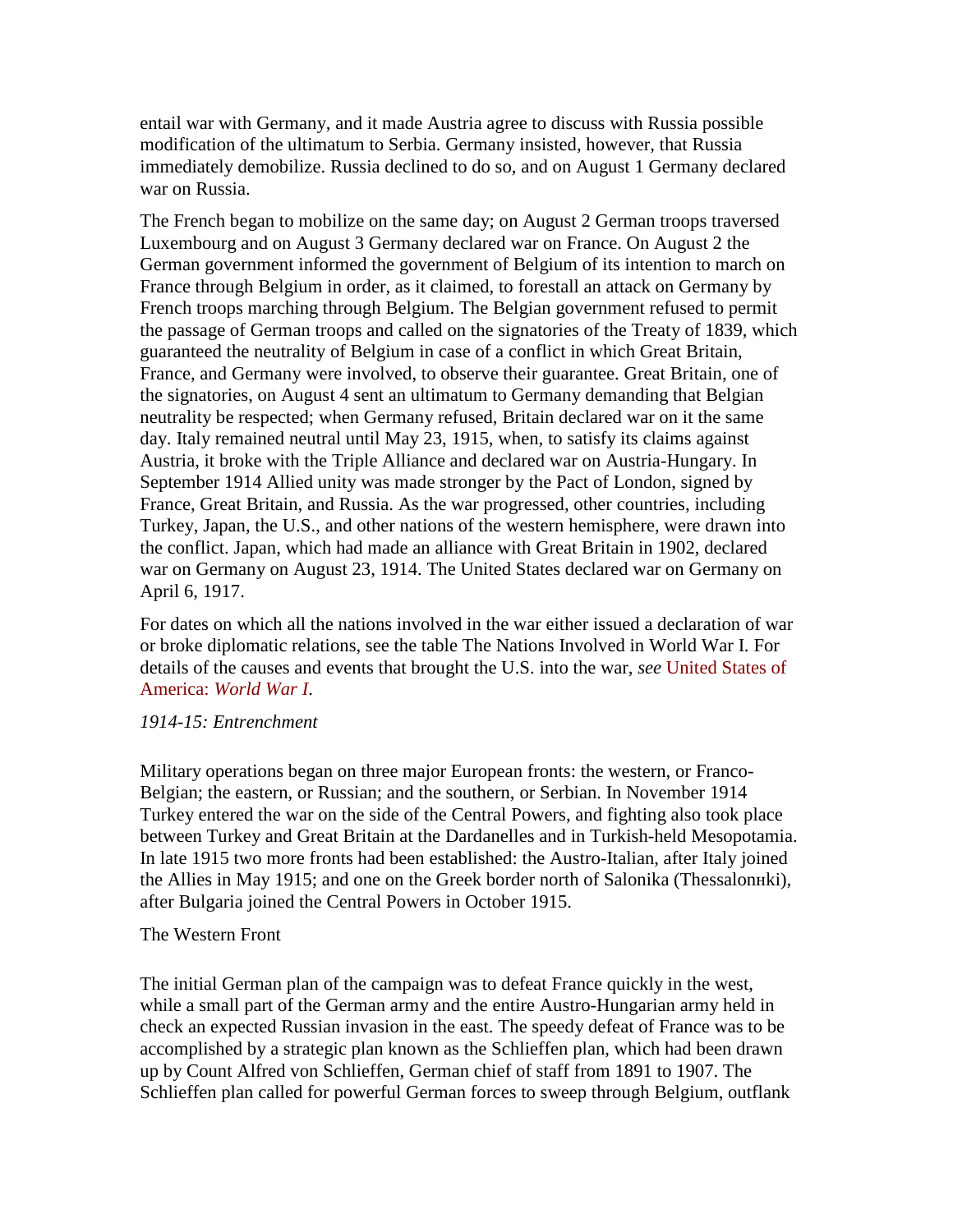the French by their rapid movement, then wheel about, surround, and destroy them. As executed with certain modifications in the fall of 1914, the plan at first seemed likely to succeed. The swift German incursion into Belgium at the beginning of August routed the Belgian army, which abandoned the strongholds of Liиge and Namur and took safety in the fortress of Antwerp. The Germans, rushing onward, then defeated the French at Charleroi and the British Expeditionary Force of 90,000 men at Mons, causing the entire Allied line in Belgium to retreat. At the same time the Germans drove the French out of Lorraine, which they had briefly invaded, and back from the borders of Luxembourg. The British and French hastily fell back to the Marne River, but three German armies advanced steadily to the Marne, which they then crossed. The fall of the French capital seemed so imminent that the French government moved to Bordeaux. After the Germans had crossed the Marne, however, the French under General Joseph Jacques Cйsaire Joffre wheeled around Paris and attacked the First German army, commanded by General Alexander von Kluck, on the right of the three German armies moving on Paris.

In the First Battle of the Marne, which took place on September 6-9, the French halted the advance of Kluck's army, which had outdistanced the other two German armies and could not obtain their support. In addition, the German forces had been weakened on August 25 when, believing the victory had already been won in the west, the German chief of staff, General Helmuth von Moltke, dispatched six corps to the eastern front. The French pressure on the German right flank caused the retreat of Kluck's army and then a general retreat of all the German forces to the Aisne River. The French advanced and, in an endeavor to force the Germans from the Aisne, engaged them in three battles: the Battle of the Aisne; a battle on the Somme River; and the First Battle of Arras. The Germans, however, could not be dislodged, and even extended their line eastward to the Meuse north of Verdun. A race to the North Sea ensued between the two belligerents, the objective being the channel ports. The Germans were prevented from advancing to the French channel ports chiefly by the flooding of the region of the Yser River by the Belgians. The western part of the Allied line was held by the British who, in the race for the channel, had advanced to Ieper, the southwest corner of Belgium. After taking Antwerp on October 10, the Germans endeavored to break through the British positions in Belgium, but were checked in a series of engagements known collectively as the Battle of Flanders. In December the Allies attacked along the entire front, from Nieuport in the west to Verdun in the east, but failed to make any appreciable gains.

By the end of 1914 both sides had established lines extending about 800 km (about 500 mi) from Switzerland to the North Sea and had entrenched; these lines were destined to remain almost stationary for the next three years.

The Battle of Flanders marked the conclusion of the war of movement or fighting in the open on the western front. From the end of 1914 until nearly the end of the war in 1918, the fighting consisted largely of trench warfare, in which each side laid siege to the other's system of trenches, consisting of numerous parallel lines of intercommunicating trenches protected by lines of barbed wire, and endeavored from time to time to break through the lines. In this type of fighting during 1915 in the west, the Allies were on the offensive; the Germans, who were engaged in a heavy offensive on the eastern front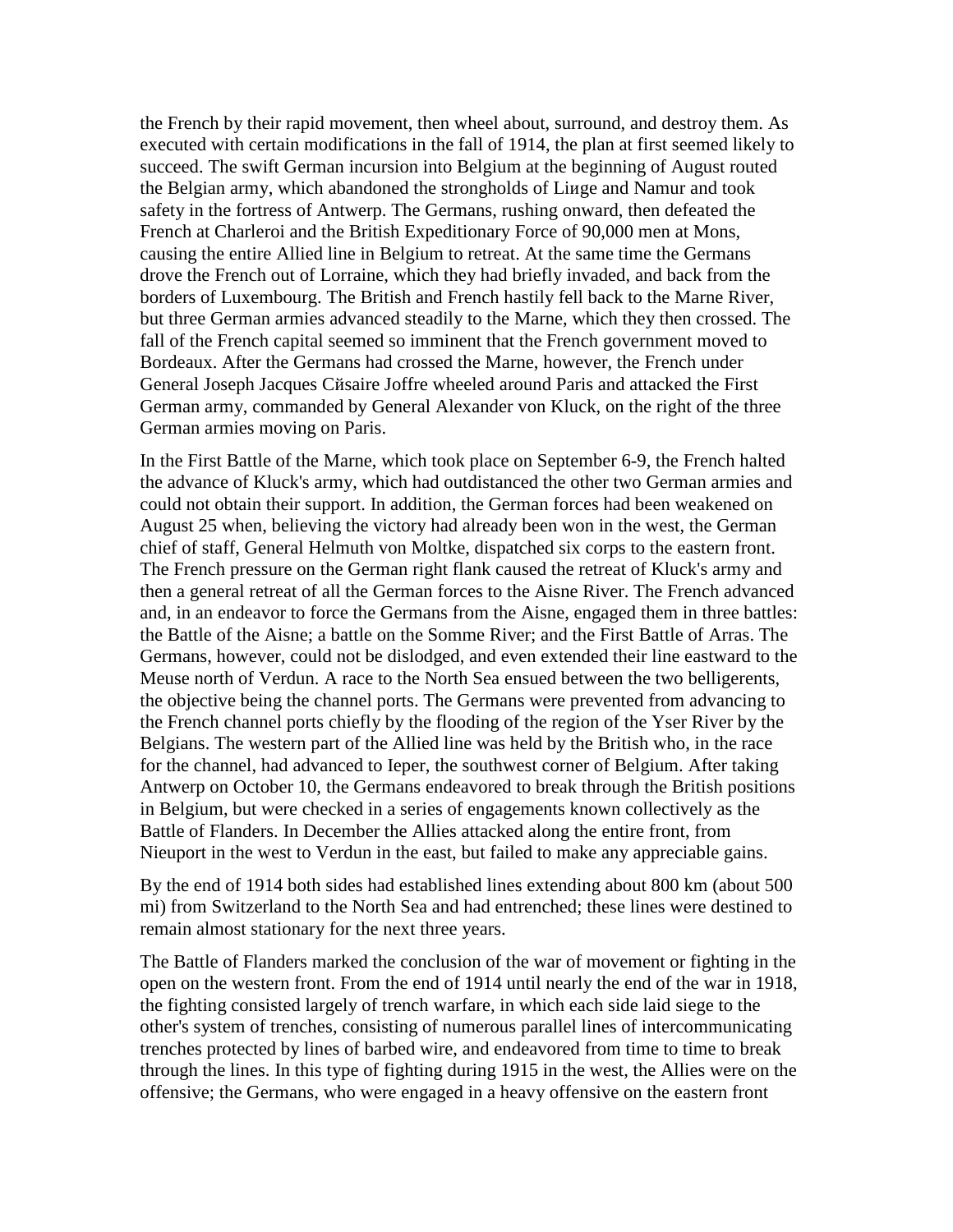(see below), made only a single attack in the west during the year. The principal attempts in 1915 to force a breakthrough included a British attack at Neuve Chapelle in March, which took only the German advance line. The Germans unsuccessfully attacked Ieper in April, using clouds of chlorine gas, the first time in history that gas was used in this manner on a large scale. A combined attack by the British and French along the front between Neuve Chapelle and Arras, in May and June, advanced troops 4 km (2.5 mi) into the German trench system, but did not secure a breakthrough. Unsuccessful simultaneous attacks were made in September by the British in the town of Lens and French at Vimy Ridge overlooking the town. A large-scale French attack in September on a front of about 25 km (about 15 mi) between Reims and the Argonne Forest, took the Germans' first line of trenches, but was stopped at the second. On the whole the lines that had been established in the west at the close of 1914 remained practically unchanged during 1915.

#### The Eastern Front

On the eastern front, in accordance with the plans of the Allies, the Russians assumed the offensive at the very beginning of the war. In August 1914 two Russian armies advanced into East Prussia, and four Russian armies invaded the Austrian province of Galicia. In East Prussia a series of Russian victories against numerically inferior German forces had made the evacuation of that region by the Germans imminent, when a reinforced German army commanded by General Paul von Hindenburg decisively defeated the Russians in the Battle of Tannenberg, fought on August 26-30, 1914. The four Russian armies invading Austria advanced steadily through Galicia; they took Przemy I and Bukovina, and by the end of March 1915 were in a position to move into Hungary. In April, however, a combined German and Austrian army drove the Russians back from the Carpathians. In May the Austro-German armies began a great offensive in central Poland, and by September 1915 had driven the Russians out of Poland, Lithuania, and Courland, and had also taken possession of all the frontier fortresses of Russia. To meet this offensive the Russians withdrew their forces from Galicia. The Russian lines, when the German drive had ceased, lay behind the Dvina River between Rмga and Dvinsk (Daugavpils), and then ran south to the Dniester River. Although the Central Powers did not force a decision on the eastern front in 1914-15, the Russians lost so many men and such large quantities of supplies that they were subsequently unable to play any decisive role in the war. In addition to the Battle of Tannenberg, notable battles on this front during 1914-15 were the First Battle of the Masurian Lakes (September 7-14, 1914), and the Second Battle of the Masurian Lakes (February 7-21, 1915), both German victories.

#### The War in Serbia

On the Serbian front considerable activity took place in 1914-15. In 1914 the Austrians undertook three invasions of Serbia, all of which were repulsed; the Serbs, however, made no attempt to invade Austria-Hungary. The front remained inactive until October 1915. Early that month, in anticipation of Bulgarian entrance into the war on the side of the Central Powers, and in order to aid Serbia, which would be the target of a Bulgarian attack, British and French troops were landed at Salonika, the gateway into the Balkans,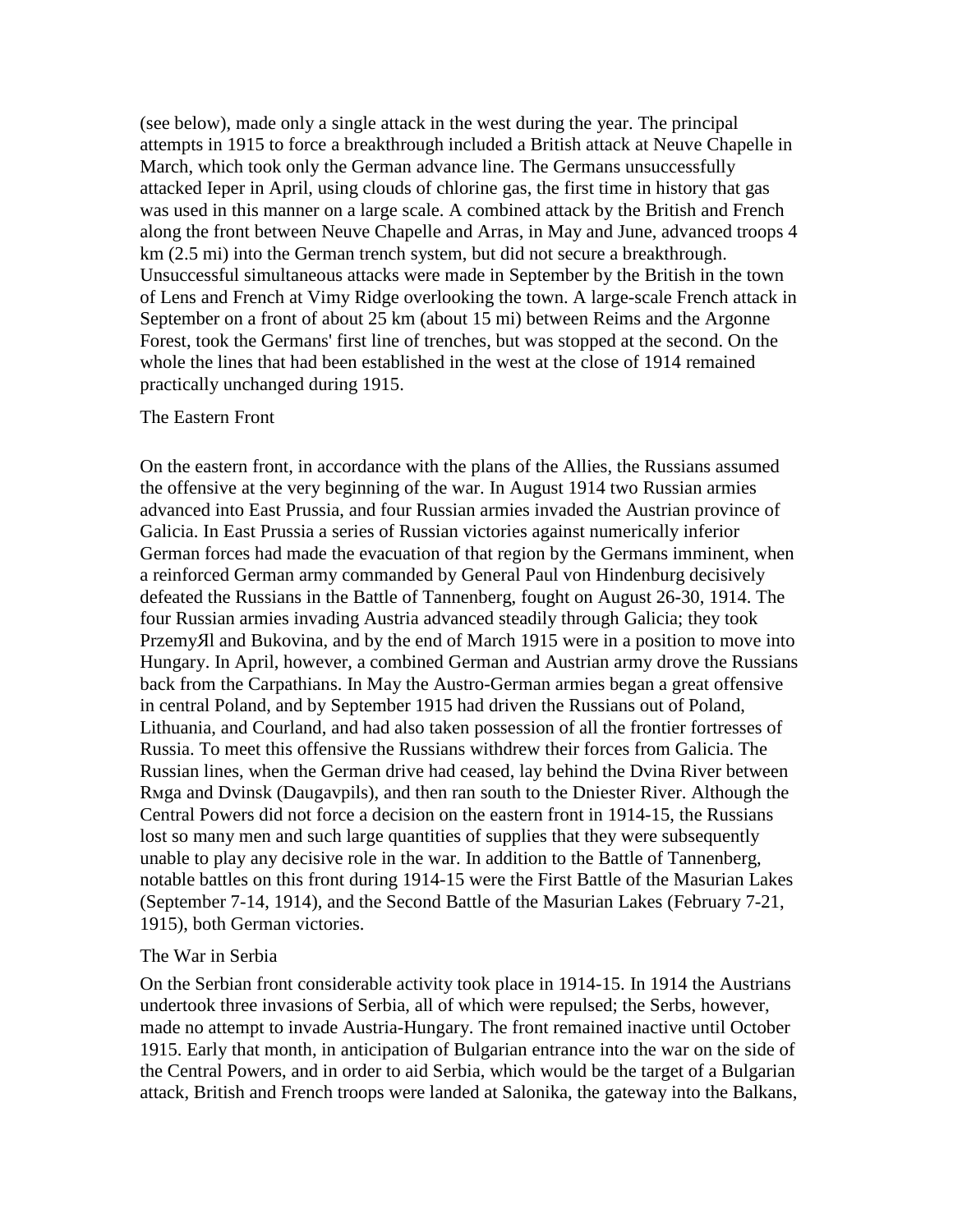by arrangement with the neutral Greek government. After Bulgaria declared war on Serbia on October 14, 1915, the Allied troops advanced into Serbia. The Bulgarian troops defeated Serbian forces in Serbia and also the British and French troops that had come up from Salonika. Also in anticipation of the Bulgarian declaration of war, on October 6 a strong Austro-German drive, commanded by General August von Mackensen, was launched from Austria-Hungary into Serbia. By the end of 1915 the Central Powers had conquered all of Serbia and eliminated the Serbian army as a fighting force. The surviving Serbian troops took refuge in Montenegro, Albania, and the Greek island of Corfu (Kйrkira), which the French occupied in January 1916 in order to provide a place of safety for the routed Serbians. The British and French troops in Serbia retreated to Salonika, which they fortified and where they were held in readiness for later action.

#### The Turkish Front

Turkey entered the war on October 29, 1914, when Turkish warships cooperated with German warships in a naval bombardment of Russian Black Sea ports; Russia formally declared war on Turkey on November 2, and Great Britain and France followed suit on November 5. In December the Turks began an invasion of the Russian Caucasus region. The invasion was successful at its inception, but by August 1915 the hold that Turkish forces had gained had been considerably reduced. Turkish pressure in the area, however, impelled the Russian government early in 1915 to demand a diversionary attack by Great Britain on Turkey. In response, British naval forces under the command of General Sir Ian Hamilton bombarded the Turkish forts at the Dardanelles in February 1915, and between April and August, two landings of Allied troops took place on the Gallipoli Peninsula, one of British, Australian, and French troops in April, and one of several additional British divisions in August. The Allied purpose was to take the Dardanelles; however, strong resistance by Turkish troops and bad generalship on the part of the Allied command resulted in complete failure. The Allied troops were withdrawn in December 1915 and January 1916 (*see* Gallipoli Campaign).

In the Mesopotamian Valley, meanwhile, British forces from India defeated the Turks in several battles during 1914-15, particularly that of Al Kuut; but in the Battle of Ctesiphon, November 1915, the Turks checked the advance of the British toward Baghdad and forced them to retreat to Al Kuut. On December 7 the Turks laid siege to this town.

# The Italian Front

Italy declared war on Austria-Hungary on May 23, 1915. The chief military events on the Austro-Italian Front in 1915 were four indecisive battles between Austro-Hungarian and Italian armies on the Isonzo River (June 29-July 7, July 18-August 10, October 18- November 3, and November 10-December 10). The purpose of the Italian attack was to break through the Austrian lines and capture Trieste.

# *1916: Continued Stalemate*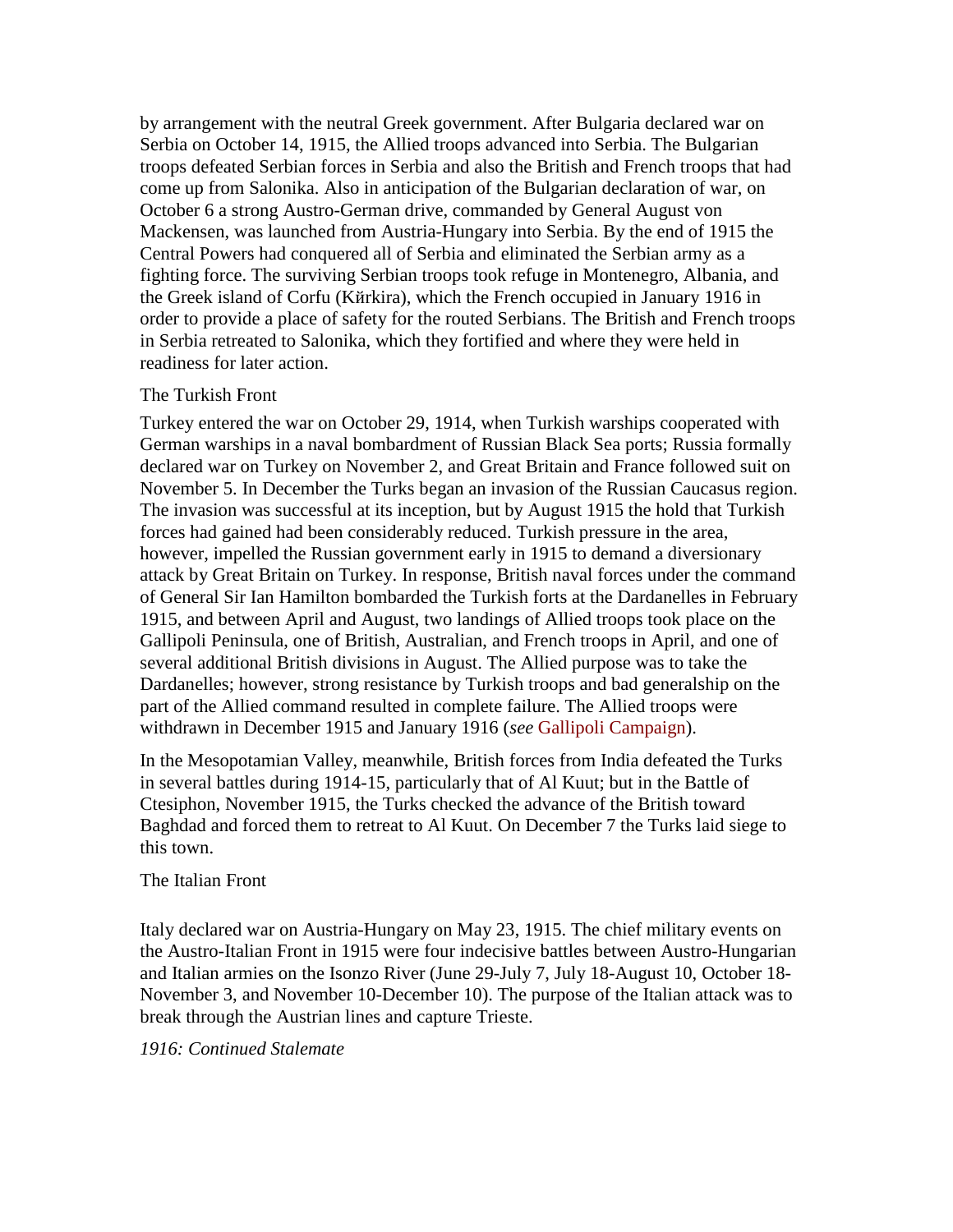German success in 1915 in thrusting the Russians back from East Prussia, Galicia, and Poland enabled Germany to transfer some 500,000 men from the eastern to the western front for an attempt to force a decision in the west during 1916.

#### Verdun and Somme

The German plan, as worked out by Erich von Falkenhayn, chief of the general staff of the German army, was to attack the French fortress at Verdun in great strength in an effort to weaken the French irretrievably by causing the maximum possible number of casualties. The Allied plan for 1916, as laid out by commanders in chief, Marshal Joffre of the French army and General Sir Douglas Haig of the British, was to attempt to break through the German lines in the west by a massive offensive during the summer in the region of the Somme River. The Germans began the attack on Verdun, on February 21 (*see* Verdun, Battle of). After bitter fighting the Germans took Fort Douaumont (February 25), Fort Vaux (June 2), and the fortifications of Thiaumont (June 23), but did not succeed in capturing Verdun. (It was here that General Henri Philippe Pйtain gained prominence as the "hero of Verdun.") Because of the severe losses in the battle, the French were able to contribute to the Allied offensive on the Somme only 16 divisions of the 40 originally planned; the offensive, which began on July 1 and continued until the middle of November, consequently was largely in the hands of the British. They succeeded in winning about 325 sq km (about 125 sq mi) of territory, but the drive did not bring about a breakthrough. The First Battle of the Somme marked the earliest use of the modern tank, deployed by the British on September 15 in an attack near Courcelette. From October to December the French staged a counterattack at Verdun and succeeded in recapturing Forts Douaumont and Vaux (November 2), restoring the situation that had prevailed before February. In August Hindenburg replaced Falkenhayn as German chief of staff with General Erich Ludendorff. In December General Robert Georges Nivelle succeeded Joffre as commander in chief of the French armies in the north and northeast.

#### Russian Losses—Romanian Defeat

On the eastern front in 1916 the Russians staged an offensive in the Lake Narocz region about 95 km (about 60 mi) northeast of Vilna. Their attack, designed to force the Germans to move troops from Verdun to the Lake Narocz region, was a complete failure. Not only did it fail to divert the Germans in any degree from their attack on Verdun, but also the Russians lost more than 100,000 men. In June the Russians carried out a more successful offensive. In response to an Italian request for action to relieve the pressure of an Austrian offensive in the Trentino (see below), the Russians moved against the Austrians on a front extending from Pinsk south to Czernowitz. By September, when strong German reinforcements from the western front stopped the Russian advance, the Russians had driven some 65 km (40 mi) into the Austro-German position along the entire front and had taken about 500,000 prisoners. They did not succeed, however, in capturing either of their objectives, the cities of Kovel' and Lemberg; and their losses of approximately 1 million men left the army in a demoralized and discouraged state. The Russian drive had nonetheless given sufficient evidence of strength to play a large part in inducing Romania to enter the war on the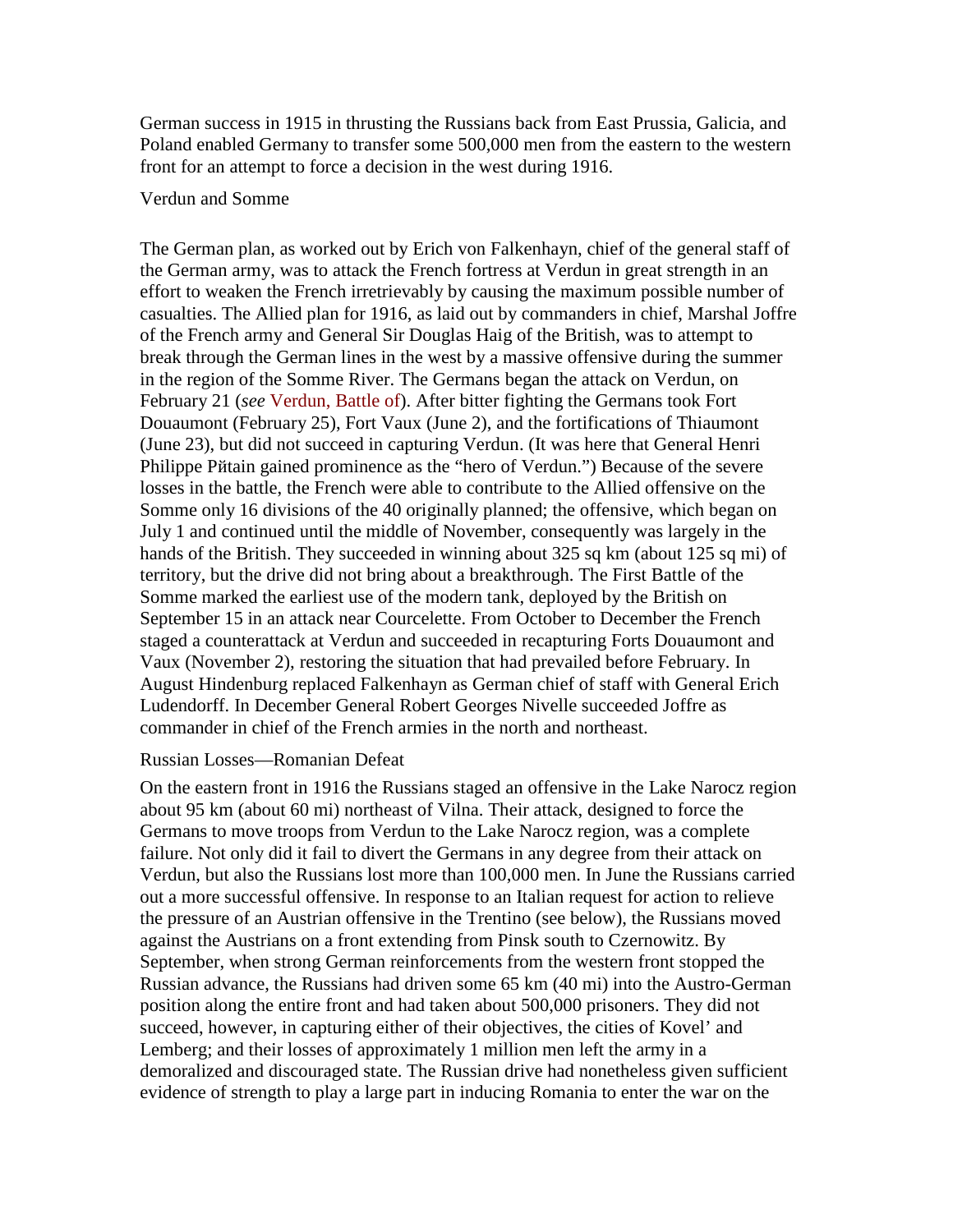side of the Allies (August 27, 1916). After its entrance into the war, Romania at once began an invasion of the Austro-Hungarian province of Transylvania (August-September), but Austro-German forces speedily drove the Romanians out of that region. In conjunction with Bulgarian and Turkish troops, the Austro-German forces invaded Romania (November-December). By the middle of January 1917 Romania had been completely conquered, and the Central Powers had gained a valuable source of wheat and oil.

# Italy and the Balkans

On the Italian front 1916 was marked by another inconclusive battle on the Isonzo River, the fifth of a series in that region, and by an Austrian offensive in the Trentino designed to break through the Italian lines and reach the rear of the Italian position on the Isonzo. The Austrians gained considerable territory in the Trentino, but lacked the strength to accomplish a breakthrough, and an Italian counteroffensive (June-July) succeeded in regaining most of the captured terrain. From August to November four additional inconclusive battles took place on the Isonzo; the principal gain on either side was the capture of Gorizia by the Italians on August 9.

In the Balkans during 1916 the Allied powers interfered in Greek affairs on the grounds that the Greek government under King Constantine I was, in spite of its declared neutrality, unduly favoring the Central Powers. Allied intervention brought about the establishment (September 29) of a provisional Greek government under the statesman Eleutherios Venizelos, who had consistently favored the Allied cause. At Salonika the provisional government declared war on Germany and Bulgaria on November 3. The government of King Constantine was still in power in Athens and large parts of Greece, and friction took place between that government and the Allies, who resorted to a naval blockade of Greece and other action in order to enforce their demands that the Greeks cease aiding the Central Powers. On December 19 Great Britain officially recognized the provisional Greek government.

Two periods of fighting took place in the Balkans during 1916. In August a Serbian army, brought to Salonika after having been reconstituted at Corfu, advanced together with Russian and Italian troops against the Bulgarians and Germans on the Salonika front. After they had gained some initial successes, a strong counterattack thrust them back. Beginning in early October Allied forces began a large-scale offensive in Macedonia. On November 19 the Allied troops captured Monastir, and by the middle of December had reached Lake Ohrid, on the border of Albania and Macedonia.

# The Turkish Dominions

Considerable military activity took place in 1916 in three parts of the Turkish Ottoman Empire: Mesopotamia, Arabia, and Palestine. In Mesopotamia, the besieged town of Kut-al-Imara fell to the Turks on April 29, 1916. In December of that year the British began a drive toward the town, which they recaptured two months later. In Arabia in June 1916 Husein ibn Ali, grand sharif of Mecca, continued the traditional conflict between Arabs and Turks by leading, with his son Abdullah ibn Husein, a revolt of Al Ќijaz (the Hejaz, now in Saudi Arabia) against Turkish rule. Husein had the help of the British, who recognized him as king of Al Ќijaz in December 1916. As a diversionary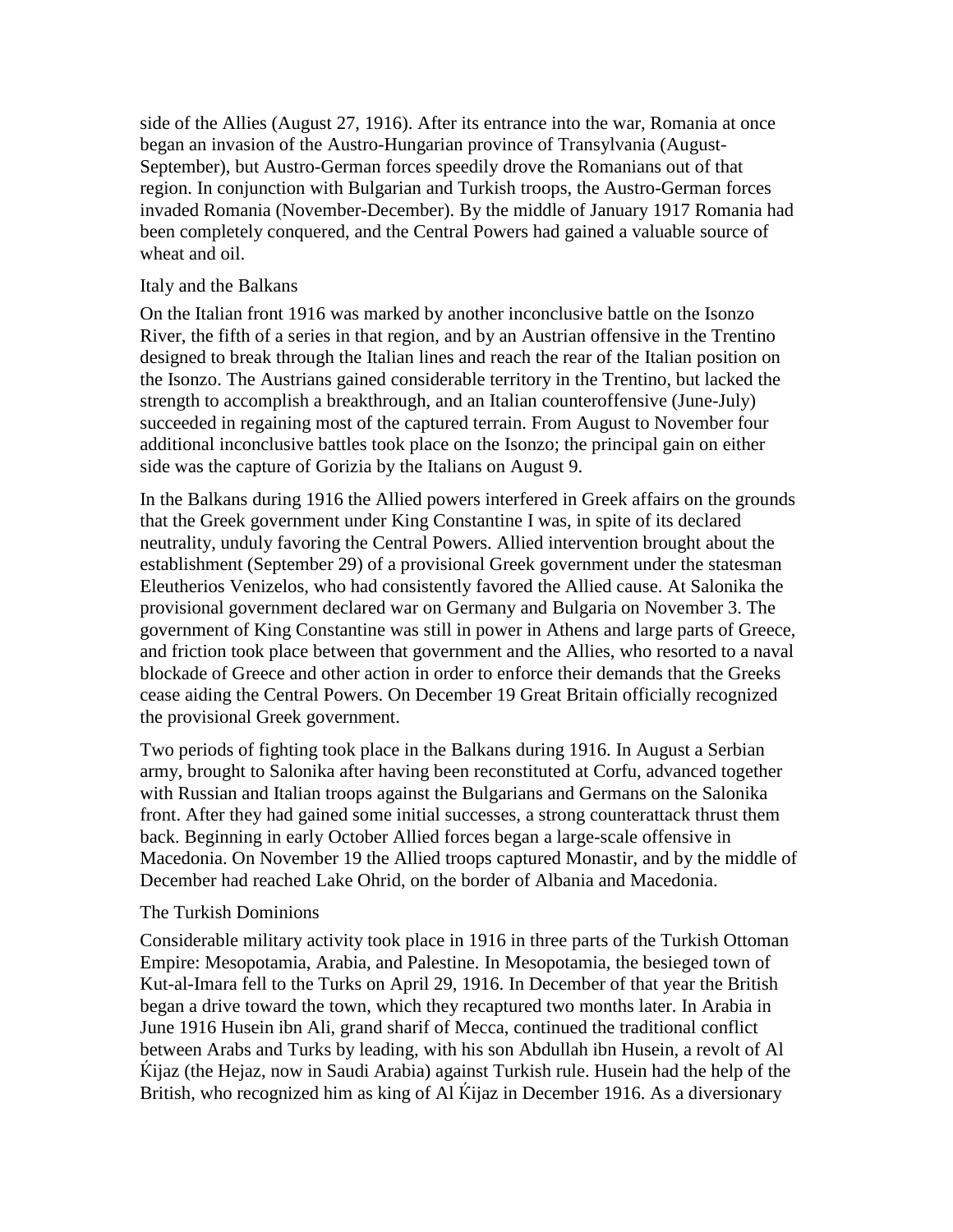move to aid the Arabian revolt, the British in November began an advance from Egypt, which they had garrisoned since early in the war, into the Sinai Peninsula and Palestine, and by the early days of January 1917 had taken several fortifications.

### Negotiation Attempts

In 1916 President Woodrow Wilson of the U.S., at that time a neutral nation, attempted to bring about negotiations between the belligerent groups of powers that would in his own words bring "peace without victory." As a result of his efforts, and particularly of the conferences held in Europe during the year by Wilson's confidential adviser, Colonel Edward M. House, with leading European statesmen, some progress was at first apparently made toward bringing an end to the war. In December the German government informed the U.S. that the Central Powers were prepared to undertake peace negotiations. When the U.S. informed the Allies, Great Britain rejected the German advances for two reasons: Germany had not laid down any specific terms for peace; and the military situation at the time (Romania had just been conquered by the Central Powers) was so favorable to the Central Powers that no acceptable terms could reasonably be expected from them. Wilson continued his mediatory efforts, calling on the belligerents to specify the terms on which they would make peace. He finally succeeded in eliciting concrete terms from each group, but they proved irreconcilable.

# *1917: U.S. Entrance—Russian Withdrawal*

Wilson still attempted to find some basis of agreement between the two belligerent groups until a change in German war policy in January 1917 completely altered his point of view toward the war. In that month Germany announced that, beginning on February 1, it would resort to unrestricted submarine warfare against the shipping of Great Britain and all shipping to Great Britain. German military and civil experts had calculated that such warfare would bring about the defeat of Great Britain in six months. Because the U.S. had already expressed its strong opposition to unrestricted submarine warfare, which, it claimed, violated its rights as a neutral, and had even threatened to break relations with Germany over the issue, Wilson dropped his peacemaking efforts. On February 3, the U.S. broke diplomatic relations with Germany and at Wilson's request a number of Latin American nations, including Peru, Bolivia, and Brazil, also did so. On April 6 the United States declared war on Germany.

# Arras and Ieper

In 1917 the Allies made two large-scale attempts to break the German lines on the western front. The first Allied attempt took place near Arras between April 9 and May 21. While it was being planned by the British and the French high commands, the Germans withdrew from their original line along the Aisne to a new position, previously prepared somewhat to the north, and known as the Hindenburg line, against which the Allies directed their attack. Their offensive included the Third Battle of Arras, in which Canadian troops captured the heavily fortified and stubbornly defended Vimy Ridge, and the British forces made an advance of 6 km (4 mi); and a battle on the Aisne, and one in the Champagne district, both of which resulted in a slight French gain at a cost in casualties so great as to cause a mutiny among the troops. Because of the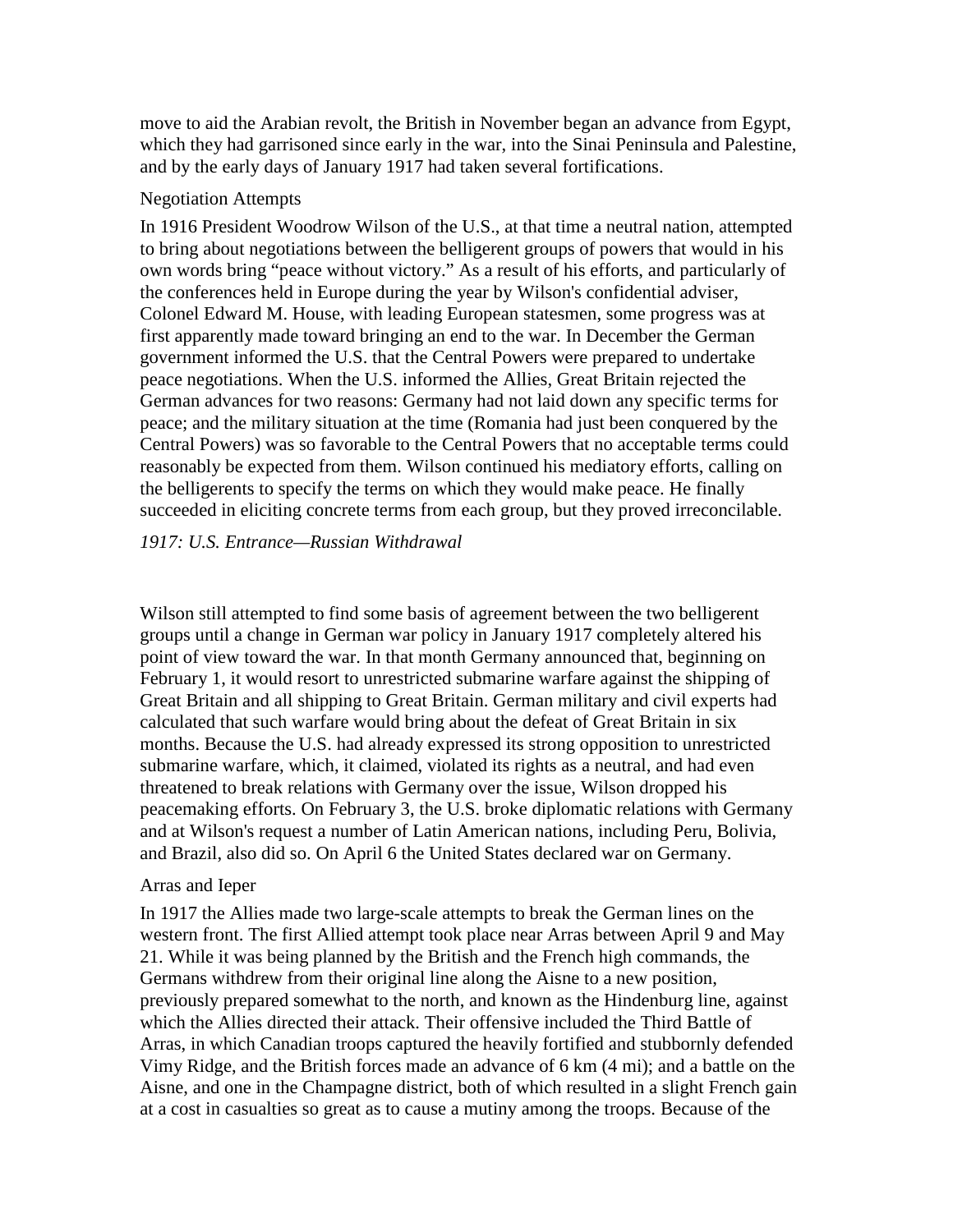failure of his reckless attack, General Nivelle on May 15 was replaced by General Henri Philippe Pйtain; the new commander's policy was to remain on the defensive until U.S. troops arrived.

The second great Allied offensive took place in June, when the British under Haig made an attempt in Flanders to break through the right wing of the German position. A preliminary battle at Messines set the stage for the main attacks (July 31-November 10) at Ieper. Desperate fighting, in which each side suffered approximately 250,000 casualties, did not result in a breakthrough.

### Use of Tanks

Other attacks of Allied forces on the western front in 1917 included a battle at Verdun, in which the French succeeded in regaining an additional section of the area they had lost the previous year; and (November 20-December 3) the Battle of Cambrai, during which the British opened the attack with a raid by nearly 400 tanks. This was the first tank raid on such a scale in military history, and, but for lack of reserves, the British might have achieved a breakthrough. As it was, the British drove an 8-km (5-mi) salient into the German lines. German counterattacks, however, compelled the British to yield most of the newly won ground.

After the U.S. entered the war in April 1917, it moved rapidly to raise and transport overseas a strong military force, known as the American Expeditionary Force (AEF), under the command of General John J. Pershing. By June 1917 more than 175,000 American troops were training in France, and one division was actually in the lines of the Allied sector near Belfort; by November 1918 the strength of the AEF was nearly 2 million. From the spring of 1918 U.S. troops played an important part in the fighting.

#### Submarine Warfare

In 1917 not only did the U.S. enter the war, but also the Germans failed in their attempt to drive Great Britain to surrender through the destruction by submarine of the British and Allied shipping on which it depended for food and other supplies. At the outset the German submarine campaign seemed likely to succeed. Toward the end of 1916 German submarines were destroying monthly about 300,000 tons of British and Allied shipping in the North Atlantic; in April 1917 the figure was 875,000 tons. Because the Germans had calculated that the destruction of 600,000 tons monthly for six consecutive months would be sufficient to force Great Britain to capitulate, they were doubly certain of victory after April. Great Britain, however, roused itself to unprecedented efforts to fight the submarine menace. By the adoption of a system of convoying fleets of merchant vessels with warships, especially destroyers and submarine chasers, and by the use of hydroplanes for spotting submarines and depth bombs or charges for destroying them, Great Britain, as the summer advanced, rendered the German submarine campaign less and less effective. By the fall, although large numbers of Allied ships were still being sunk, the Germans were sustaining heavy losses in submarines. At the same time the Allied nations, especially the U.S., were rapidly building new shipping. By the outset of 1918 the Allies were turning out more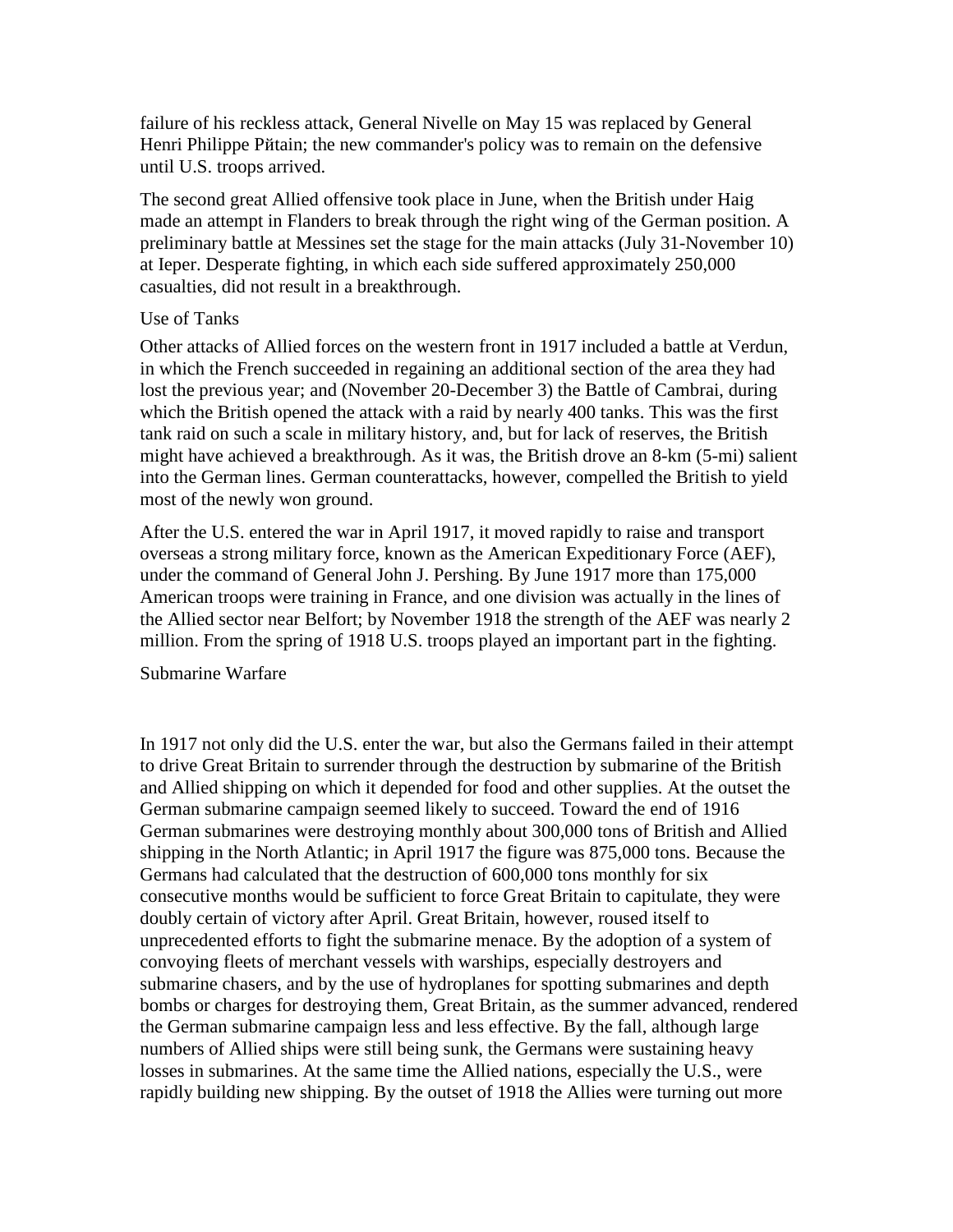new ships than the Germans were destroying, and the German effort to end the war by submarine warfare had clearly failed.

# Russia Withdraws

On the eastern front the dominating influence on the fighting during 1917 was the outbreak in March of the Russian popular uprising against the imperial government, which resulted in turn in the establishment of a provisional government and the abdication, in March, of Czar Nicholas II. The provisional government continued the prosecution of the war, in July, under General Aleksey Alekeseyevich Brusilov, the Russians staged a moderately successful 2-week drive on the Galician front, but then lost much of the territory they had gained. In September the Germans took Rмga, defended by Russian forces under General Lavr Georgiyevich Kornilov, and in October occupied the greater part of Latvia and a number of Russian-held islands in the Baltic Sea. The Bolshevik party seized power by force on November 7. A cardinal point of Bolshevik policy was the withdrawal of Russia from the war, and on November 20 the government that had just come into power offered the German government an armistice. On December 15 an armistice was signed between the Russian and Austro-German negotiators, and fighting ceased on the eastern front.

# Italian Setbacks

The Allies suffered disaster on the Italian front in 1917. During the first eight months of the year, despite deficiencies in troop strength, artillery, and ammunition, the Italian forces under General Luigi Cadorna continued efforts to break through the Austrian lines on the Isonzo River and to attain Trieste. The Italian drives of 1917, which resulted in the 10th and 11th battles of the Isonzo, did not attain their objective. The latter part of the year (October-December) was marked by a determined Austro-German offensive carried on by nine Austrian and six newly arrived German divisions. Attacking on the upper Isonzo near the town of Caporetto, they succeeded in breaking the line of the Italians, who fell back in confusion from the Isonzo to positions on the Piave River. In the disastrous Caporetto campaign the Italian forces lost 300,000 men as prisoners alone and, the morale of the army broken, approximately the same number as deserters. In November British and French troops arrived to reinforce the Italians on the Piave, and a new Italian commander in chief, General Armando Dнaz, was appointed in place of General Cadorna.

# Greece Enters the War

On the Balkan front in 1917, after the Allied troops had fought several inconclusive engagements at Monastir, at Lake Presba, and on the Vardar (Axiуs) River, the Allies initiated an effort to oust the Greek king, Constantine, claiming that his pro-German sympathies and his aid to the Central Powers made it impossible for the Allies to conduct successful operations in the Balkan region. In June the Allies began an invasion of Greece, and at the same time exerted diplomatic pressure on Constantine to abdicate. He did so on June 12; Venizelos became premier of the government formed under Alexander, the son of Constantine; and on June 27 the Greek government declared war on all four Central Powers.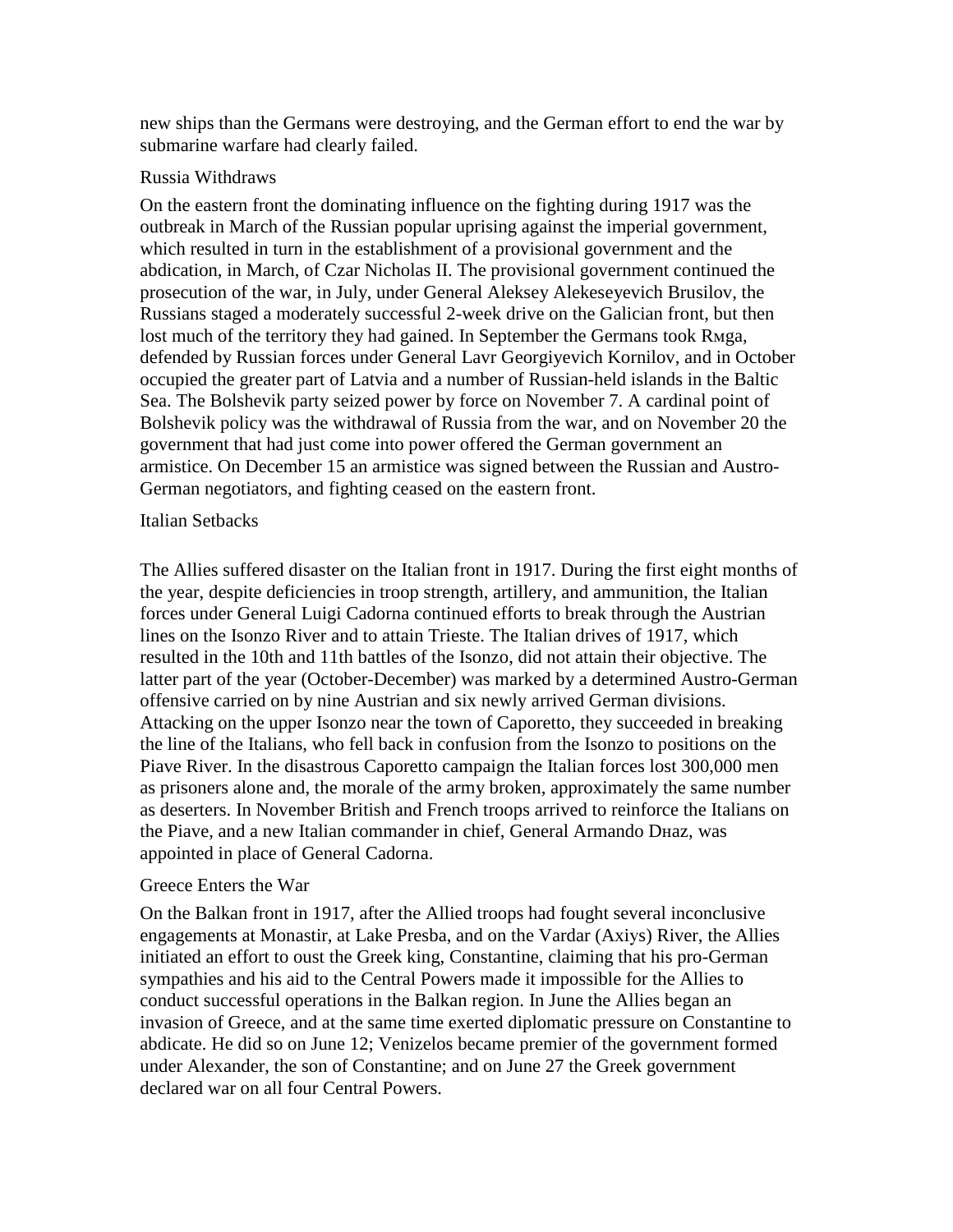# The Middle East

In Palestine during 1917 the British made two unsuccessful attempts (March and April) to take the city of Gaza. Under a new commander, General (later Field Marshal) Sir Edmund Allenby, the British broke through the Turkish lines at Beersheba (November), compelling the evacuation of Gaza; and on December 9, Allenby's troops took Jerusalem. The year also witnessed the beginning of the brilliant leadership of British Colonel T. E. Lawrence, known as Lawrence of Arabia, in the Arab revolt against Turkey. Arab troops led by Lawrence took the Turkish-held port of Al 'Aqabah in July, and during the remainder of the year executed many forays against the Turkish-held Al Ќijaz (the Hejaz) Railway. The year 1917 was also marked by British successes in Mesopotamia; they took Baghdad in March and by September had advanced to Ramadi on the Euphrates River and Tikrмt on the Tigris.

# *1918: The Final Year*

The early part of 1918 did not look propitious for the Allied nations. On March 3 Russia signed the Treaty of Brest-Litovsk (*see* Brest-Litovsk, Treaty of), which put a formal end to the war between that nation and the Central Powers on terms more favorable to the latter; and on May 7 Romania made peace with the Central Powers, signing the Treaty of Bucharest, by the terms of which it ceded the Dobruja region to Bulgaria and the passes in the Carpathian Mountains to Austria-Hungary, and gave Germany a long-term lease on the Romanian oil wells.

# Bulgaria and Austria-Hungary Withdraw

On the Balkan front, however, the result of the fighting of 1918 was disastrous to the Central Powers. In September a force of about 700,000 Allied troops, consisting of French, British, Greeks, Serbs, and Italians, began a large-scale offensive against the German, Austrian, and Bulgarian troops in Serbia. The Allied offensive was so successful that by the end of the month the Bulgarians were thoroughly beaten and concluded an armistice with the Allies. The German success in Romania was nullified in November when, with the support of Allied troops who had advanced into Romania after the Bulgarian capitulation, Romania reentered the war on the Allied side. After the conclusion of the Bulgarian armistice, the Serbian part of the Allied army continued to advance, occupying Belgrade on November 1, while the Italian army invaded and occupied Albania.

On the Italian-Austro-Hungarian front, the Austrians, in June, attacked on the Piave and succeeded in crossing the river, only to be driven back with the loss of about 100,000 men. In October-November the Allies definitely gained the victory in Italy, routing the Austrians in an offensive that culminated in the Battle of Vittorio Veneto (October 24- November 4). The Allies completely shattered the Austrian army in this campaign; they took several hundred thousand prisoners and the remainder of the Austrian army fled into Austria. On November 3 the Italians at last took Trieste, and on November 5 they occupied Fiume. The shock of the defeat precipitated revolutionary events in Austria-Hungary. The Czechs and the Slovaks had already set up a separate state; in October the South Slavs proclaimed their independence, and in December set up an independent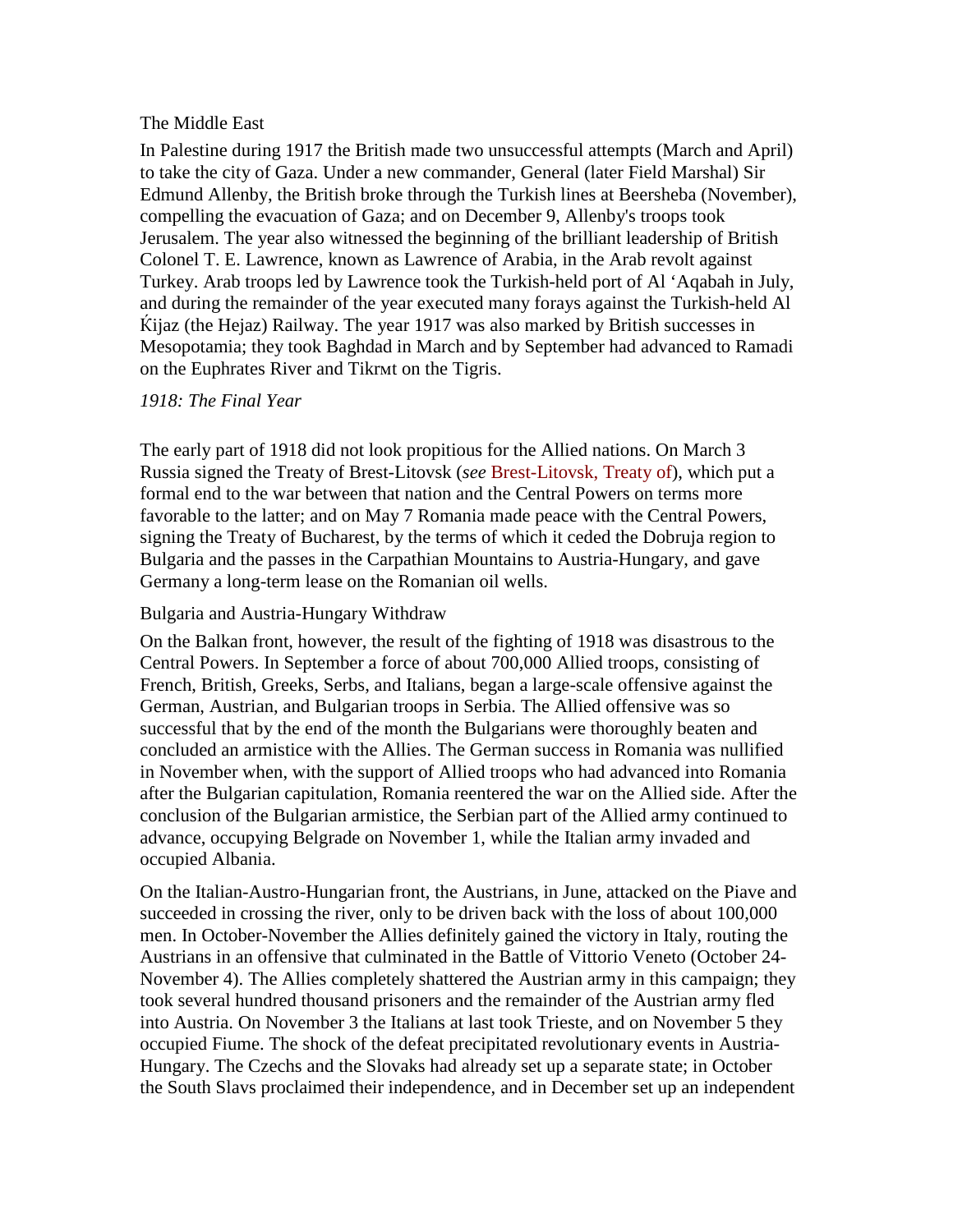kingdom, later part of Yugoslavia. In November the Hungarians established an independent government. The Austro-Hungarian government at Vienna concluded an armistice with the Allies on November 3 and nine days later the last Habsburg emperor, Charles I, abdicated; on the following day the Austrian Republic was proclaimed.

#### Turkey Withdraws

During 1918 the Allies also brought the campaigning in Palestine to a successful conclusion. In September the British forces broke through the Turkish lines at Megiddo and routed the Turkish army and the German corps that was assisting it; after being joined by Arab forces under Lawrence, the British took Lebanon and Syria. In October they captured Damascus, Ќalab (Aleppo), and other key points, while French naval forces occupied Beirut, and the Turkish government asked for an armistice. An armistice was concluded on October 30, and by its terms the Turks were obliged to demobilize, break relations with the Central Powers, and permit Allied warships to pass through the Dardanelles.

#### Last German Efforts

Despite the German victories over Russia and Romania in 1917, at the outset of 1918 the Allies, principally through their spokesperson Woodrow Wilson, formulated war aims drastically opposed to those already stated by the Central Powers; Wilson's peace policy was enunciated in an address to the U.S. Congress and comprised 14 points designed to bring about a just peace, which were of considerable influence in inducing the Central Powers to cease hostilities later in the year. At the beginning of 1918 the Germans, realizing that victory by means of submarine warfare was impossible, and that they must force a decision on the western front before American troops might take up positions there in force, planned for the spring of the year an all-out effort to break through the Allied lines and reach Paris. The opening drive of their powerful offensive, which began on March 21, was directed at the British front south of Arras. The drive hurled the British lines back 65 km (40 mi) before it was halted, on April 5, principally by hastily summoned French reserves. The fear of a German breakthrough aroused among the Allies by the German success in the first week of the offensive caused the Allies to appoint General (later Marshal) Ferdinand Foch in charge of assuring coordination of Allied operations; in the following month he was made commander in chief of the Allied armies—French, Belgian, British, and American—in France. During April a second German thrust took Messines Ridge and Armentiиres from the British, and in June a powerful German surprise attack against the French on the Aisne drove a salient 65 km (40 mi) deep into the French position and enabled the Germans to reach a point of the Marne only 60 km (37 mi) from Paris. During this battle American troops first went into action in force; together with French troops, the U.S. Second Division halted (June 4) the German advance at Chsteau-Thierry. The Germans made additional gains of terrain in June, but by the middle of July the force of their offensive had largely been spent. In the Second Battle of the Marne, they succeeded in crossing the river, but once they were across their progress was halted by French and American troops. Sensing that the German drive had lost its power, General Foch on July 18 ordered a counterattack. The attack drove the Germans back over the Marne, and the Allies took the initiative on the western front that they retained to the end of the war.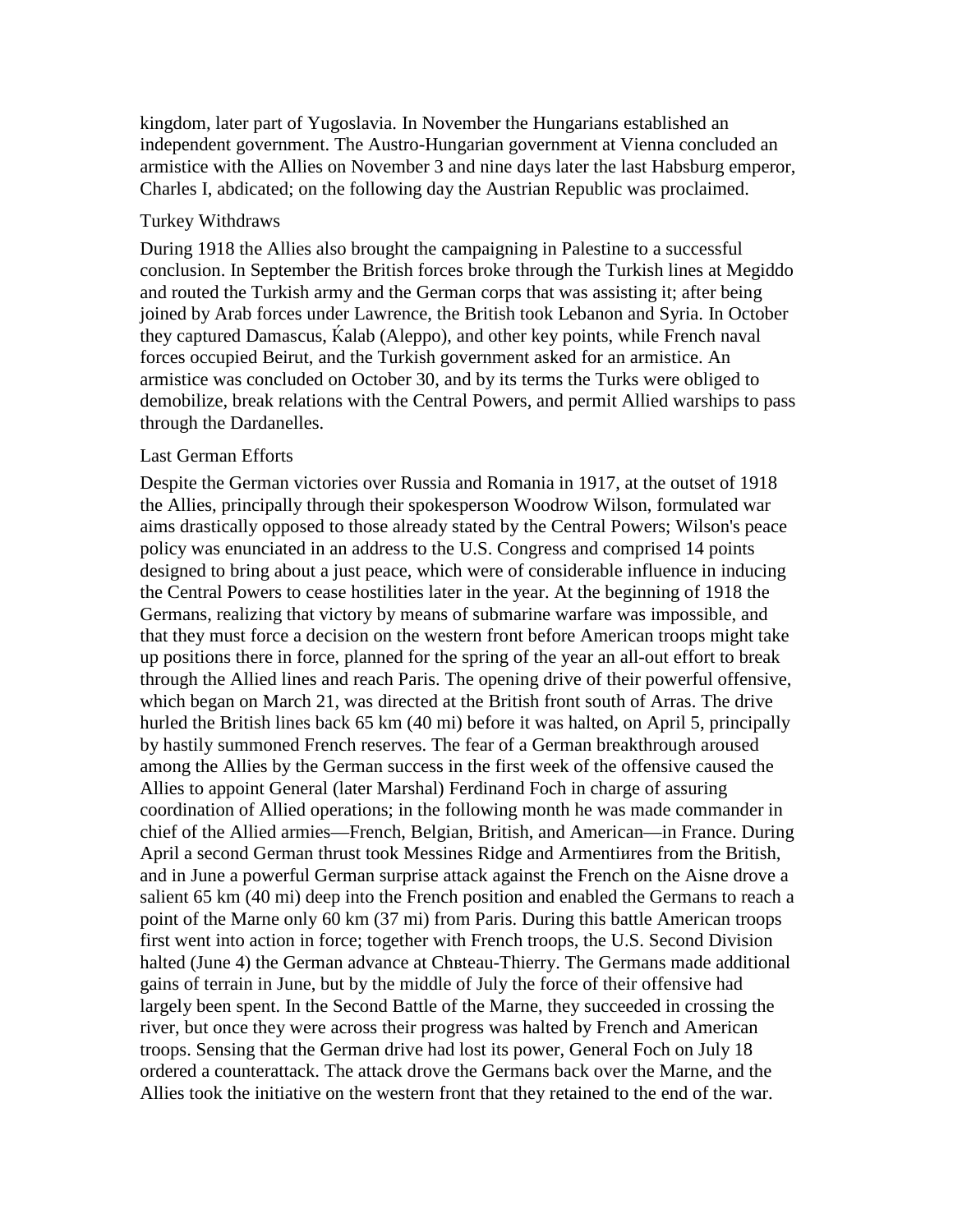### End of the War in Europe

Beginning with a British drive (August 8-11) into the German lines around Amiens, the Allies began the offensive that three months later resulted in German capitulation. During the last week of August and the first three days of September, British and French forces won the Second Battle of the Somme and the Fifth Battle of Arras, and drove the Germans back to the Hindenburg line. A particularly strong German salient at Saint-Mihiel was then reduced by American troops (September 12-13), who took more than 14,000 prisoners. In October and early November the British moved toward Cambrai and the Americans advanced partly through the Argonne Forest. The latter thrust broke the German lines between Metz and Sedan. As a result of these offensives, Ludendorff requested his government to seek an armistice with the Allies. The German government initiated armistice talks (October) with the Allies, but they failed when President Wilson insisted on negotiating only with democratic governments. The British advance meanwhile made rapid progress in northern France and along the Belgian coast, and on November 10, U.S. and French troops reached Sedan. By the beginning of November the Hindenburg line had been completely broken, and Germans were in rapid retreat on the entire western front. The defeat of the German army had domestic political repercussions that were catastrophic to the established German government. The German fleet mutinied; an uprising dethroned the king of Bavaria; and in November Emperor William II abdicated and fled to the Netherlands. The German republic was proclaimed on November 9. An armistice commission had already been dispatched to negotiate with the Allies. At 5 AM on November 11, an armistice was signed at Compiиgne between Germany and the Allies on terms laid down by the Allies; at 11 the same morning hostilities ended on the western front.

# *Colonial Warfare*

The forces in the German colonies of Africa and the Pacific, with the chief exception of those in German East Africa in late 1917 and 1918, generally fought on the defensive. They were in some cases swiftly overcome, and in others gradually, but by the end of the war in 1918 practically all had capitulated to the Allies.

# Africa

In 1914 the German colonies in Africa consisted of Togoland, the Cameroons (German. Kamerun), German Southwest Africa, and German East Africa. An Anglo-French force took possession of Togoland in August 1914. In September of that year a British force invaded the Cameroons from Nigeria, and a French force invaded from French Equatorial Africa to the east and south of the Cameroons. After many campaigns in which the Germans several times defeated the Allied Forces, German resistance was finally overcome in February 1916. German Southwest Africa was conquered, between September 1914 and July 1915, by troops from the Union of South Africa. The most important of the German possessions, German East Africa, displayed the strongest resistance to the attacks of the Allies. Early assaults by British and Indian troops (November 1914) were repulsed by the Germans under General Paul von Lettow-Vorbeck. In November 1915, British naval units gained control of Lake Tanganyika, and the following year the Allied forces (British, South Africans, and Portuguese)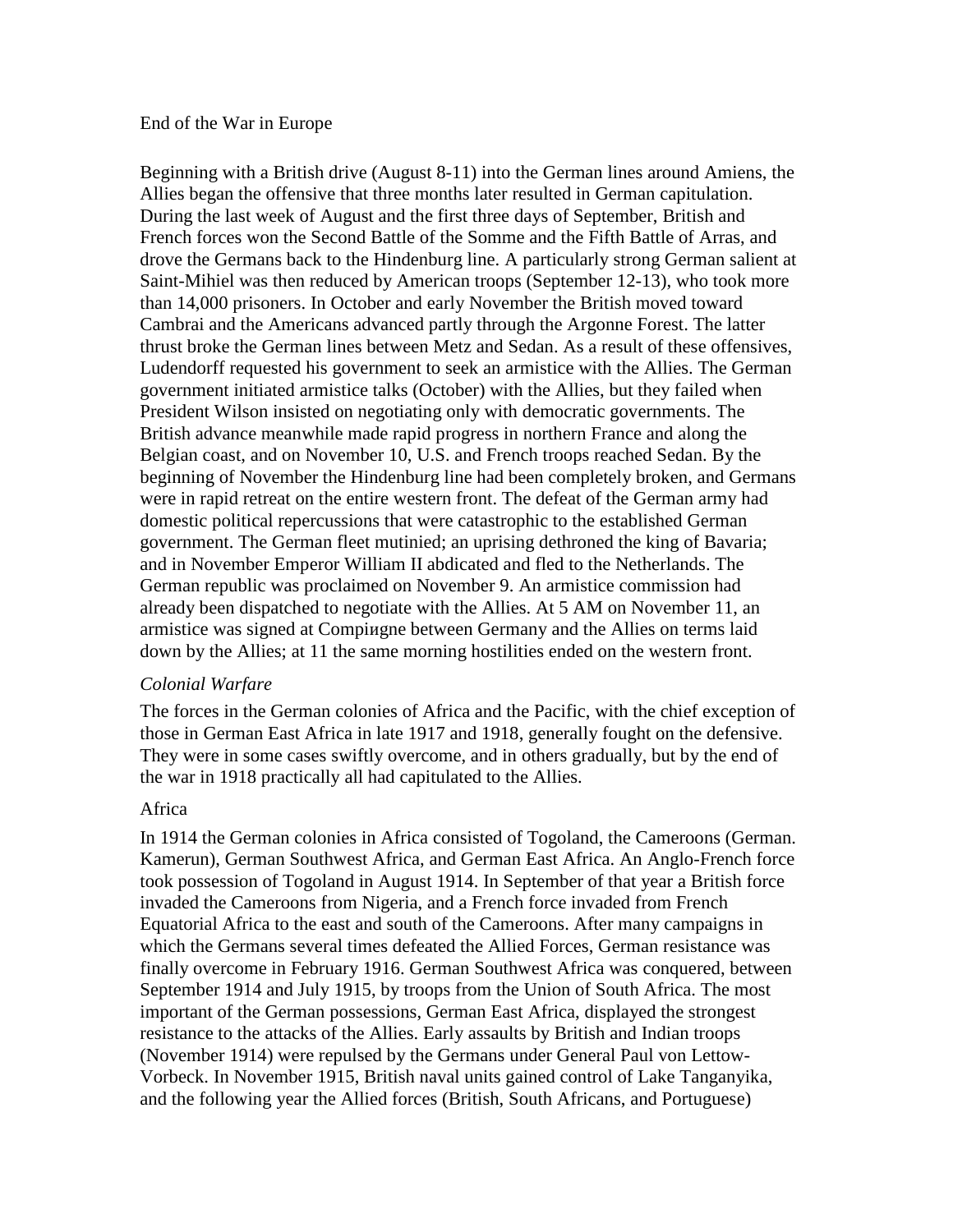intended for the invasion of German East Africa were placed under the command of General Jan Christiaan Smuts. In 1916 the Allies captured the principal towns of German East Africa, including Tanga, Bagamoyo, Dar es Salaam, and Tabora, and Lettow-Vorbeck's troops then retreated into the southeast section of the colony. Late in 1917, however, the German forces took the offensive, invading Portuguese East Africa; and in November 1918 they began an invasion of Rhodesia. When the armistice was signed in Europe in 1918, the troops in German East Africa were still fighting, even though most of the colony was in the hands of the Allies. Lettow-Vorbeck surrendered three days after the European armistice was declared.

### The Pacific

In the Pacific a force from New Zealand captured the German-held portions of Samoa in August 1914 and in September, Australian forces occupied German possessions in the Bismarck Archipelago and New Guinea. Japanese forces took the fortress of Qingdao (Tsingtao), a German-held port in Shandong (Shan-tung) Province, China, in November 1914, and between August and November of that year took possession of the German-held Marshall Islands, the Mariana Islands, the Palau group of islands, and the Carolines. After the war ended, Japan retained Qingdao until 1922, and received a mandate over the Marshall Islands, many of the Marianas (including Saipan), and over the Palau group and the Carolines.

# *The War at Sea*

At the outset of war the main British fleet, the Grand Fleet, consisted of 20 dreadnoughts and numerous other ships, including battle cruisers, cruisers, and destroyers; and Grand Fleet was based principally on Scapa Flow, in the Orkney Islands north of Scotland. A second British fleet, consisting of older ships, was used to guard the English Channel. The German fleet, the High Seas Fleet, consisting of 13 dreadnoughts, was based on the North Sea ports of Germany.

# Early Operations

During 1914 no major naval engagements between the belligerents took place in the Atlantic. The British raided the German naval base at Helgoland Bight, an island off Germany in the North Sea, sinking three German ships. German submarines sunk several British naval units, including the superdreadnought *Audacious* (October 27); and a daring attempt by German submarines to raid Scapa Flow caused the British naval units stationed there to withdraw to bases on the west coast of Scotland.

In the South Pacific a squadron of German cruisers under the command of Admiral Maximilian von Spee did considerable damage to installations at the French island of Tahiti and the British-held Fanning Island (September and October 1914); defeated a British squadron off the headland of Coronel, Chile (November 1); and on December 8 was defeated with the loss of four out of its five ships in the Battle of Falkland Islands by a British squadron under Admiral Sir Frederick Sturdee. During 1914 and the early part of 1915 German cruisers did considerable damage to British shipping in the Indian Ocean and elsewhere until captured or otherwise put out of commission.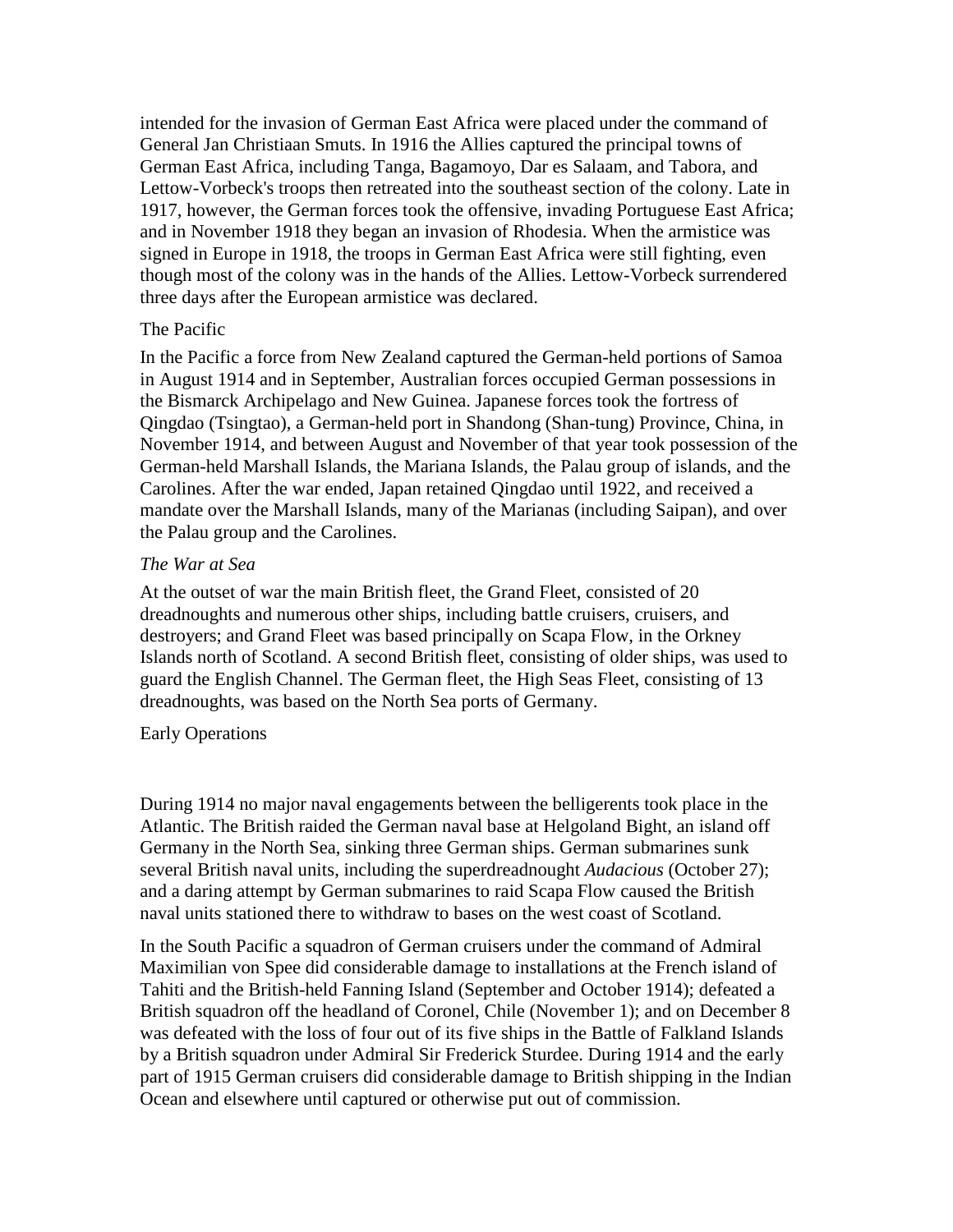The year 1915 was notable for the submarine blockade Germany instituted around Great Britain. The sinking by German submarine action of the British passenger liner *Lusitania* on May 7 caused the loss of many American lives, leading to a controversy between the United States and Germany that almost precipitated war between the two nations. The firm stand taken by the U.S. forced Germany to modify its method of submarine warfare to the satisfaction of the American government. In March 1916, however, the German sinking in the English Channel by submarine of the French steamer *Sussex,* with the loss of American lives, led to another controversy between Germany and the U.S., a virtual U.S. ultimatum compelling Germany temporarily to cease its unrestricted submarine warfare.

### 1916 and After

The most important naval engagement of the war was the Battle of Jutland, waged on May 31 and June 1, 1916, between the British Grand Fleet and the German High Seas Fleet. Although the British losses, both in ships and human lives, were greater than Germany's, the German fleet, having returned to home ports, did not venture to give battle again during the war, and the British retained their supremacy at sea. Nevertheless, during the remainder of the war, German cruisers managed to run the blockade of Germany, which the British had established from the outset of the war. The Germans sank considerable tonnage of Allied shipping in the North Atlantic and then returned to their bases. In 1917 the Germans again resorted to unrestricted submarine warfare, convinced that this method was the only one that would defeat Great Britain. The plan not only failed to force the capitulation of Great Britain, but also caused the U.S. to declare war against Germany. The attacks of German submarines on British convoys in the Atlantic and in the North Sea caused much loss of shipping. As a result, in April 1918 the British attempted to block the German submarine bases at Ostend (Oostende) and Zeebrugge in Belgium; they succeeded in partially blocking Zeebrugge by sinking three overage British cruisers in the harbor, but failed at Ostend. In October, however, British land forces, advancing through Belgium, took the two submarine bases and other Belgian ports.

#### German Fleet Scuttled

By the terms of the armistice the Germans surrendered to the Allies most of their fleet, consisting of 10 battleships, 17 cruisers, 50 torpedo boats, and more than 100 submarines. All of the fleet with the exception of the submarines was interned at Scapa Flow in November 1918, with German captains and crews aboard. The Treaty of Versailles (1919), which ended the war, provided that all the interned ships become the permanent property of the Allies; that other warships still in German possession also be surrendered; and that the size of any future German navy be drastically limited. In reprisal against these terms, the Germans on June 21, 1919, scuttled their ships interned at Scapa Flow. *See* Versailles, Treaty of.

The total tonnage of Allied ships sunk by German submarines, surface craft, and mines was nearly 13 million; the largest tonnage sunk in any one year was about 6 million, in 1917.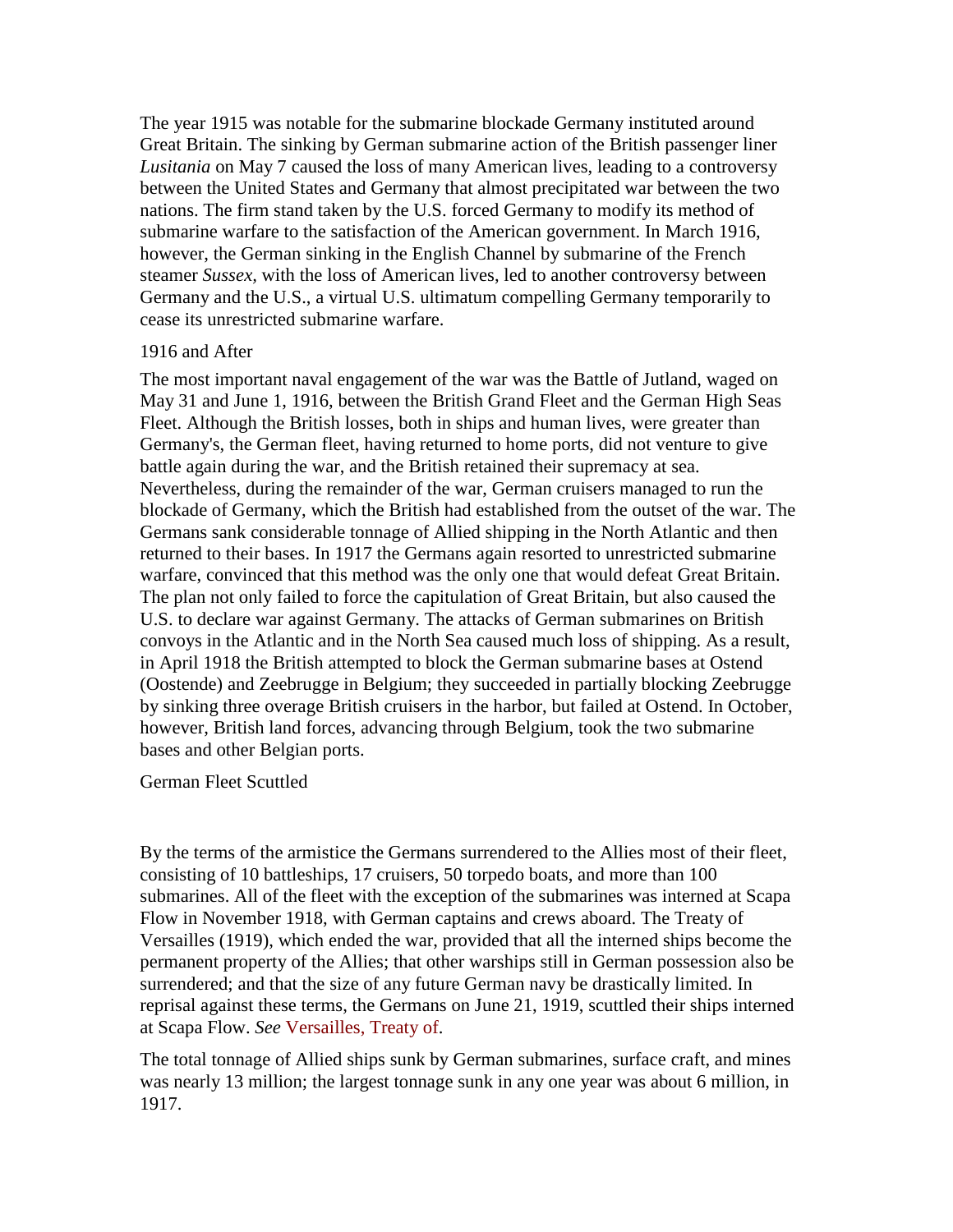# *The War in the Air*

World War I provided a great stimulus to the production and military use of aircraft, including the airplane and airship, or dirigible balloon, and the tethered balloon. Aircraft were used for two principal purposes: observation and bombing. For observation of stationary battlefronts extensive use was made by both belligerents of small tethered balloons; for scouting at sea, dirigible balloons were extensively used, and airplanes were used for scouting coastal waters. In connection with military operations on land, airplanes were used to observe the disposition of the troops and defenses of the enemy and for bombing the enemy's lines or troops in action. A special feature of the war was the raids conducted by means of dirigibles or airplanes on important enemy centers far removed from the battlefront.

The first German airplane raid on Paris took place on August 30, 1914; and the first German air raid on England was on Dover on December 21, 1914. During 1915 and 1916 the German type of dirigible known as the zeppelin raided eastern England and London 60 times. The first German airplane raid on London took place on November 28, 1916, and such raids were frequent during the remainder of the war. The object of the German raids on England was to bring about withdrawal of British planes from the western front for the defense of the homeland; to handicap British industry; and to destroy the morale of the civilian population. The raids caused much loss of life and damage to property but accomplished little of military value.

From the middle of 1915 aerial combats between planes or groups of planes of the belligerents were common. The Germans had superiority in the air on the western front from about October 1915 to July 1916, when the supremacy passed to the British. Allied supremacy gradually increased thereafter and with the entrance of the U.S. into the war became overwhelming. In April 1918 the U.S. had three air squadrons at the front; by November 1918 it had 45 squadrons comprising nearly 800 planes and more than 1200 officers. The total personnel of the American air service increased from about 1200 at the outbreak of the war to nearly 200,000 at the end. Among the noted airplane fighters, or aces, were the American Eddie Rickenbacker, the Canadian William Avery Bishop, and the German Baron Manfred von Richthofen.

#### Summary of the War

World War I began on July 28, 1914, with the declaration of war by Austria-Hungary on Serbia, and hostilities between the Allied and Central Powers continued until the signing of the armistice on November 11, 1918, a period of 4 years, 3 months, and 14 days. The aggregate direct war costs of all the belligerents amounted to about \$186 billion. Casualties in the land forces amounted to more than 37 million (see the accompanying table, World War I Casualties); in addition, close to 10 million deaths among the civilian populations were caused indirectly by the war. Despite worldwide hopes that the settlements arrived at after the war would restore world peace on a permanent basis, World War I actually provided the basis for an even more devastating conflict. The defeated Central Powers declared their acceptance of President Wilson's 14 points as the basis for the armistice and expected the Allies to utilize the principles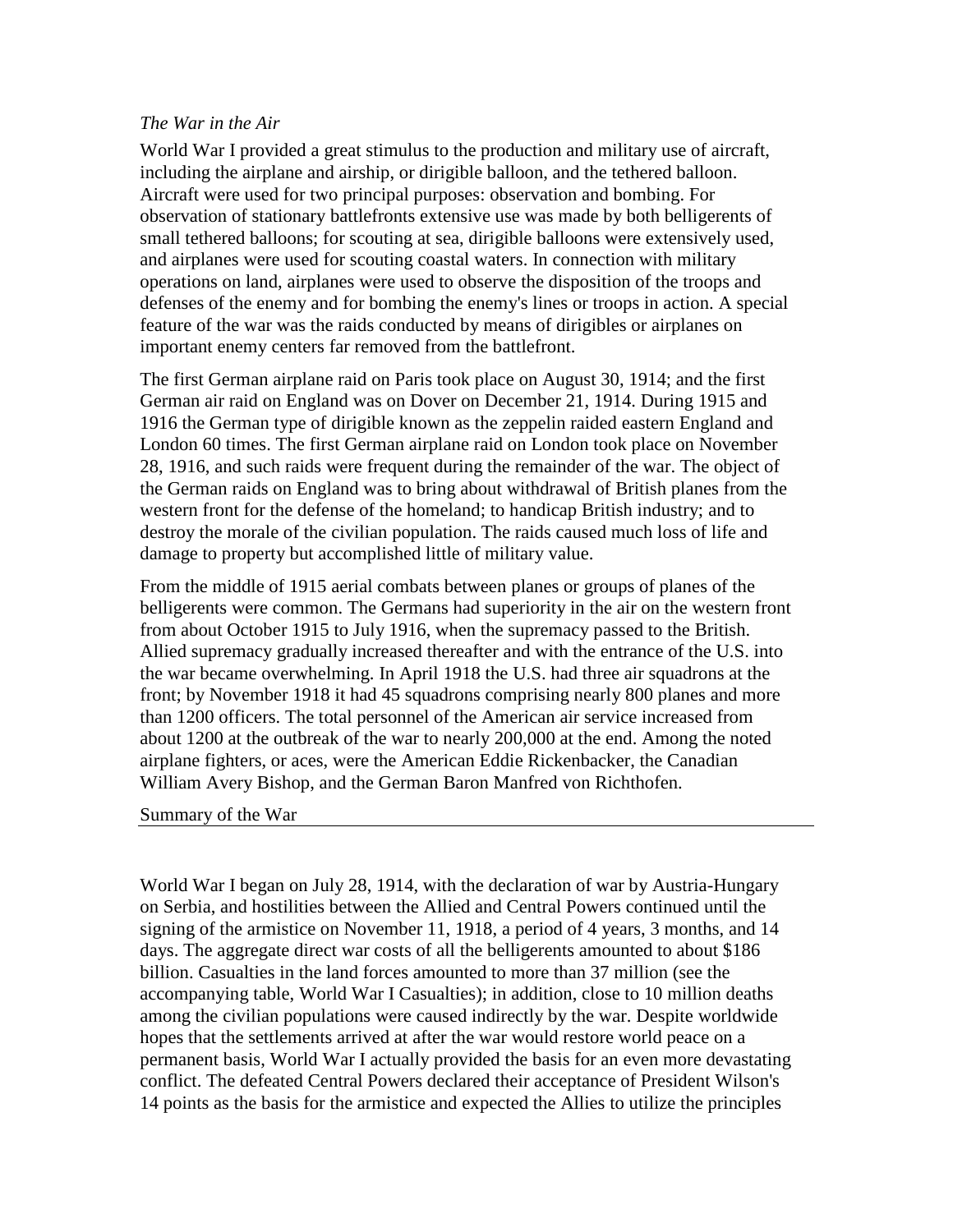of the 14 points as the foundation for the peace treaties. On the whole, however, the Allies came to the conference at Versailles and to the subsequent peace conferences with the determination to exact from the Central Powers the entire cost of the war, and to distribute among themselves territories and possessions of the defeated nations according to formulas arrived at secretly during the years 1915 to 1917, before the entry of the U.S. into the war. President Wilson, in the peace negotiations, at first insisted that the Paris Peace Conference accept the full program laid out in the 14 points, but finally, in order to secure the support of the Allies for the all-important 14th point, which called for the creation of an association of nations, he abandoned his insistence on some of the other points. *See* League of Nations.

The peace treaties that emerged from the conferences at Versailles, Saint-Germain, Trianon, Neuilly, and Sиvres were on the whole inadequately enforced by the victorious powers, leading to the resurgence of militarism and aggressive nationalism in Germany and to social disorder throughout much of Europe.

For additional information on historical figures, see biographies of those whose names are not followed by dates. The military conflict is also described in separate articles on major battles. For results of the war, see separate articles on individual treaties and history sections of individual countries;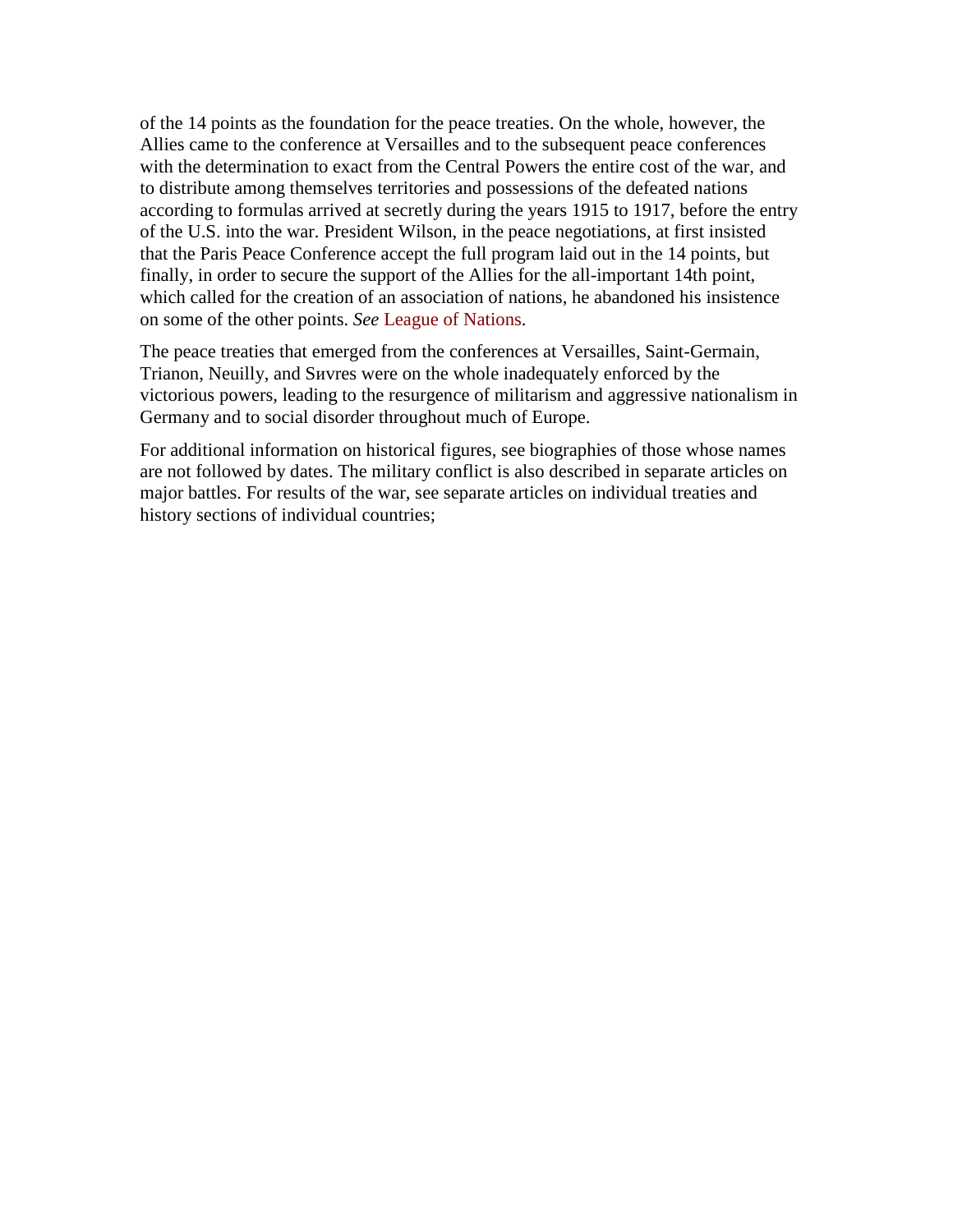World War II, global military conflict that, in terms of lives lost and material destruction, was the most devastating war in human history. It began in 1939 as a European conflict between Germany and an Anglo-French coalition but eventually widened to include most of the nations of the world. It ended in 1945, leaving a new world order dominated by the United States and the USSR.

More than any previous war, World War II involved the commitment of nations' entire human and economic resources, the blurring of the distinction between combatant and noncombatant, and the expansion of the battlefield to include all of the enemy's territory. The most important determinants of its outcome were industrial capacity and personnel. In the last stages of the war, two radically new weapons were introduced: the long-range rocket and the atomic bomb. In the main, however, the war was fought with the same or improved weapons of the types used in World War I. The greatest advances were in aircraft and tanks.

# The World After World War I

Three major powers had been dissatisfied with the outcome of World War I. Germany, the principal defeated nation, bitterly resented the territorial losses and reparations payments imposed on it by the Treaty of Versailles. Italy, one of the victors, found its territorial gains far from enough either to offset the cost of the war or to satisfy its ambitions. Japan, also a victor, was unhappy about its failure to gain control of China.

# *Causes of the War*

France, Great Britain, and the U.S. had attained their wartime objectives. They had reduced Germany to a military cipher and had reorganized Europe and the world as they saw fit. The French and the British frequently disagreed on policy in the postwar period, however, and were unsure of their ability to defend the peace settlement. The U.S., disillusioned by the Europeans' failure to repay their war debts, retreated into isolationism.

# The Failure of Peace Efforts

During the 1920s, attempts were made to achieve a stable peace. The first was the establishment (1920) of the League of Nations as a forum in which nations could settle their disputes. The league's powers were limited to persuasion and various levels of moral and economic sanctions that the members were free to carry out as they saw fit. At the Washington Conference of 1921-22, the principal naval powers agreed to limit their navies according to a fixed ratio. The Locarno Conference (1925) produced a treaty guarantee of the German-French boundary and an arbitration agreement between Germany and Poland. In the Paris Peace Pact (1928), 63 countries, including all the great powers except the USSR, renounced war as an instrument of national policy and pledged to resolve all disputes among them "by pacific means." The signatories had agreed beforehand to exempt wars of "self-defense."

# The Rise of Fascism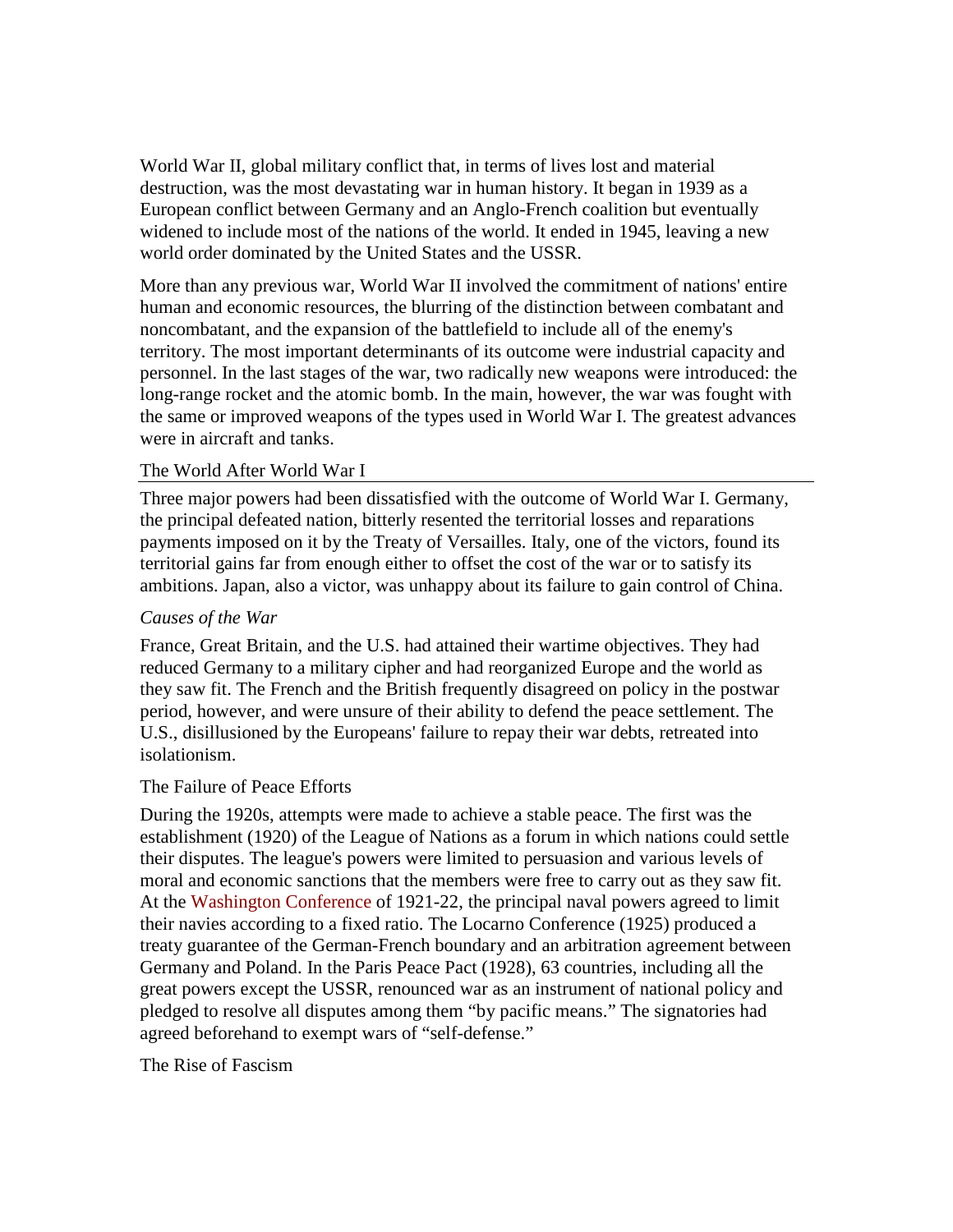One of the victors' stated aims in World War I had been "to make the world safe for democracy," and postwar Germany adopted a democratic constitution, as did most of the other states restored or created after the war. In the 1920s, however, the wave of the future appeared to be a form of nationalistic, militaristic totalitarianism known by its Italian name, fascism. It promised to minister to peoples' wants more effectively than democracy and presented itself as the one sure defense against communism. Benito Mussolini established the first Fascist dictatorship in Italy in 1922.

Formation of the Axis Coalition

Adolf Hitler, the *F*ь*hrer* ("leader") of the German National Socialist (Nazi) Party, preached a racist brand of fascism. Hitler promised to overturn the Versailles Treaty and secure additional *Lebensraum* ("living space") for the German people, who he contended deserved more as members of a superior race. In the early 1930s, the depression hit Germany. The moderate parties could not agree on what to do about it, and large numbers of voters turned to the Nazis and Communists. In 1933 Hitler became the German chancellor, and in a series of subsequent moves established himself as dictator.

Japan did not formally adopt fascism, but the armed forces' powerful position in the government enabled them to impose a similar type of totalitarianism. As dismantlers of the world status quo, the Japanese military were well ahead of Hitler. They used a minor clash with Chinese troops near Mukden in 1931 as a pretext for taking over all of Manchuria, where they proclaimed the puppet state of Manchukuo in 1932. In 1937-38 they occupied the main Chinese ports.

Having denounced the disarmament clauses of the Versailles Treaty, created a new air force, and reintroduced conscription, Hitler tried out his new weapons on the side of right-wing military rebels in the Spanish Civil War (1936-39). The venture brought him into collaboration with Mussolini, who was also supporting the Spanish revolt after having seized (1935-36) Ethiopia in a small war. Treaties between Germany, Italy, and Japan in 1936-37 brought into being the Rome-Berlin-Tokyo Axis. The Axis thereafter became the collective term for those countries and their allies.

German Aggression in Europe

Hitler launched his own expansionist drive with the annexation of Austria in March 1938. The way was clear: Mussolini supported him; and the British and French, overawed by German rearmament, accepted Hitler's claim that the status of Austria was an internal German affair. The U.S. had severely impaired its ability to act against aggression by passing a neutrality law that prohibited material assistance to all parties in foreign conflicts.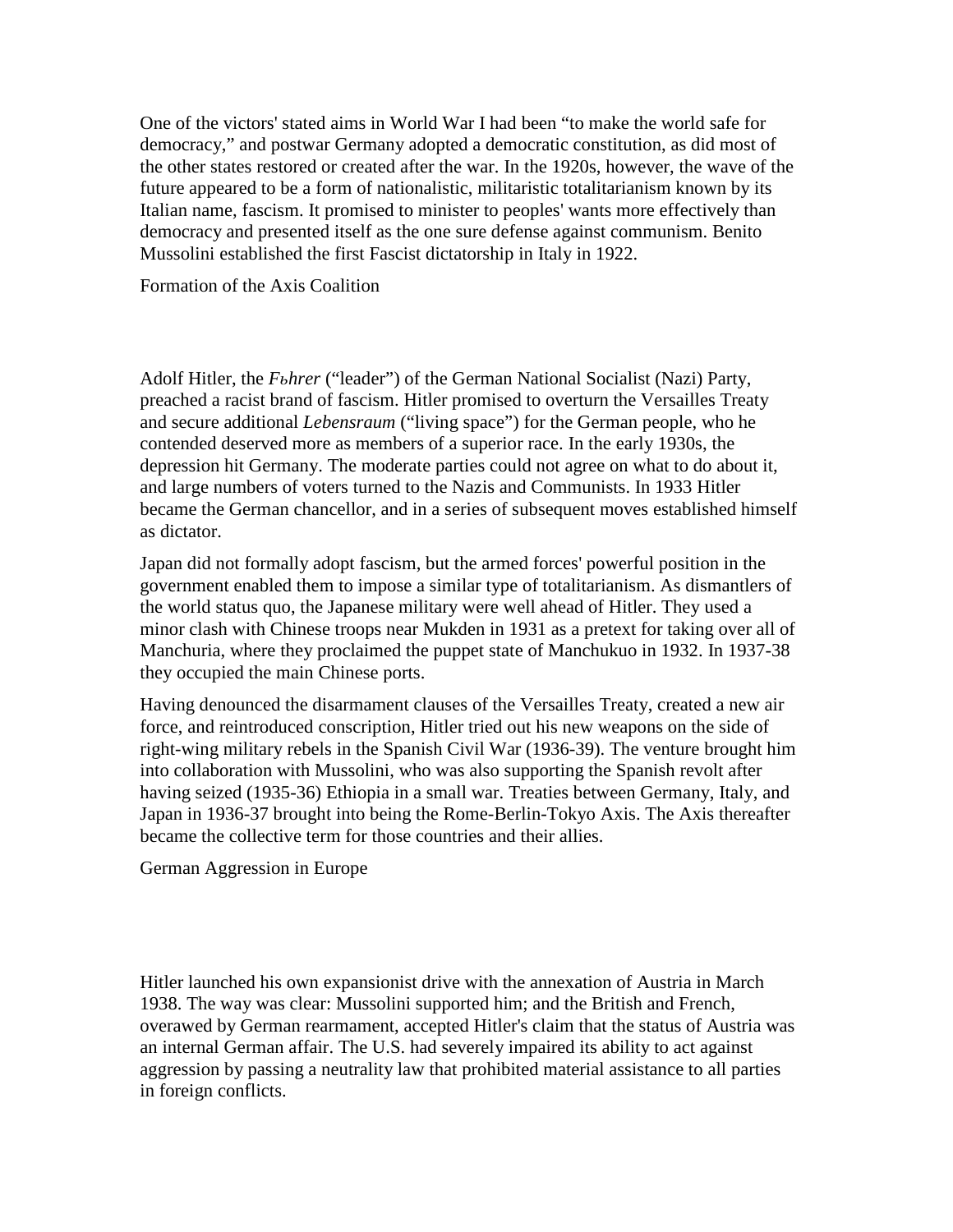In September 1938 Hitler threatened war to annex the western border area of Czechoslovakia, the Sudetenland and its 3.5 million ethnic Germans. The British prime minister Neville Chamberlain initiated talks that culminated at the end of the month in the Munich Pact, by which the Czechs, on British and French urging, relinquished the Sudetenland in return for Hitler's promise not to take any more Czech territory. Chamberlain believed he had achieved "peace for our time," but the word Munich soon implied abject and futile appeasement.

Less than six months later, in March 1939, Hitler seized the remainder of Czechoslovakia. Alarmed by this new aggression and by Hitler's threats against Poland, the British government pledged to aid that country if Germany threatened its independence. France already had a mutual defense treaty with Poland.

The turn away from appeasement brought the Soviet Union to the fore. Joseph Stalin, the Soviet dictator, had offered military help to Czechoslovakia during the 1938 crisis, but had been ignored by all the parties to the Munich Pact. Now that war threatened, he was courted by both sides, but Hitler made the more attractive offer. Allied with Britain and France, the Soviet Union might well have had to fight, but all Germany asked for was its neutrality. In Moscow, on the night of August 23, 1939, the Nazi-Soviet Pact was signed. In the part published the next day, Germany and the Soviet Union agreed not to go to war against each other. A secret protocol gave Stalin a free hand in Finland, Estonia, Latvia, eastern Poland, and eastern Romania.

# Military Operations

In the early morning hours of September 1, 1939, the German armies marched into Poland. On September 3 the British and French surprised Hitler by declaring war on Germany, but they had no plans for rendering active assistance to the Poles.

# *The First Phase: Dominance of the Axis*

Man for man, the German and Polish forces were an even match. Hitler committed about 1.5 million troops, and the Polish commander, Marshal Edward Smigly-Rydz, expected to muster 1.8 million. That was not the whole picture, however. The Germans had six panzer (armored) and four motorized divisions; the Poles had one armored and one motorized brigade and a few tank battalions. The Germans' 1600 aircraft were mostly of the latest types. Half of the Poles' 935 planes were obsolete.

# The Blitzkrieg in Poland

Polish strategic doctrine called for a rigid defense of the whole frontier and anticipated several weeks of preliminary skirmishing. It was wrong on both counts. On the morning of September 1, waves of German bombers hit the railroads and hopelessly snarled the Polish mobilization. In four more days, two army groups—one on the north out of East Prussia, the other on the south out of Silesia—had broken through on relatively narrow fronts and were sending armored spearheads on fast drives toward Warsaw and Brкst. This was blitzkrieg (lightning war): the use of armor, air power, and mobile infantry in a pincers movement to encircle the enemy.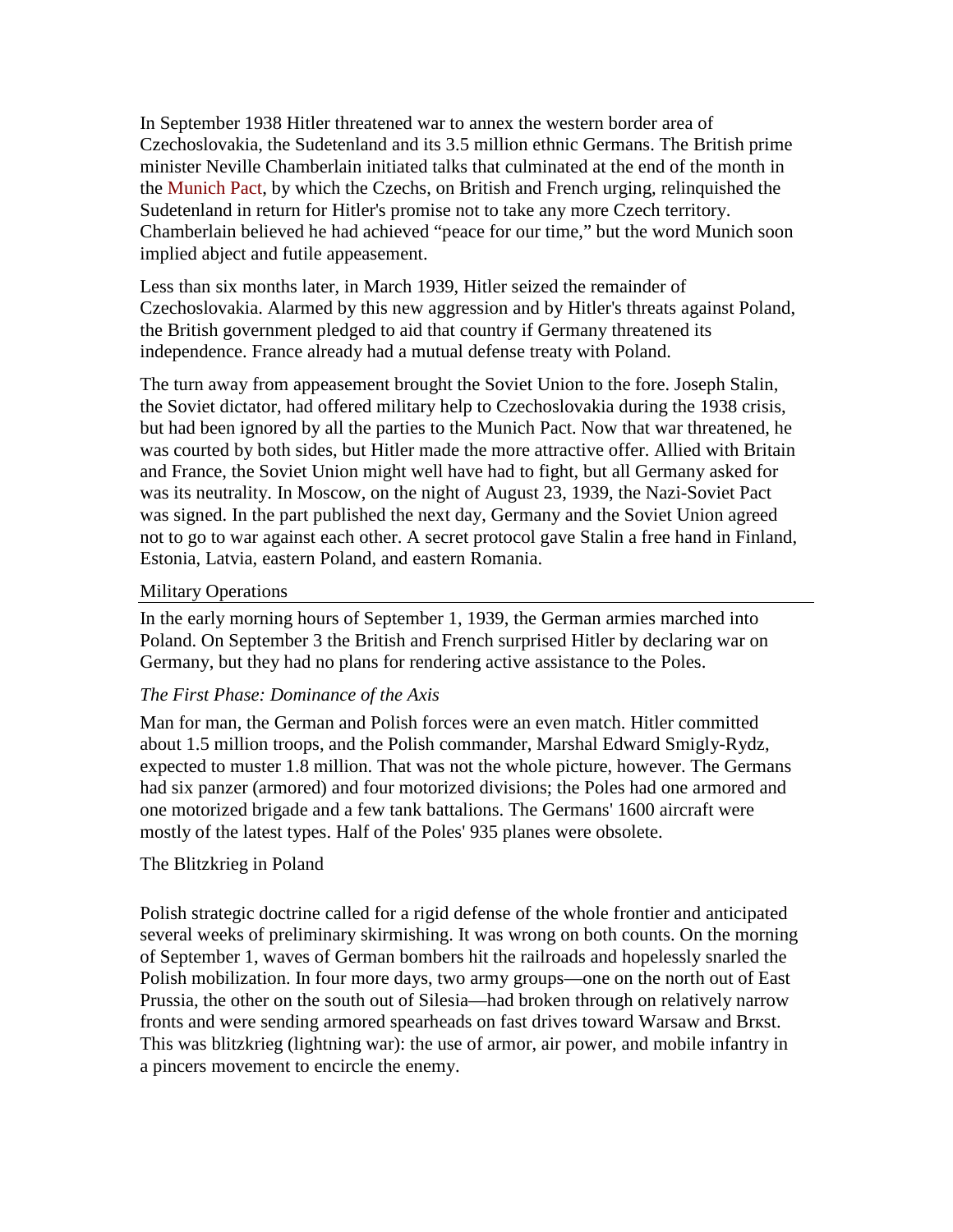Between September 8 and 10, the Germans closed in on Warsaw from the north and south, trapping the Polish forces west of the capital. On September 17, a second, deeper encirclement closed 160 km (100 mi) east, near Brкst. On that day, too, the Soviet Red Army lunged across the border. By September 20, practically the whole country was in German or Soviet hands, and only isolated pockets continued to resist. The last to surrender was the fortress at Kock, on October 6.

# The Phony War

A French and British offensive in the west might have enabled Poland to fight longer, but until enough British arrived, it would have had to be mounted mainly by the French; French strategy, however, was defensive, based on holding the heavily fortified Maginot line. The quick finish in Poland left both sides at loose ends. Dismayed, the British and French became preoccupied with schemes to stave off a bloody replay of World War I. Hitler made a halfhearted peace offer and at the same time ordered his generals to ready an attack on the Low Countries and France. The generals, who did not think they could do against France what they had done in Poland, asked for time and insisted they could only take Holland, Belgium, and the French channel coast. Except at sea, where German submarines operated against merchant shipping and the British navy imposed a blockade, so little was going on after the first week in October that the U.S. newspapers called it the Phony War.

### The Soviet-Finnish War

On November 30, after two months of diplomatic wrangling, the Soviet Union declared war on Finland. Stalin was bent on having a blitzkrieg of his own, but his plan faltered. The Finns, under Marshal Carl G. Mannerheim, were expert at winter warfare. The Soviet troops, on the other hand, were often badly led, in part because political purges had claimed many of the Red Army's senior officers. Outnumbered by at least five to one, the Finns held their own and kept fighting into the new year.

The attack on Finland aroused world opinion against the Soviet Union and gave an opening to the British and French. They had long had their eyes on a mine at Kiruna in northern Sweden that was Germany's main source of iron ore. In summer the ore went through the Baltic Sea, in winter to the ice-free Norwegian port of Narvik and then through neutral Norwegian waters to Germany. The Narvik-Kiruna railroad also connected on the east with the Finnish railroads; consequently, an Anglo-French force ostensibly sent to help the Finns would automatically be in position to occupy Narvik and Kiruna. The problem was to get Norway and Sweden to cooperate, which both refused to do.

In Germany, the naval chief, Admiral Erich Raeder, urged Hitler to occupy Norway for the sake of its open-water ports on the Atlantic, but Hitler showed little interest until late January 1940, when the weather and the discovery of some invasion plans by Belgium forced him to delay the attack on the Low Countries and France indefinitely. The first studies he had made showed that Norway could best be taken by simultaneous landings at eight port cities from Narvik to Oslo. Because the troops would have to be transported on warships and because those would be easy prey for the British navy, the operation would have to be executed while the nights were long. Denmark, which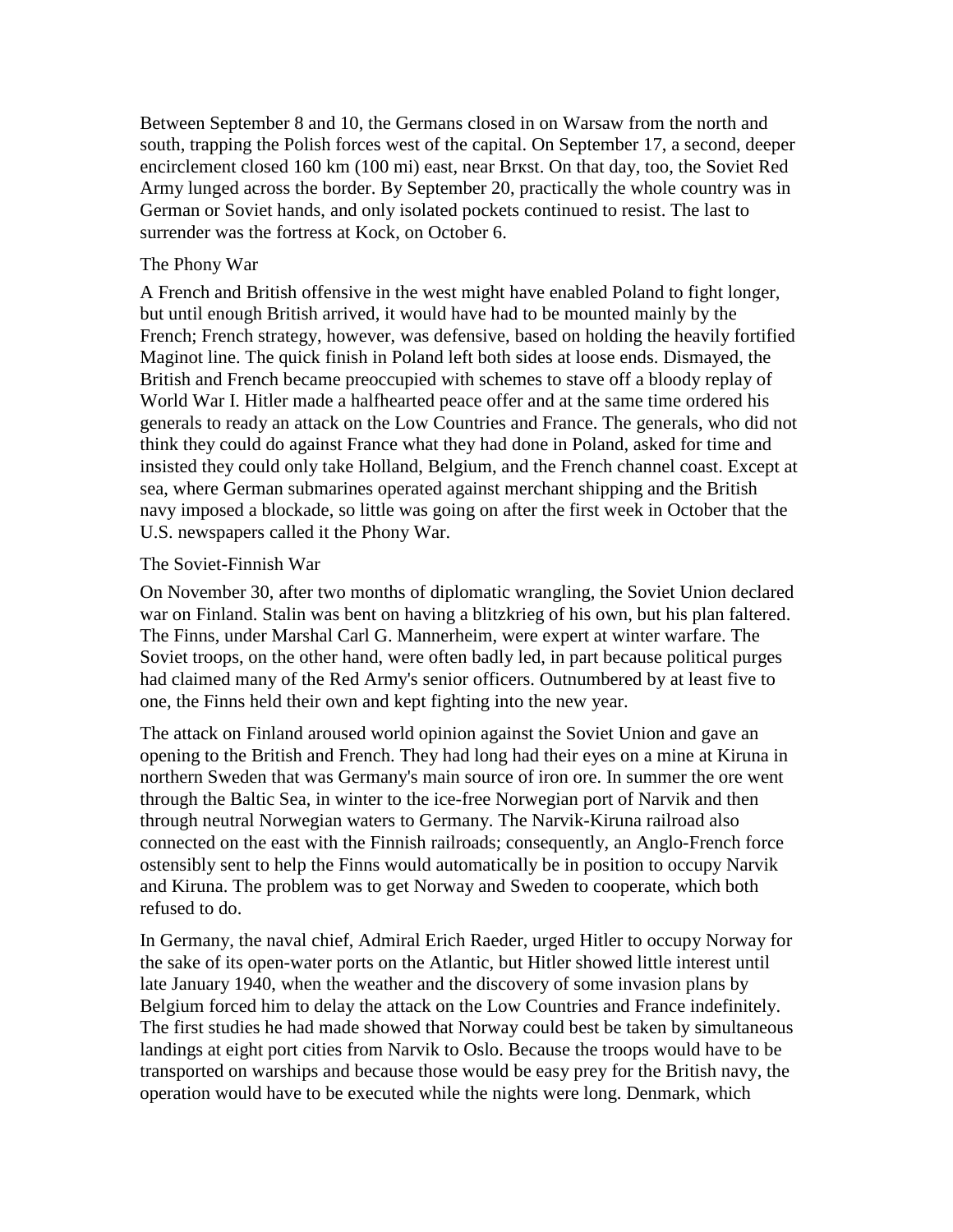posed no military problems, could be usefully included because it had airfields close to Norway.

# Denmark and Norway

Stalin, fearing outside intervention, ended his war on March 8 on terms that cost Finland territory but left it independent. The British and French then had to find another pretext for their projected action in Narvik and Kiruna; they decided to lay mines just outside the Narvik harbor. This they thought would provoke some kind of violent German reaction, which would let them spring to Norway's side—and into Narvik.

Hitler approved the incursions into Norway and Denmark on April 2, and the warships sailed on April 7. A British task force laid the mines the next morning and headed home, passing the German ships without seeing them and leaving them to make the landings unopposed on the morning of April 9. Denmark surrendered at once, and the landings succeeded everywhere but at Oslo. There a fort blocked the approach from the sea, and fog prevented an airborne landing. The Germans occupied Oslo by noon, but in the meantime, the Norwegian government, deciding to fight, had moved to Elverum.

Although the Norwegians, aided by 12,000 British and French, held out in the area between Oslo and Trondheim until May 3, the conclusion was never in doubt. Narvik was different. There 4600 Germans faced 24,600 British, French, and Norwegians backed by the guns of the British navy. The Germans had an advantage in the ruggedness of the terrain and a greater one in their opponents' slow, methodical moves. Thus, they held Narvik until May 28. In the first week of June they were backed against the Swedish border and close to having to choose surrender or internment, but by then, military disasters in France were forcing the British and French to recall their troops from Narvik.

# The Low Countries

By spring, Hitler had found a new and better way of handling the campaign against France and the Low Countries. The first plan had been to have the main force go through Belgium, as it had in World War I. General Erich von Manstein and some other advisers, however, had persuaded Hitler to shift the main force south to the area of Luxembourg and the Ardennes Forest. The Ardennes was hilly, wooded, and not the best country for tanks, but Manstein argued that the enemy would not expect a big attack there. The tanks could make a fast northwestward sweep from the Ardennes, behind the Belgians and British and part of the French. After reaching the coast and defeating the enemy in Belgium, they could make an about-face and strike to the southeast behind the French armies along the Maginot line.

When the attack began, on May 10, 1940, the two sides were approximately equal in numbers of troops and tanks; the Germans were superior in aircraft. The decisive advantage of the Germans, however, was that they knew exactly what they were going to do. Their opponents had to improvise, in part because the Belgians and Dutch tried to stay neutral to the last. The British and French, moreover, had failed to learn from the example of Poland, having attributed that country's defeat to its inherent weakness. Consequently, they were not prepared to deal with the German armor. Their tanks were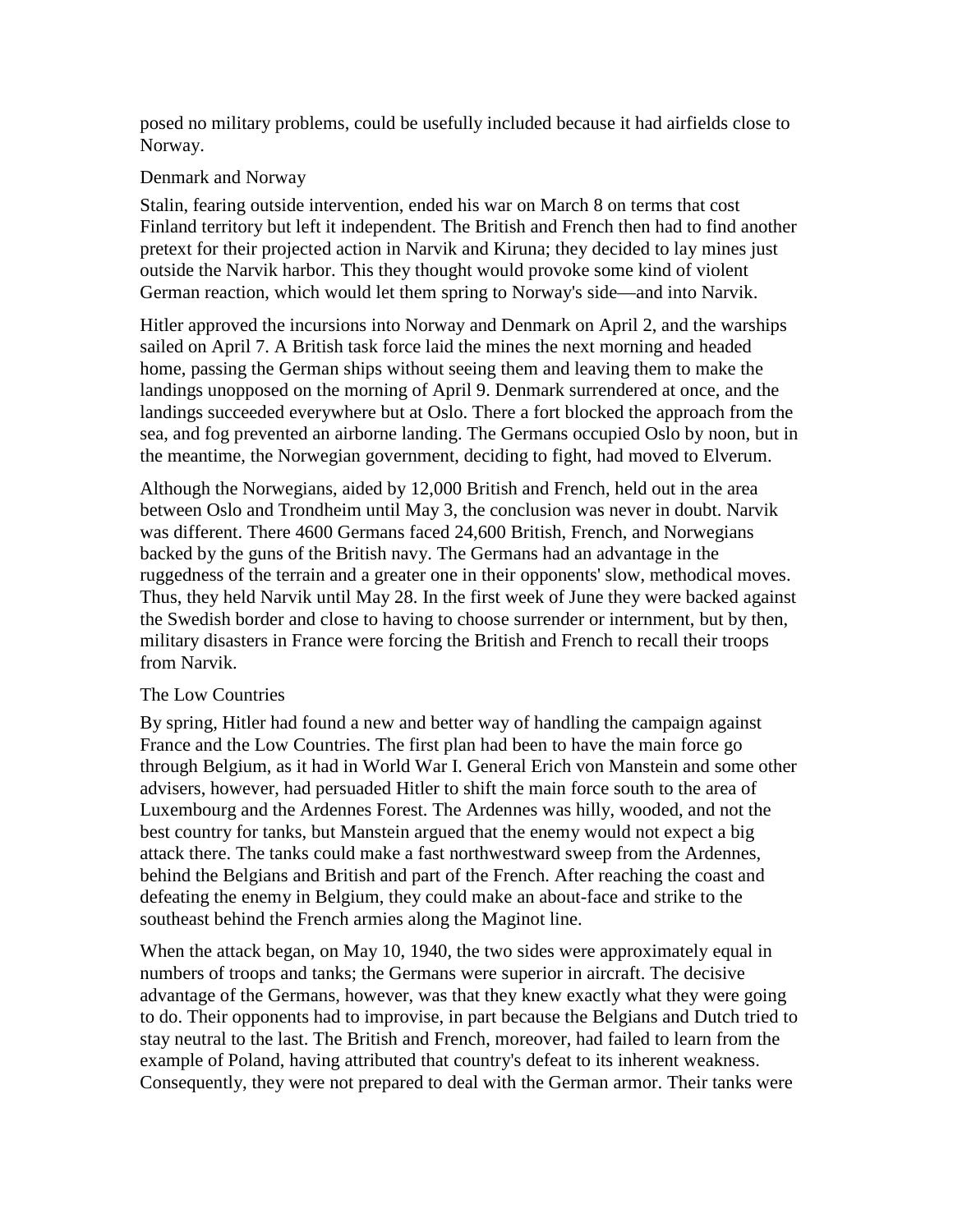scattered among the infantry; those of the Germans were drawn together in a panzer group, an armored army.

On May 10 German airborne troops landed inside Belgium and Holland to seize airfields and bridges and, most notably, the great Belgian fortress Eben-Emael. The Dutch army surrendered on May 14, several hours after bombers had destroyed the business section of Rotterdam. Also on May 14 the German main force, the panzer group in the lead, came out of the Ardennes to begin the drive to the sea behind the British and French armies supporting the Belgians.

The Defeat of France

On May 20 the panzer group took Abbeville at the mouth of the Somme River and began to push north along the coast; it covered 400 km (250 mi) in 11 days. By May 26, the British and French were pushed into a narrow beachhead around Dunkerque. The Belgian king, Leopold III, surrendered his army the next day. Destroyers and smaller craft of all kinds rescued 338,226 men from Dunkerque in a heroic sealift that probably would not have succeeded if the German commander, General Gerd von Rundstedt, had not stopped the tanks to save them for the next phase.

On June 5 the Germans launched a new assault against France. Italy declared war on France and Britain on June 10. The Maginot line, which only extended to the Belgian border, was intact, but the French commander, General Maxime Weygand, had nothing with which to screen it or Paris on the north and west. On June 17, Marshal Henri Philippe Pйtain, a World War I hero who had become premier the day before, asked for an armistice. The armistice was signed on June 25 on terms that gave Germany control of northern France and the Atlantic coast. Pйtain then set up a capital at Vichy in the unoccupied southeast.

The Battle of Britain

In the summer of 1940, Hitler dominated Europe from the North Cape to the Pyrenees. His one remaining active enemy—Britain, under a new prime minister, Winston Churchill—vowed to continue fighting. Whether it could was questionable. The British army had left most of its weapons on the beaches at Dunkerque. Stalin was in no mood to challenge Hitler. The U.S., shocked by the fall of France, began the first peacetime conscription in its history and greatly increased its military budget, but public opinion, although sympathetic to Britain, was against getting into the war.

The Germans hoped to subdue the British by starving them out. In June 1940 they undertook the Battle of the Atlantic, using submarine warfare to cut the British overseas lifelines. The Germans now had submarine bases in Norway and France. At the outset the Germans had only 28 submarines, but more were being built—enough to keep Britain in danger until the spring of 1943 and to carry on the battle for months thereafter.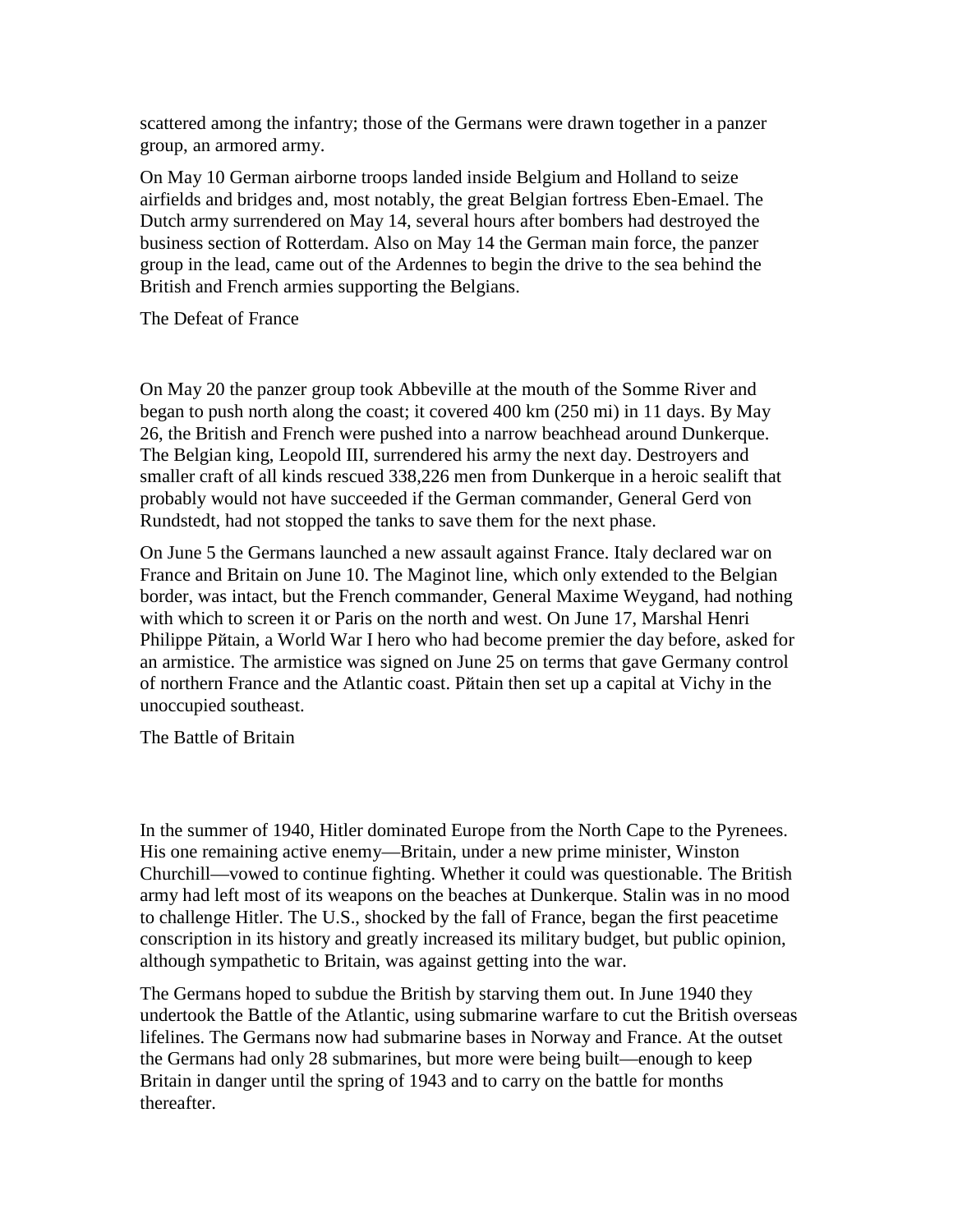Invasion was the expeditious way to finish off Britain, but that meant crossing the English Channel; Hitler would not risk it unless the British air force could be neutralized first. As a result, the Battle of Britain was fought in the air, not on the beaches. In August 1940 the Germans launched daylight raids against ports and airfields and in September against inland cities. The objective was to draw out the British fighters and destroy them. The Germans failed to reckon with a new device, radar, which greatly increased the British fighters' effectiveness. Because their own losses were too high, the Germans had to switch to night bombing at the end of September. Between then and May 1941 they made 71 major raids on London and 56 on other cities, but the damage they wrought was too indiscriminate to be militarily decisive. On September 17, 1940, Hitler postponed the invasion indefinitely, thereby conceding defeat in the Battle of Britain.

The Balkans and North Africa (1940-1941)

In Fact, Hitler had told his generals in late July 1940 that the next attack would be on the USSR. There, he said, Germany would get its "living space" and defeat Britain as well. He claimed the British were only being kept in the war by the hope of a fallingout between Germany and the USSR. When the Soviets had been defeated and British positions in India and the Middle East were threatened, he believed that Britain would make peace. Hitler wanted to start in the fall of 1940, but his advisers persuaded him to avoid the risks of a winter campaign in the Soviet Union and wait until the spring.

Meanwhile, Germany's ally, Mussolini, had staged an unsuccessful attack (September 1940) on British-occupied Egypt from the Italian colony of Libya and an equally abortive invasion (October 1940) of Greece. In response to the latter move, the British occupied airfields on Crete and in Greece. Hitler did not want British planes within striking distance of his one major oil source, the Ploiesti fields in Romania, and in November he began to prepare an operation against Greece.

Early in 1941 British forces pushed the Italians back into Libya, and in February Hitler sent General Erwin Rommel with a two-division tank corps, the Afrika Korps, to help his allies.

Because he would need to cross their territory to get at Greece (and the Soviet Union), Hitler brought Romania and Hungary into the Axis alliance in November 1940; Bulgaria joined in March 1941. When Yugoslavia refused to follow suit, Hitler ordered an invasion of that country.

# *Yugoslavia*

The operations against Greece and Yugoslavia began on April 6, 1941. The Germans' primary difficulty with the attack on Yugoslavia was in pulling together an army of nine divisions from Germany and France in less than ten days. They had to limit themselves for several days to air raids and border skirmishing. On April 10 they opened drives on Belgrade from the northwest, north, and southeast. The city fell on April 13, and the Yugoslav army surrendered the next day. Yugoslavia, however, was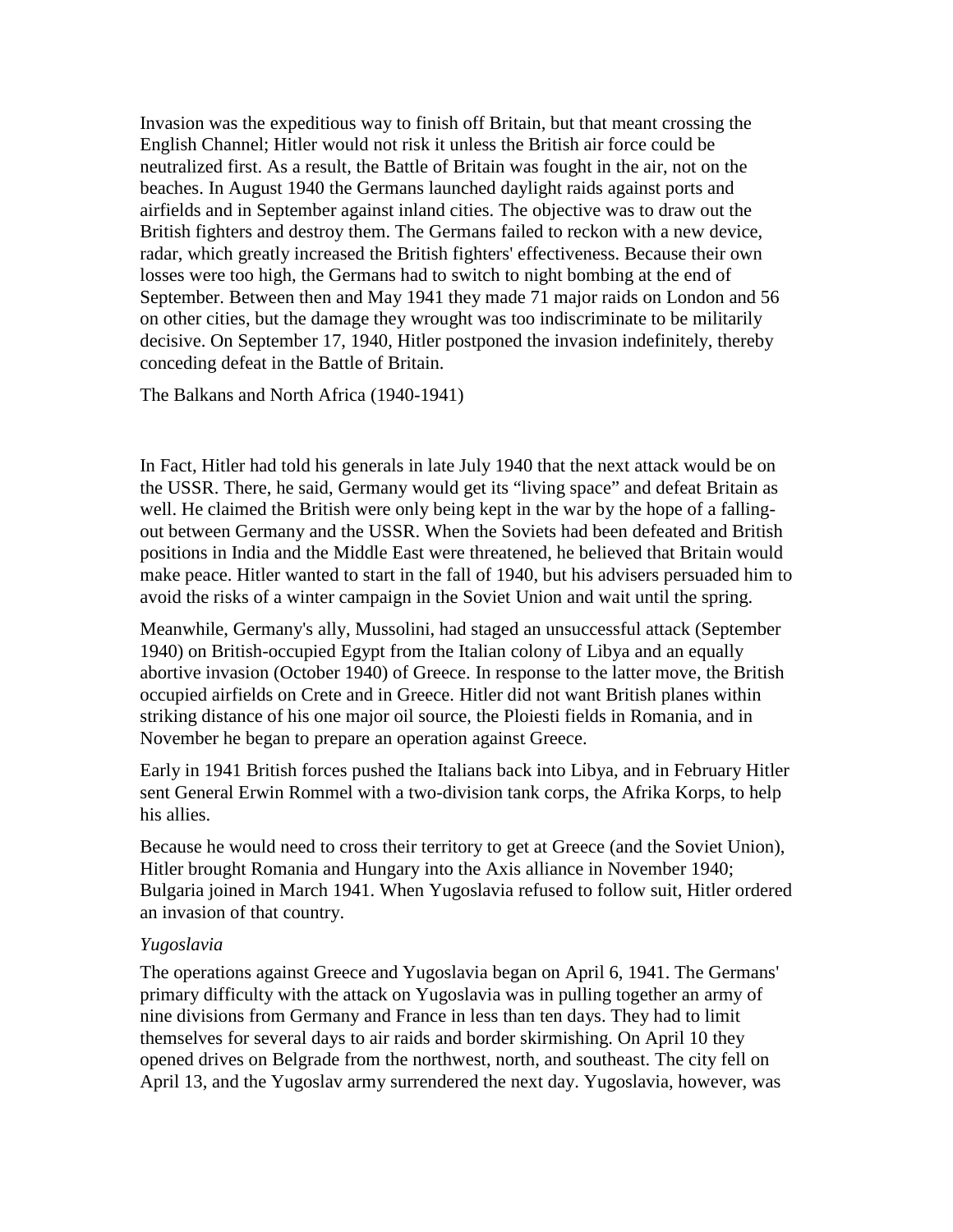easier to take than it would be to hold. Guerrillas—Cetniks under Dra"a Mihajloviз and partisans under Josip Broz (Tito)—fought throughout the war.

# *Greece*

The Greek army of 430,000, unlike the Yugoslav, was fully mobilized, and to some extent battle tested, but national pride compelled it to try to defend the Metaxas line northeast of Salonika. By one short thrust to Salonika, the Germans forced the surrender on April 9 of the line and about half of the Greek army. After the Greek First Army, pulling out of Albania, was trapped at the Metsуvon Pass and surrendered on April 22, the British force of some 62,000 troops retreated southward. Thereafter, fast German drives—to the Isthmus of Corinth by April 27 and through the Pelopуnnisos by April 30—forced the British into an evacuation that cost them 12,000 men. An airborne assault on May 20-27 also brought Crete into German hands.

Meanwhile, Rommel had launched a successful counteroffensive against the British in Libya, expelling them from the country (except for an isolated garrison at Tobruk) by April 1941.

# *The Second Phase: Expansion of the War*

In the year after the fall of France, the war moved toward a new stage—world war. While conducting subsidiary campaigns in the Balkans, in North Africa, and in the air against Britain, Hitler deployed his main forces to the east and brought the countries of southeastern Europe (as well as Finland) into a partnership against the USSR.

# U.S. Aid to Britain

The U.S. abandoned strict neutrality in the European war and approached a confrontation with Japan in Asia and the Pacific Ocean. U.S. and British conferences, begun in January 1941, determined a basic strategy for the event of a U.S. entry into the war, namely, that both would center their effort on Germany, leaving Japan, if need be, to be dealt with later.

In March 1941 the U.S. Congress passed the Lend-Lease Act and appropriated an initial \$7 billion to lend or lease weapons and other aid to any countries the president might designate. By this means the U.S. hoped to ensure victory over the Axis without involving its own troops. By late summer of 1941, however, the U.S. was in a state of undeclared war with Germany. In July, U.S. Marines were stationed in Iceland, which had been occupied by the British in May 1940, and thereafter the U.S. Navy took over the task of escorting convoys in the waters west of Iceland. In September President Franklin D. Roosevelt authorized ships on convoy duty to attack Axis war vessels.

# Friction Between the U.S. and Japan

Meanwhile, American relations with Japan continued to deteriorate. In September 1940 Japan coerced Vichy France into giving up northern Indochina. The U.S. retaliated by prohibiting the exportation of steel, scrap iron, and aviation gasoline to Japan. In April 1941, the Japanese signed a neutrality treaty with the USSR as insurance against an attack from that direction if they were to come into conflict with Britain or the U.S. while taking a bigger bite out of Southeast Asia. When Germany invaded the USSR in June, Japanese leaders considered breaking the treaty and joining in from the east, but,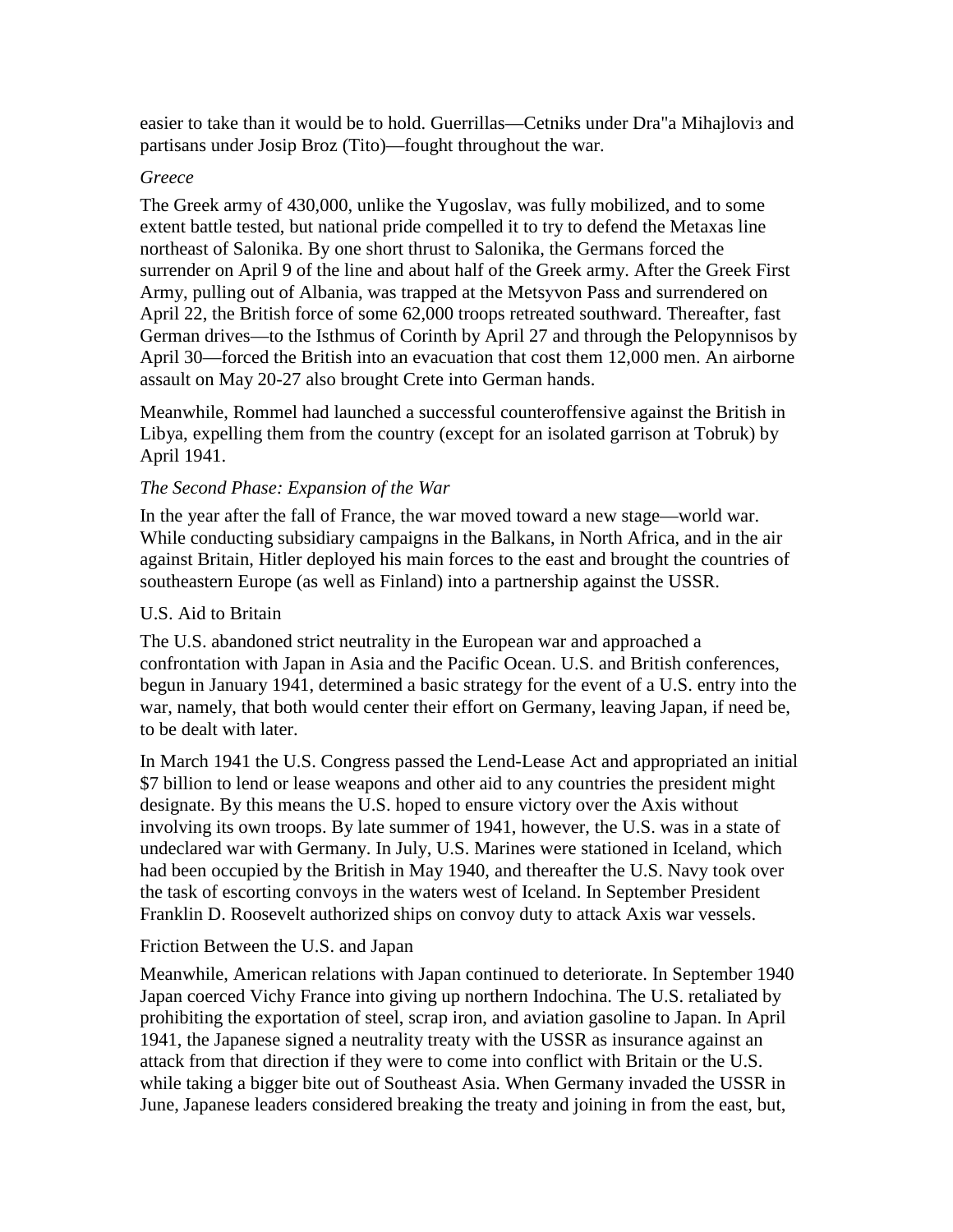making one of the most fateful decisions of the war, they chose instead to intensify their push to the southeast. On July 23 Japan occupied southern Indochina. Two days later, the United States, Britain, and the Netherlands froze Japanese assets. The effect was to prevent Japan from purchasing oil, which would, in time, cripple its army and make its navy and air force completely useless.

### The German Invasion of the USSR

The war's most massive encounter began on the morning of June 22, 1941, when slightly more than 3 million German troops invaded the USSR. Although German preparations had been visible for months and had been talked about openly among the diplomats in Moscow, the Soviet forces were taken by surprise. Stalin, his confidence in the country's military capability shaken by the Finnish war, had refused to allow any counteractivity for fear of provoking the Germans. Moreover, the Soviet military leadership had concluded that blitzkrieg, as it had been practiced in Poland and France, would not be possible on the scale of a Soviet-German war; both sides would therefore confine themselves for the first several weeks at least to sparring along the frontier. The Soviet army had 2.9 million troops on the western border and outnumbered the Germans by two to one in tanks and by two or three to one in aircraft. Many of its tanks and aircraft were older types, but some of the tanks, particularly the later famous T-34s, were far superior to any the Germans had. Large numbers of the aircraft were destroyed on the ground in the first day, however, and their tanks, like those of the French, were scattered among the infantry, where they could not be effective against the German panzer groups. The infantry was first ordered to counterattack, which was impossible, and then forbidden to retreat, which ensured their wholesale destruction or capture.

# *Initial German Successes*

For the invasion, the Germans had set up three army groups, designated as North, Center, and South, and aimed toward Leningrad, Moscow, and Kyiv. Hitler and his generals had agreed that their main strategic problem was to lock the Soviet army in battle and defeat it before it could escape into the depths of the country. They disagreed on how that could best be accomplished. Most of the generals believed that the Soviet regime would sacrifice everything to defend Moscow, the capital, the hub of the road and railroad networks, and the country's main industrial center. To Hitler, the land and resources of the Ukraine and the oil of the Caucasus were more important, and he wanted to seize Leningrad as well. The result had been a compromise—the three thrusts, with the one by Army Group Center toward Moscow the strongest—that temporarily satisfied Hitler as well as the generals. War games had indicated a victory in about ten weeks, which was significant because the Russian summer, the ideal time for fighting in the USSR, was short, and the Balkans operations had caused a 3-week delay at the outset.

Ten weeks seemed ample time. Churchill offered the USSR an alliance, and Roosevelt promised lend-lease aid, but after the first few days, their staffs believed everything would be over in a month or so. By the end of the first week in July, Army Group Center had taken 290,000 prisoners in encirclements at Bialystok and Minsk. On August 5, having crossed the Dnieper River, the last natural barrier west of Moscow, the army group wiped out a pocket near Smolensk and counted another 300,000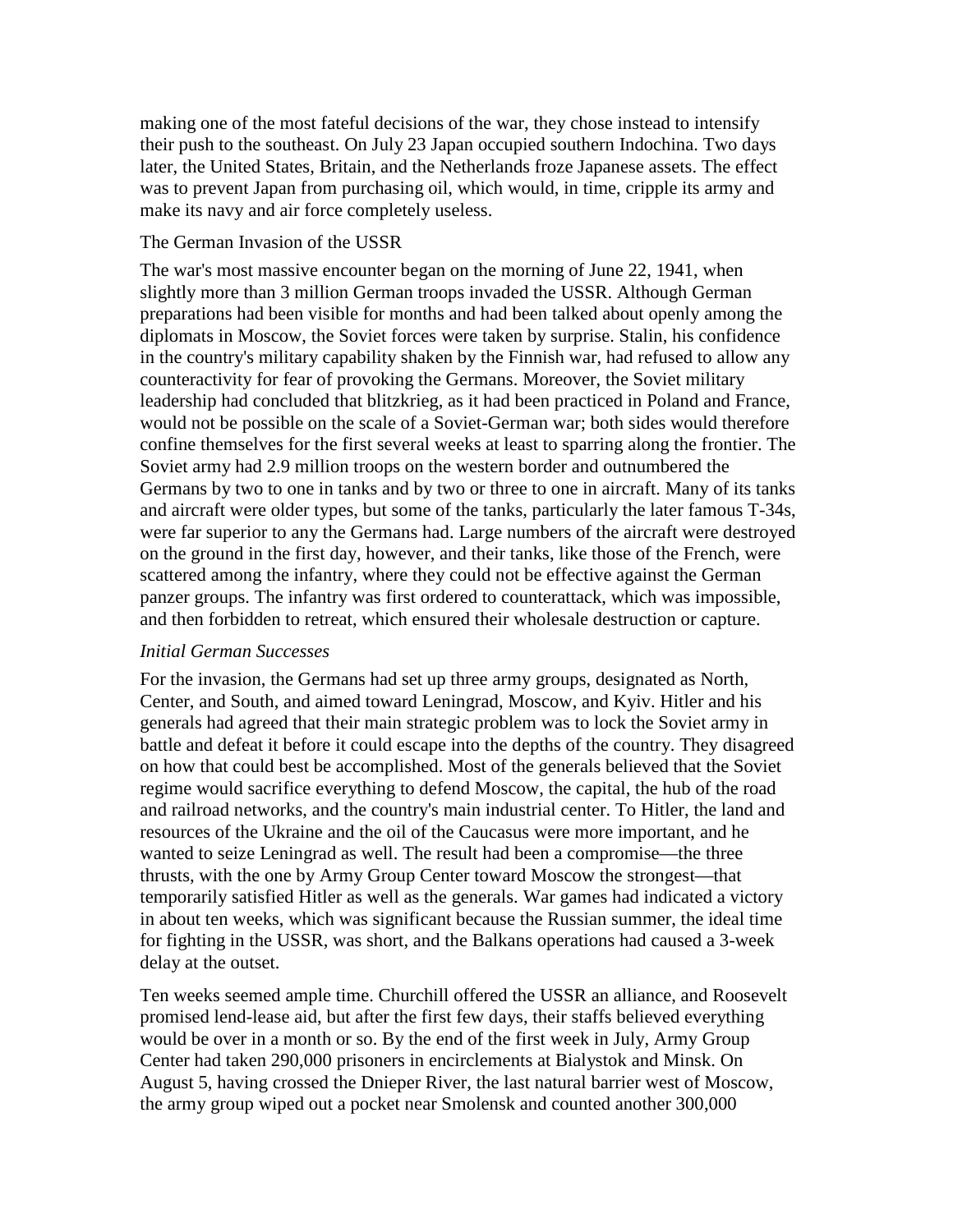prisoners. On reaching Smolensk, it had covered more than two-thirds of the distance to Moscow.

# *Hitler's Change of Plan*

The Russians were doing exactly what the German generals had wanted, sacrificing enormous numbers of troops and weapons to defend Moscow. Hitler, however, was not satisfied, and over the generals' protests, he ordered Army Group Center to divert the bulk of its armor to the north and south to help the other two army groups, thereby stopping the advance toward Moscow. On September 8 Army Group North cut Leningrad's land connections and, together with the Finnish army on the north, brought the city under siege. On September 16 Army Group South closed a gigantic encirclement east of Kyiv that brought in 665,000 prisoners. Hitler then decided to resume the advance toward Moscow and ordered the armor be returned to Army Group Center.

# *The Attempt to Take Moscow*

After a standstill of six weeks, Army Group Center resumed action on October 2. Within two weeks, it completed three large encirclements and took 663,000 prisoners. Then the fall rains set in, turning the unpaved Russian roads to mud and stopping the advance for the better part of a month.

In mid-November, the weather turned cold and the ground froze. Hitler and the commander of Army Group Center, Field Marshal Fedor von Bock, faced the choice of having the armies dig in where they were or sending them ahead, possibly to be overtaken by the winter. Wanting to finish the 1941 campaign with some sort of a victory at Moscow, they chose to move ahead.

In the second half of November Bock aimed two armored spearheads at Moscow. Just after the turn of the month, one of those, bearing in on the city from the northwest, was less than 32 km (less than 20 mi) away. The other, coming from the south, had about 65 km (about 40 mi) still to go. The panzer divisions had often covered such distances in less than a day, but the temperature was falling, snow was drifting on the roads, and neither the men nor the machines were outfitted for extreme cold. On December 5 the generals commanding the spearhead armies reported that they were stopped: The tanks and trucks were freezing up, and the troops were losing their will to fight.

# *Soviet Counteroffensive*

Stalin, who had stayed in Moscow, and his commander at the front, General Georgy Zhukov, had held back their reserves. Many of them were recent recruits, but some were hardened veterans from Siberia. All were dressed for winter. On December 6 they counterattacked, and within a few days, the German spearheads were rolling back and abandoning large numbers of vehicles and weapons, rendered useless by the cold.

On Stalin's orders, the Moscow counterattack was quickly converted into a counteroffensive on the entire front. The Germans had not built any defense lines to the rear and could not dig in because the ground was frozen hard as concrete. Some of the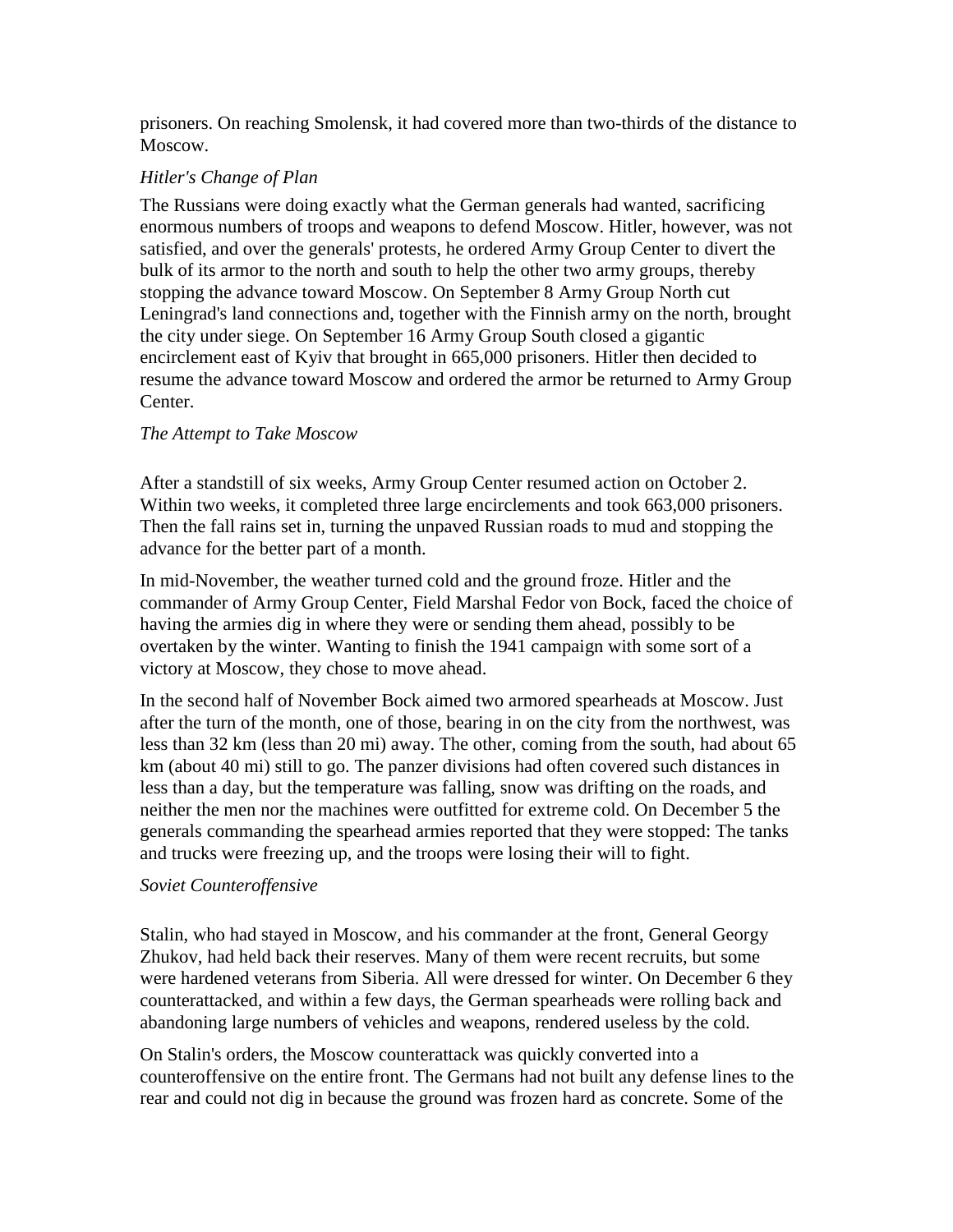generals recommended retreating to Poland, but on December 18 Hitler ordered the troops to stand fast wherever they were. Thereafter, the Russians chopped great chunks out of the German front, but enough of it survived the winter to maintain the siege of Leningrad, continue the threat to Moscow, and keep the western Ukraine in German hands.

### The Beginning of the War in the Pacific

The seeming imminence of a Soviet defeat in the summer and fall of 1941 had created dilemmas for Japan and the U.S. The Japanese thought they then had the best opportunity to seize the petroleum and other resources of Southeast Asia and the adjacent islands; on the other hand, they knew they could not win the war with the U.S. that would probably ensue. The U.S. government wanted to stop Japanese expansion but doubted whether the American people would be willing to go to war to do so. Moreover, the U.S. did not want to get embroiled in a war with Japan while it faced the ghastly possibility of being alone in the world with a triumphant Germany. After the oil embargo, the Japanese, also under the pressure of time, resolved to move in Southeast Asia and the nearby islands.

### *Pearl Harbor*

Until December 1941 the Japanese leadership pursued two courses: They tried to get the oil embargo lifted on terms that would still let them take the territory they wanted, and they prepared for war. The U.S. demanded that Japan withdraw from China and Indochina, but would very likely have settled for a token withdrawal and a promise not to take more territory. After he became Japan's premier in mid-October, General Tojo Hideki set November 29 as the last day on which Japan would accept a settlement without war. Tojo's deadline, which was kept secret, meant that war was practically certain.

The Japanese army and navy had, in fact, devised a war plan in which they had great confidence. They proposed to make fast sweeps into Burma, Malaya, the East Indies, and the Philippines and, at the same time, set up a defensive perimeter in the central and southwest Pacific. They expected the United States to declare war but not to be willing to fight long or hard enough to win. Their greatest concern was the U.S. Pacific Fleet, based at Pearl Harbor, Hawaii. If it reacted quickly, it could scramble their very tight timetable. As insurance, the Japanese navy undertook to cripple the Pacific Fleet by a surprise air attack.

A few minutes before 8 AM on Sunday, December 7, 1941, Japanese carrier-based airplanes struck Pearl Harbor. In a raid lasting less than two hours, they sank or seriously damaged eight battleships and 13 other naval vessels. The U.S. authorities had broken the Japanese diplomatic code and knew an attack was imminent. A warning had been sent from Washington, but, owing to delays in transmission, it arrived after the raid had begun. In one stroke, the Japanese navy scored a brilliant success—and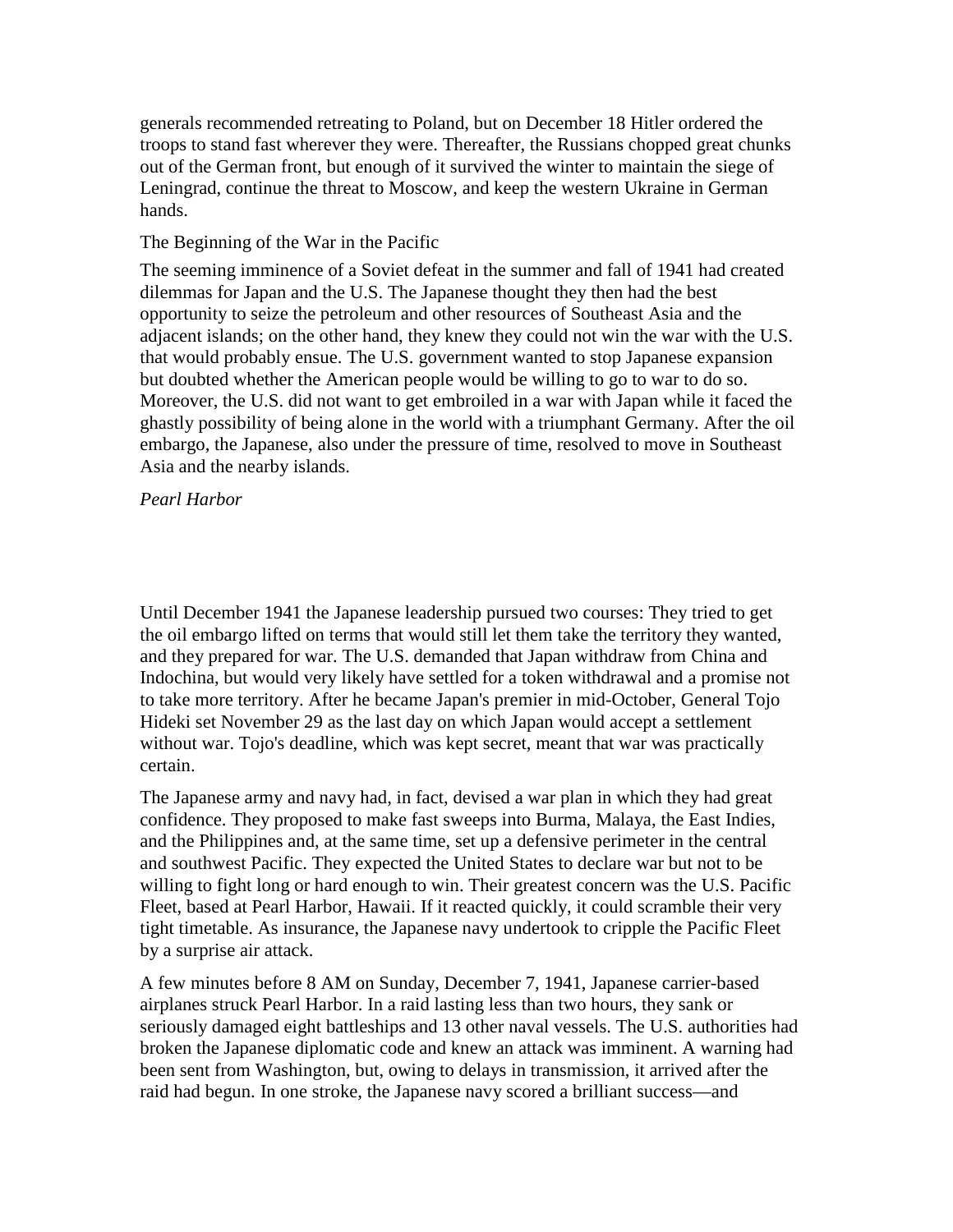assured the Axis defeat in World War II. The Japanese attack brought the U.S. into the war on December 8—and brought it in determined to fight to the finish. Germany and Italy declared war on the United States on December 11.

# *Japanese Conquests in Asia and the Pacific*

In the vast area of land and ocean they had marked for conquest, the Japanese seemed to be everywhere at once. Before the end of December, they took British Hong Kong and the Gilbert Islands (now Kiribati) and Guam and Wake Island (U.S. possessions), and they had invaded British Burma, Malaya, Borneo, and the American-held Philippines. British Singapore, long regarded as one of the world's strongest fortresses, fell to them in February 1942, and in March they occupied the Netherlands East Indies and landed on New Guinea. The American and Philippine forces surrendered at Bataan on April 9, and resistance in the Philippines ended with the surrender of Corregidor on May 6.

According to the Japanese plan, it would be time for them to take a defensive stance when they had captured northern New Guinea (an Australian possession), the Bismarck Archipelago, the Gilberts, and Wake Island, which they did by mid-March. But they had done so well that they decided to expand their defensive perimeter north into the Aleutian Islands, east to Midway Island, and south through the Solomon Islands and southern New Guinea. Their first move was by sea, to take Port Moresby on the southeastern tip of New Guinea. The Americans, using their ability to read the Japanese code, had a naval task force on the scene. In the ensuing Battle of the Coral Sea (May 7-8), fought entirely by aircraft carriers, the Japanese were forced to abandon their designs on Port Moresby. *See* Coral Sea, Battle of the.

# *The Battle of Midway*

A powerful Japanese force, nine battleships and four carriers under Admiral Yamamoto Isoroku, the commander in chief of the navy, steamed toward Midway in the first week of June. Admiral Chester W. Nimitz, who had taken command of the Pacific Fleet after Pearl Harbor, could only muster three carriers and seven heavy cruisers, but he was reading the Japanese radio messages. Yamamoto, the architect of the Pearl Harbor raid, had planned another surprise. This time, however, it was he who was surprised. Off Midway, on the morning of June 4, U.S. dive-bombers destroyed three of the Japanese carriers in one 5-minute strike. The fourth went down later in the day, after its planes had battered the U.S. carrier *Yorktown,* which sank two days later. *See* Midway, Battle of.

Yamamoto ordered a general retreat on June 5. On June 6-7 a secondary Japanese force took Kiska and Attu in the Aleutians, but those were no recompense for the defeat at Midway, from which the Japanese navy would never recover. Their battleships were intact, but the Coral Sea and Midway had shown carriers to be the true capital ships of the war, and four of those were gone.

# *The Third Phase: Turn of the Tide*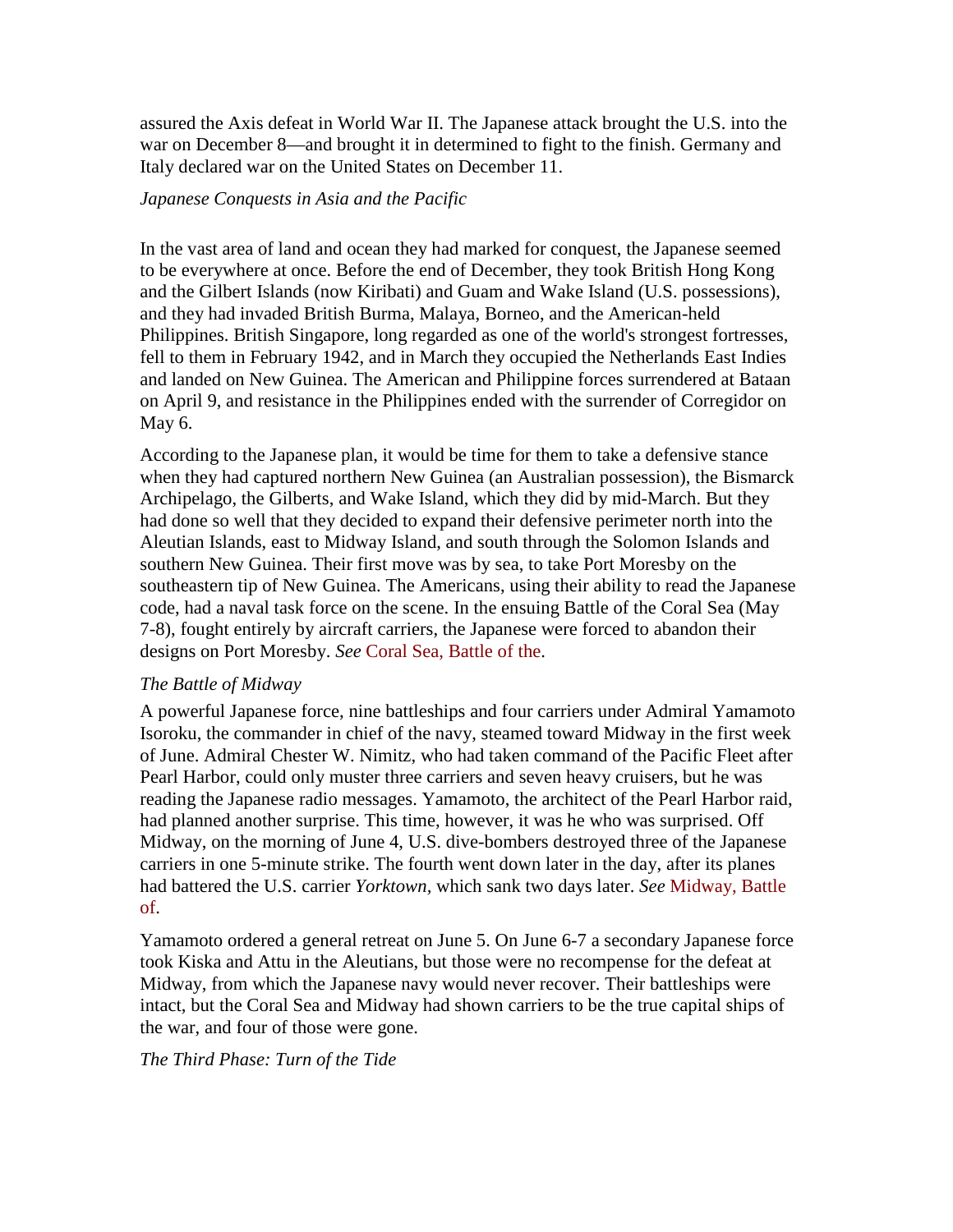In late December 1941 Roosevelt and Churchill and their chief advisers met in Washington. They reaffirmed the strategy of defeating Germany first, and because it appeared that the British would have all they could do fighting in Europe, the war against Japan became almost solely a U.S. responsibility. They also created the Combined Chiefs of Staff (CCS), a top-level British-American military committee seated in Washington, to develop and execute a common strategy. On January 1, 1942, the United States, Great Britain, the USSR, and 23 other countries signed the United Nations Declaration in which they pledged not to make a separate peace. The United Nations became the official name for the anti-Axis coalition, but the term used more often was the Allies, taken over from World War I.

# Development of Allied Strategy

As a practical matter, the U.S. could not take much action in Europe in early 1942. It had no troops there, and it was in the midst of building forces and converting industry at home. In North Africa, the British appeared to be more than holding their own. They had relieved Tobruk on December 10, 1941, and taken Banghazм in Libya two weeks later. Rommel counterattacked in late January 1942 and drove them back 300 km (185 mi) to al-Gazala and Bir Hacheim, but there, well forward of Tobruk and the Egyptian border, a lull set in.

# *Europe*

The big question in the war was whether the USSR could survive a second German summer offensive, and the Russians were urging the U.S. and Britain to relieve the pressure on them by starting an offensive in the west. General George C. Marshall, the U.S. Army chief of staff, believed the best way to help the Russians and bring an early end to the war was to stage a buildup in England and attack across the English Channel into northwestern Europe. He wanted to act in the spring of 1943, or even in 1942 if the USSR appeared about to collapse. The British did not want involvement elsewhere until North Africa was settled and did not believe a force strong enough for a cross-channel attack could be assembled in England by 1943. Rommel settled the issue. In June he captured Tobruk and drove 380 km (235 mi) into Egypt, to Al 'Alamayn (El 'Alamein). After that, the Americans agreed to shelve the cross-channel attack and ready the troops en route to England for an invasion of French North Africa.

# *The Pacific*

Meanwhile, despite the Germany-first strategy, the Americans were moving toward an active pursuit of the war against Japan. The U.S. Navy saw the Pacific as an arena in which it could perform more effectively than in the Atlantic or the Mediterranean. General Douglas MacArthur, who had commanded in the Philippines and been evacuated to Australia by submarine before the surrender, was the country's best-known military figure and as such too valuable to be left with an inconsequential mission. The Battle of Midway had stopped the Japanese in the central Pacific, but they continued to advance in the southwest Pacific along the Solomons chain and overland on New Guinea. On July 2, 1942, the U.S. Joint Chiefs of Staff (JCS) directed the naval and ground forces in the south and southwest Pacific to halt the Japanese, drive them out of the Solomons and northeastern New Guinea, and eliminate the great base the Japanese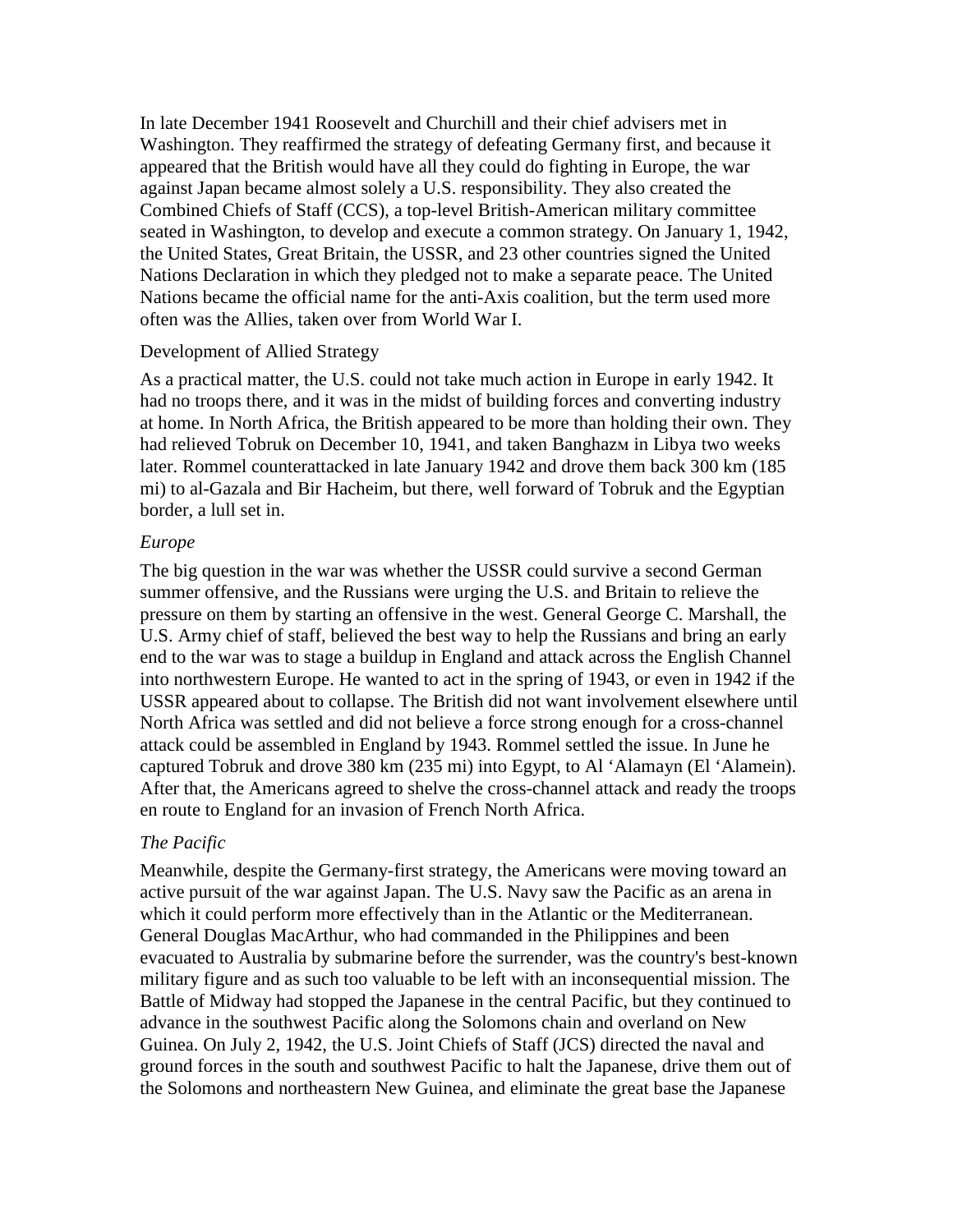had established at Rabaul, on New Britain in the Bismarck Archipelago (now in Papua New Guinea).

# The Russian Front: Summer 1942

In the most immediately critical area of the war, the USSR, the initiative had passed to the Germans again by summer 1942. The Soviet successes in the winter had been followed by disasters in the spring. Setbacks south of Leningrad, near Kharkiv, and in Crimea had cost well more than a half-million men in prisoners alone. The Germans had not sustained such massive losses, but the fighting had been expensive for them too, especially since the Soviets had three times the human resources at their disposal. Moreover, Hitler's overconfidence had led him into a colossal error. He had been so sure of victory in 1941 that he had stopped most kinds of weapons and ammunition production for the army and shifted the industries to work for the air force and navy, with which he proposed to finish off the British. He had resumed production for the army in January 1942, but the flow would not reach the front until late summer. Soviet weapons output, on the other hand, after having dropped low in November and December 1941, had increased steadily since the turn of the year, and the Soviet industrial base also was larger than the German.

Looking ahead to the summer, Hitler knew he could not again mount an all-out, threepronged offensive. Some of the generals talked about waiting a year until the army could be rebuilt, but Hitler was determined to have the victory in 1942. He had sufficient troops and weapons to bring the southern flank of the eastern front nearly to full strength, and he believed he could compel the Soviet command to sacrifice its main forces trying to defend the coal mines of the Donets Basin and the oil fields of the Caucasus.

# *The German Drive Toward the Caucasus*

The offensive began east of Kharkiv on June 28, and in less than four weeks the armies had taken the Donets Basin and advanced east to the Don River. The distances covered were spectacular, but the numbers of enemy killed or captured were relatively small. Stalin and his generals had made the luckiest mistake of the war. Believing the Germans were going to aim a second, more powerful, attack on Moscow, they had held their reserves back and allowed the armies in the south to retreat.

Hitler, emboldened by the ease and speed of the advance, altered his plan in the last week of July. He had originally proposed to drive due east to Stalingrad, seize a firm hold on the Volga River there, and only then send a force south into the Caucasus. On July 23 he ordered two armies to continue the advance toward Stalingrad and two to strike south across the lower Don and take the oil fields at Maikop, Groznyy, and Baku.

The Russians appeared to be heading toward disaster, as the German thrust into the Caucasus covered 300 km (185 mi) to Maikop by August 9. Hitler's strategy, however, presented a problem: Two forces moving away from each other could not be sustained equally over the badly damaged railroads of the occupied territory. In the second half of August, he diverted more supplies to the attack toward Stalingrad, and the march into the Caucasus slowed. Nevertheless, success seemed to be in sight when the Sixth Army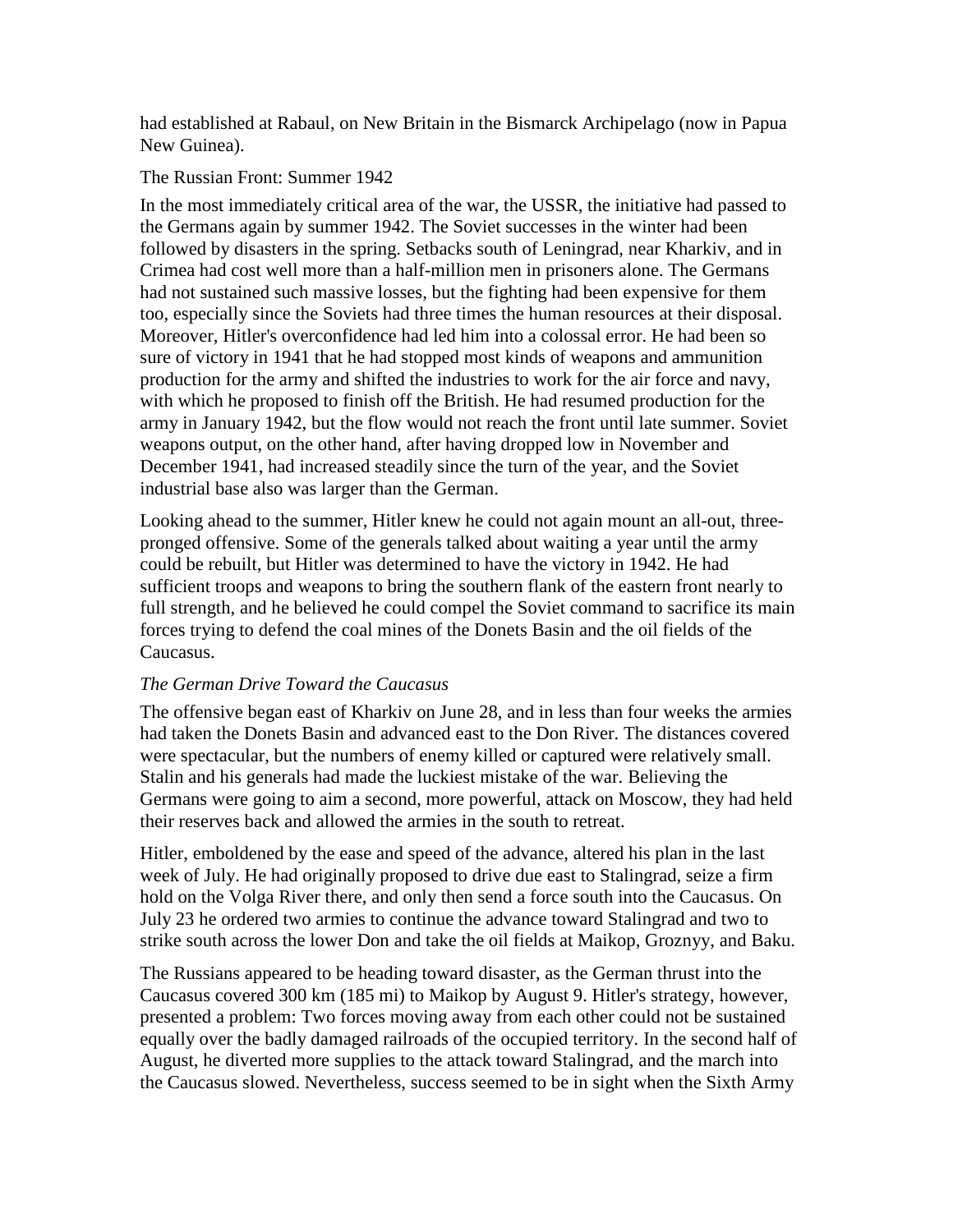and Fourth Panzer Army (formerly group) closed near the Stalingrad suburbs on September 3.

# *The Russian Stand at Stalingrad*

The USSR reached its low point in the war at the end of July 1942. The retreat was almost out of hand, and the Germans were getting into position to strike north along the Volga behind Moscow as well as into the Caucasus. On July 28 Stalin issued his most famous order of the war, "Not a step back!" While threatening Draconian punishments for slackers and defeatists, he relegated communism to the background and called on the troops to fight a "patriotic" war for Russia. Like Hitler, he had thus far conducted the war as he saw fit. In late August he called on his two best military professionals, Zhukov, who had organized the Moscow counteroffensive in December 1941, and the army chief of the General Staff, General Aleksandr M. Vasilyevsky, to deal with the situation at Stalingrad. They proposed to wear the enemy down by locking its troops in a bloody fight for the city while they assembled the means for a counterattack.

### Guadalcanal

The Axis was riding a high tide in midsummer 1942. Stalingrad and the Caucasus oil were seemingly within Hitler's grasp, and Rommel was within striking distance of the Suez Canal. The Japanese had occupied Guadalcanal at the southern end of the Solomons chain and were marching on Port Moresby. Within the next six months, however, the Axis had been stopped and turned back in the Soviet Union, North Africa, and the southwest Pacific.

U.S. Marines landed on Guadalcanal on August 7, 1942. Against a small Japanese garrison, the landing was easy. Afterward nothing was easy. The Japanese responded swiftly and violently by sea and by air. The outcome hinged on the Japanese navy's ability to bring in reinforcements, which was substantial, and the U.S. Navy's ability to keep the marines supplied, which was at times in some doubt. While the marines battled a determined foe in a debilitating tropical climate, between August 24 and November 30 the navy fought six major engagements in the waters surrounding the island. The losses in ships and aircraft were heavy on both sides, but the Japanese were more seriously hurt because they could not afford to accept a war of attrition with the Americans. Their warships did not come out again after the end of November, and the Americans declared the island secure on February 9, 1943.

The Anglo-American Offensive in North Africa

The turnabout in North Africa began on August 31, 1942, when Rommel attacked through the southern flank of the British line west of Al 'Alamayn, was stopped at the 'Alam al Ќalfa' Ridge, and was thrown back by September 7. The newly appointed British commander, General Bernard Law Montgomery, hit the north flank on October 23 with a methodically prepared offensive and, by November 5, forced Rommel into a retreat. American and British Troops fighting together under General Dwight D.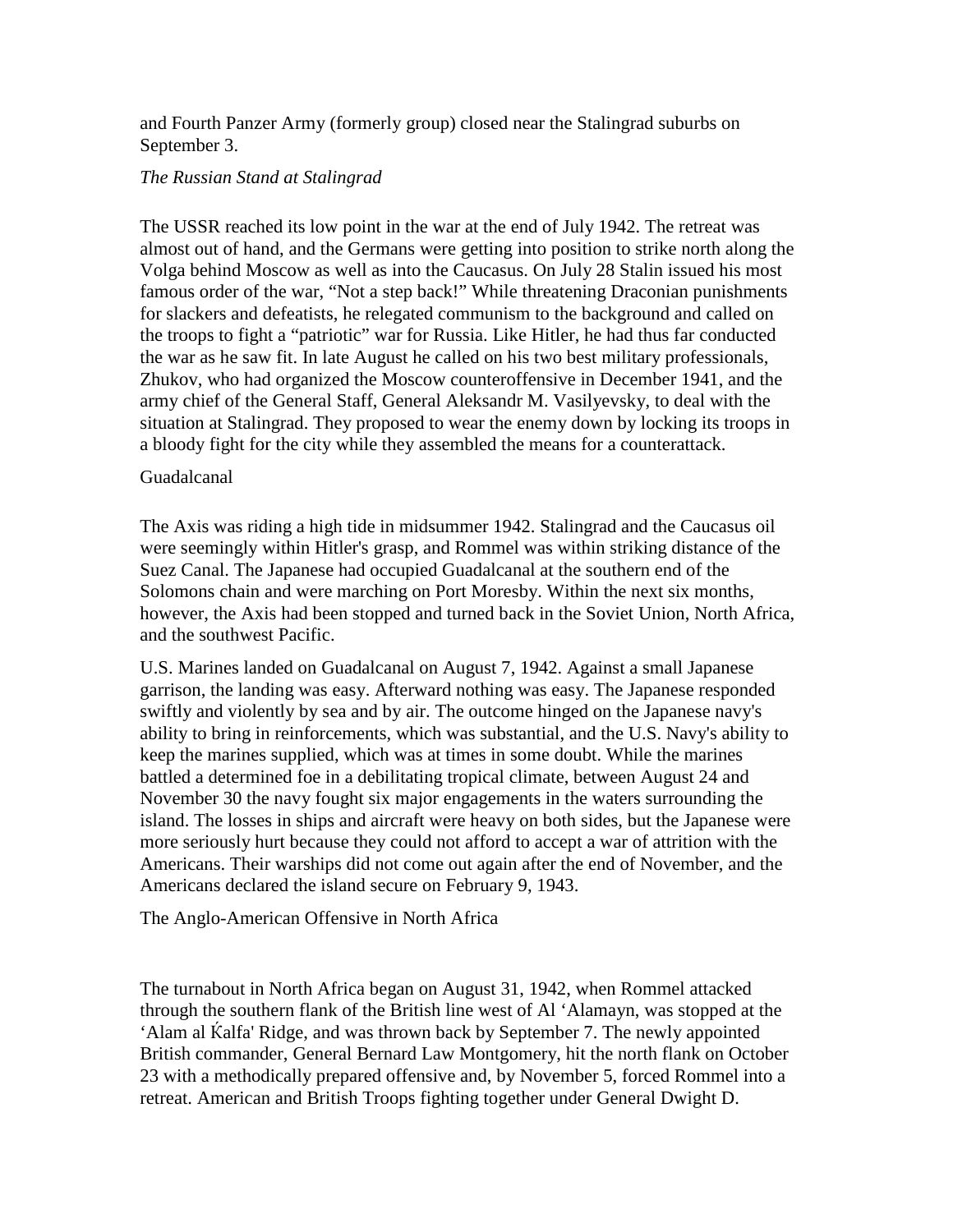Eisenhower began landing in Morocco and Algeria on November 8, the Americans at Casablanca and Oran, the British at Algiers. The Germans sent reinforcements into Tunis and occupied all of France. They managed to get the Fifth Panzer Army under General Jьrgen von Arnim on the scene in time to stop Eisenhower in western Tunisia by mid-December. Rommel went into the Mareth Line in southeastern Tunisia in early February 1943 and launched an attack against the Americans on February 14 that drove them back 80 km (50 mi) and out of the vital Kasserine Pass. It was his last success and one he could not exploit. Hitler recalled him in March, as the Americans and British closed in from the west and south. After being cut off from their bases at Bizerte and Tunis and driven back into pockets on the Cape Bon Peninsula, 275,000 Germans and Italians surrendered by May 13.

### The Soviet Victory at Stalingrad

On the eastern front the Germans' advances to Stalingrad and into the Caucasus had added about 1100 km (about 680 mi) to their line. No German troops were available to hold that extra distance, so Hitler had to use troops contributed by his allies. Consequently, while Sixth and Fourth Panzer armies were tied down at Stalingrad in September and October 1942, they were flanked on the left and right by Romanian armies. An Italian and a Hungarian army were deployed farther upstream on the Don River. Trial maneuvers had exposed serious weaknesses in some of the Axis's armies.

On the morning of November 19, in snow and fog, Soviet armored spearheads hit the Romanians west and south of Stalingrad. Their points met three days later at Kalach on the Don River, encircling the Sixth Army, about half of the Fourth Panzer Army, and a number of Romanian units. Hitler ordered the Sixth Army commander, General Friedrich Paulus, to hold the pocket, promised him air supply, and sent Manstein, by then a field marshal, to organize a relief. The airlift failed to provide the 300 tons of supplies that Paulus needed each day, and Manstein's relief operation was halted 55 km (34 mi) short of the pocket in late December. The Sixth Army was doomed if it did not attempt a breakout, which Hitler refused to permit.

The Russians pushed in on the pocket from three sides in January 1943, and Paulus surrendered on January 31. The battle cost Germany about 200,000 troops. In the aftermath of Stalingrad, in part owing to the collapse of the Italian and Hungarian armies, the Germans were forced to retreat from the Caucasus and back approximately to the line from which they had started the 1942 summer offensive.

# The Casablanca Conference

From January 14 to 24, 1943, Roosevelt and Churchill and their staffs met in Casablanca to lay out a strategy for the period after the North African campaign. The American military chiefs wanted to proceed to the direct, cross-channel assault on Germany. The British, eloquently spoken for by Churchill, argued the advantages of gathering in the "great prizes" to be had in the Mediterranean, in Sicily and Italy for a start. Roosevelt supported the British, and the American military succeeded only (several months later) in getting an agreement that no more troops would be put into the Mediterranean area than were already there, all others being assembled in England for a cross-channel attack in 1944. Roosevelt gave his military another shock when he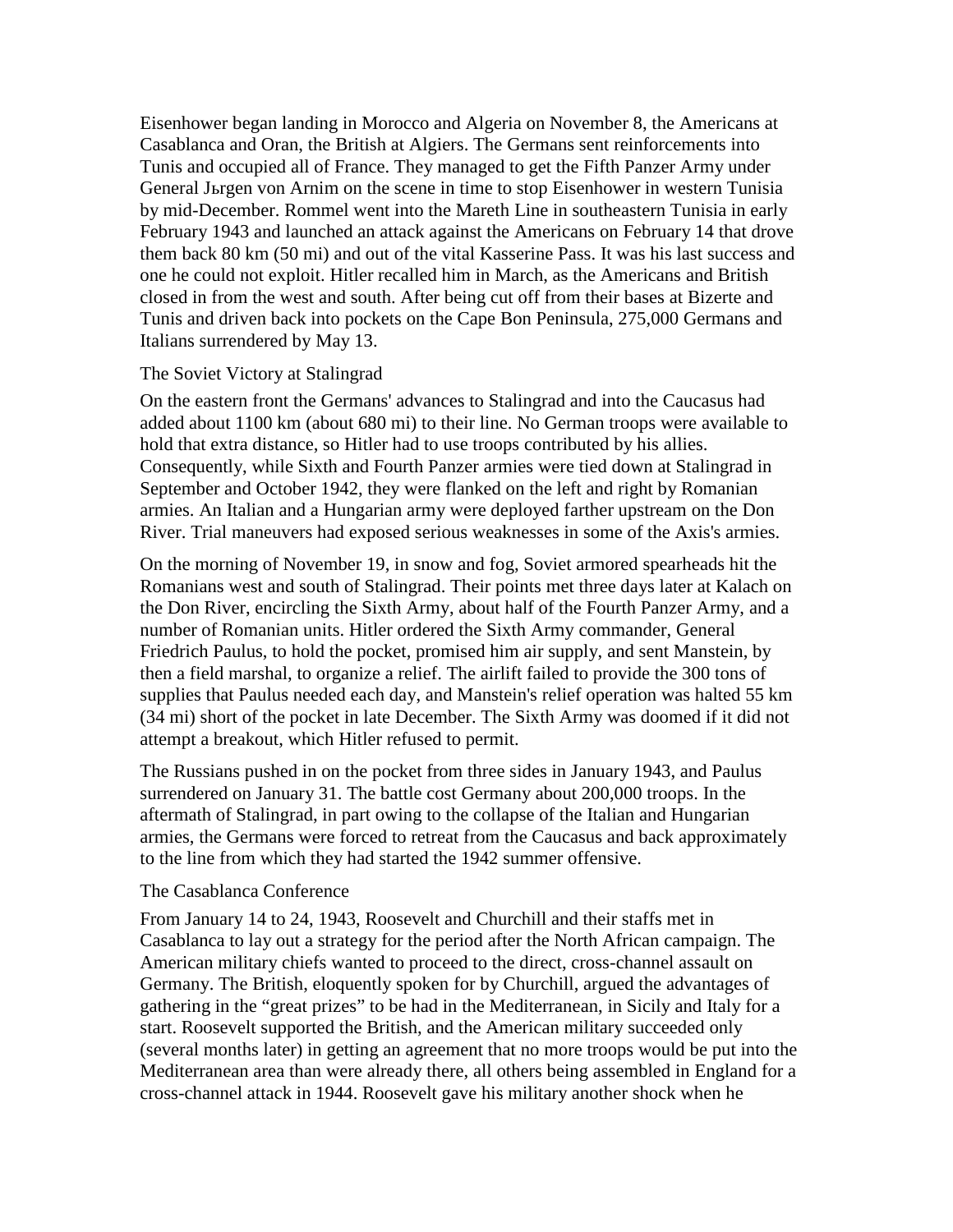announced that nothing short of unconditional surrender would be accepted from any of the Axis powers. The policy was meant to reassure the Russians, who would have to wait at least another year for a full-fledged second front, but was likely also to stiffen Axis resistance.

# Air Raids on Germany

As a prelude to the postponed cross-channel attack, the British and Americans decided at Casablanca to open a strategic air (bombing) offensive against Germany. In this instance they agreed on timing but not on method. The British, as a result of discouraging experience with daylight bombing early in the war, had built their heavy bombers, the Lancasters and Halifaxes, for night bombing, which meant area bombing. The Americans believed their B-17 Flying Fortresses and B-24 Liberators were armed and armored heavily enough and were fitted with sufficiently accurate bombsights to fly by daylight and strike pinpoint targets. The difference was resolved by letting each nation conduct its own offensive in its own way and calling the result round-the-clock bombing. The British method was exemplified by four firebomb raids on Hamburg in late July 1943, in which much of the city was burned out and 50,000 people died. American losses of planes and crews increased sharply as the bombers penetrated deeper into Germany. After early October 1943, when strikes at ball-bearing plants in Schweinfurt incurred nearly 25 percent losses, the daylight offensive had to be curtailed until long-range fighters became available.

The Battle of Kursk

Before the winter fighting on the eastern front ended in March 1943, Hitler knew he could not manage another summer offensive, and he talked about setting up an east wall comparable to the fortified Atlantic wall he was building along the western European coast. The long winter's retreat, however, had shortened the front enough to give him a surplus of almost two armies. It also left a large westward bulge in the front around the city of Kursk. To Hitler, the opportunity for one more grand encirclement was too good to let pass.

After waiting three months for more new tanks to come off the assembly lines, Hitler opened the battle at Kursk on July 5 with attacks north and south across the open eastern end of the bulge. Zhukov and Vasilyevsky had also had their eyes on Kursk, and they had heavily reinforced the front around it. In the war's greatest tank battle, the Russians fought the Germans nearly to a standstill by July 12. Hitler then called off the operation because the Americans and British had landed on Sicily, and he needed to transfer divisions to Italy. With that, the strategic initiative in the east passed to the Soviet forces permanently.

# The Invasion of Italy

Three American, one Canadian, and three British divisions landed on Sicily on July 10. They pushed across the island from beachheads on the south coast in five weeks, against four Italian and two German divisions, and overcame the last Axis resistance on August 17. In the meantime, Mussolini had been stripped of power on July 25, and the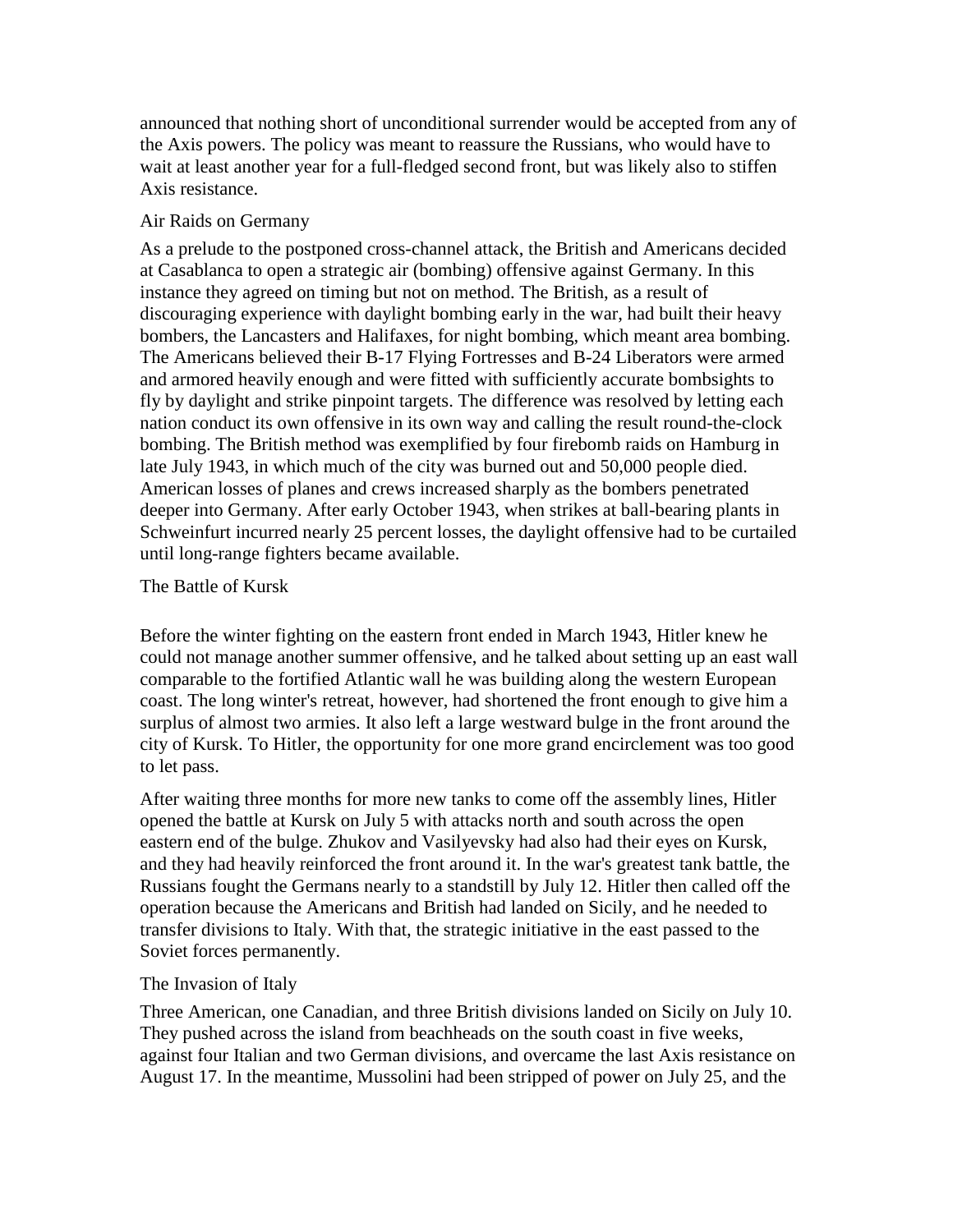Italian government had entered into negotiations that resulted in an armistice signed in secret on September 3 and made public on September 8.

On September 3 elements of Montgomery's British Eighth Army crossed the Strait of Messina from Sicily to the toe of the Italian boot. The U.S. Fifth Army, under General Mark W. Clark, staged a landing near Salerno on September 9; and by October 12, the British and Americans had a fairly solid line across the peninsula from the Volturno River, north of Naples, to Termoli on the Adriatic coast. The Italian surrender brought little military benefit to the Allies, and by the end of the year, the Germans stopped them on the Gustav line about 100 km (about 60 mi) south of Rome. A landing at Anzio on January 22, 1944, failed to shake the Gustav line, which was solidly anchored on the Liri River and Monte Cassino.

# Allied Strategy Against Japan

Strategy in the war with Japan evolved by stages during 1943. In the first, the goal was to secure bases on the coast of China (from which Japan could be bombed and later invaded) by British and Chinese drives through Burma and eastern China and by American thrusts through the islands of the central and southwestern Pacific to Taiwan and China. By midyear, it was apparent that neither the British nor the Chinese drive was likely to materialize. Thereafter, only the two American thrusts remained. Their objectives were still Formosa and the Chinese coast.

# U.S. Advances in the Pacific

In the Pacific, U.S. troops retook Attu, in the Aleutians, in a hard-fought, 3-week battle beginning on May 23. (The Japanese evacuated Kiska before Americans and Canadians landed there in August.) The main action was in the southwest Pacific. There U.S. and New Zealand troops, under Admiral William Halsey, advanced through the Solomons, taking New Georgia in August and a large beachhead on Bougainville in November. Australians and Americans under MacArthur drove the Japanese back along the East Coast of New Guinea and took Lae and Salamaua in September. MacArthur's and Halsey's mission, as set by the JCS in 1942, had been to take Rabaul, but they discovered in the Solomons that having command of the air and sea around them was enough to neutralize the Japanese Island garrisons and render them useless. Landings on Cape Gloucester, New Britain, in December, in the Admiralty Islands in February 1944, and At Emirau Island in March 1944 effectively sealed off Rabaul. Its 100,000 man garrison could not thereafter be either adequately supplied or evacuated.

The central Pacific thrust was slower in getting started. The southwest Pacific islands were relatively close together; airfields on one could furnish support for the move to the next; and the Japanese navy was wary of risking its ships within range of land-based aircraft. In the central Pacific, however, the islands were scattered over vast stretches of ocean, and powerful naval forces were needed to support the landings, particularly aircraft carriers, which were not available in sufficient numbers until late 1943.

The first central Pacific landings were in the Gilbert Islands, at Makin and Tarawa in November 1943. Betio Island in the Tarawa Atoll, 117.8 hectares (291 acres) of coral sand and concrete and coconut log bunkers, cost the 2nd Marine Division 3000 casualties in three days. More intensive preliminary bombardments and larger numbers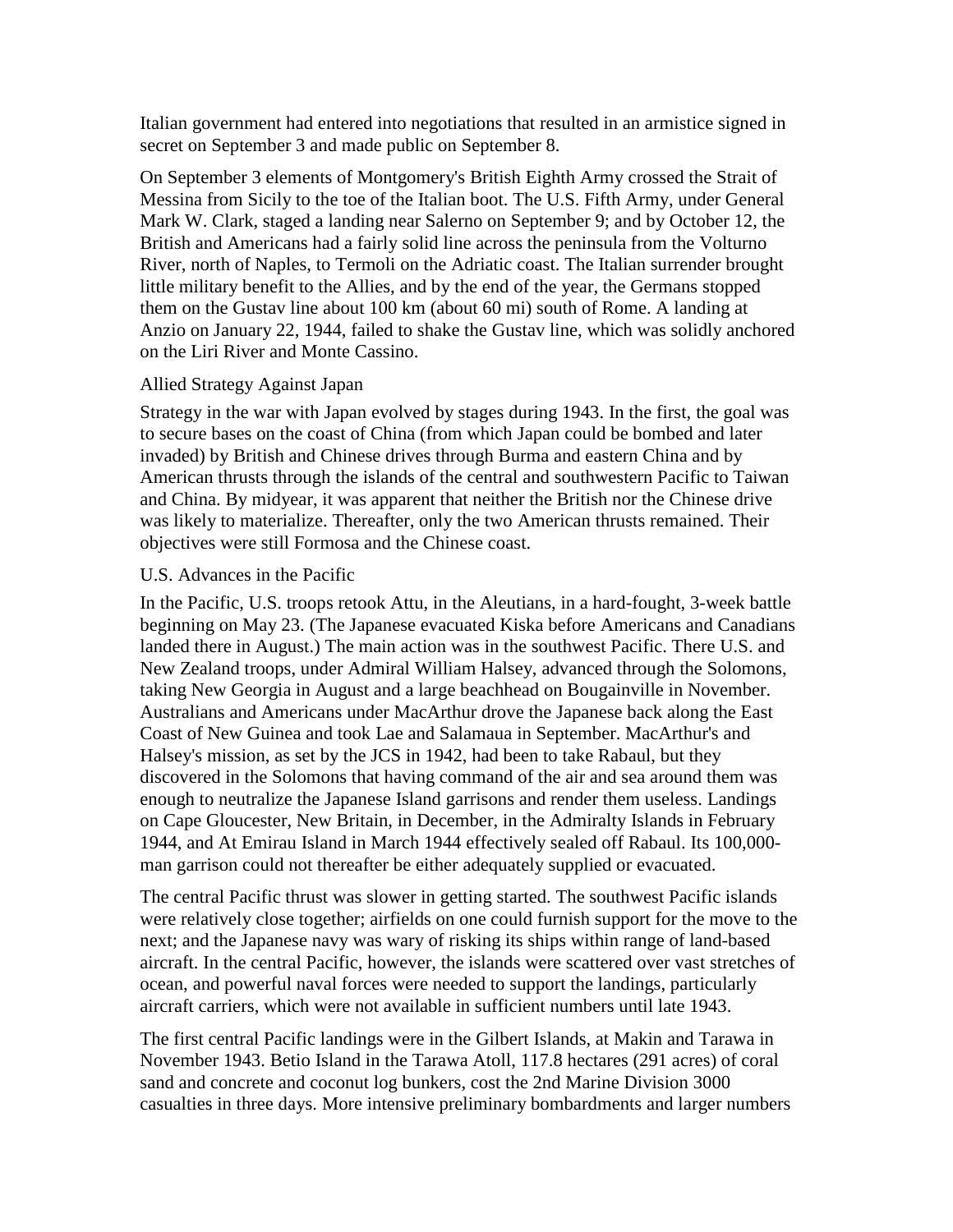of amphibian tractors capable of crossing the surrounding reefs made the taking of Kwajalein and Enewetak in the Marshall Islands in February 1944 somewhat less expensive.

# *The Fourth Phase: Allied Victory*

After the Battle of Kursk, the last lingering doubt about the Soviet forces was whether they could conduct a successful summer offensive. It was dispelled in the first week of August 1943, when slashing attacks hit the German line north and west of Kharkiv. On August 12 Hitler ordered work started on an east wall to be built along the Narva River and Lakes Pskov and Peipus, behind Army Group North, and the Desna and Dnieper rivers, behind Army Groups Center and South. In the second half of the month, the Soviet offensive expanded south along the Donets River and north into the Army Group Center sector.

On September 15 Hitler permitted Army Group South to retreat to the Dnieper River; otherwise it was likely to be destroyed. He also ordered everything in the area east of the Dnieper that could be of any use to the enemy to be hauled away, burned, or blown up. This scorched-earth policy, as it was called, could only be partially carried out before the army group crossed the river at the end of the month. Henceforth, that policy would be applied in all territory surrendered to the Russians.

Behind the river, the German troops found no trace of an east wall, and they had to contend from the first with five Soviet bridgeheads. The high west bank of the river was the best defensive line left in the Soviet Union, and the Soviet armies, under Zhukov and Vasilyevsky, fought furiously to prevent the Germans from gaining a foothold there. They expanded the bridgeheads, isolated a German army in Crimea in October, took Kyiv on November 6, and stayed on the offensive into the winter with hardly a pause.

# The Tehran Conference

At the end of November, Roosevelt and Churchill journeyed to Tehran for their first meeting with Stalin. The president and the prime minister had already approved, under the code name Overlord, a plan for a cross-channel attack. Roosevelt wholeheartedly favored executing Overlord as early in 1944 as the weather permitted. At Tehran, Churchill argued for giving priority to Italy and possible new offensives in the Balkans or southern France, but he was outvoted by Roosevelt and Stalin. Overlord was set for May 1944. After the meeting, the CCS recalled Eisenhower from the Mediterranean and gave him command of the Supreme Headquarters Allied Expeditionary Forces (SHAEF), which was to organize and carry out Overlord.

The Tehran conference marked the high point of the East-West wartime alliance. Stalin came to the meeting as a victorious war leader; large quantities of U.S. lend-lease aid were flowing into the Soviet Union through Murmansk and the Persian Gulf; and the decision on Overlord satisfied the long-standing Soviet demand for a second front. At the same time, strains were developing as the Soviet armies approached the borders of the smaller eastern European states. In May 1943 the Germans had produced evidence linking the USSR to the deaths of some 11,000 Polish officers found buried in mass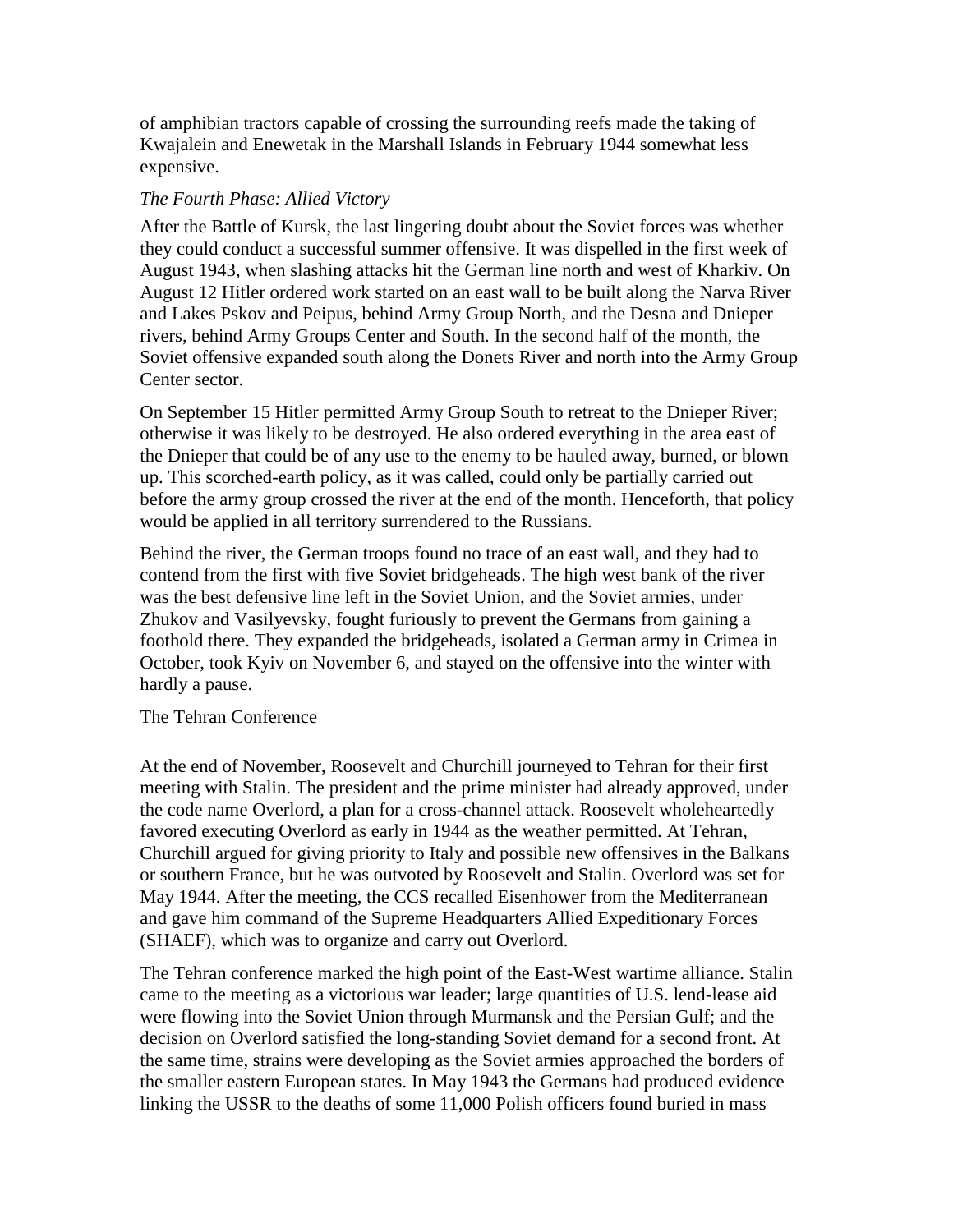graves in the Katyn Forest near Smolensk. Stalin had severed relations with the Polish exile government in London, and he insisted at Tehran, as he had before, that the postwar Soviet-Polish boundary would have to be the one established after the Polish defeat in 1939. He also reacted with barely concealed hostility to Churchill's proposal of a British-American thrust into the Balkans.

### German Preparations for Overlord

Hitler expected an invasion of northwestern Europe in the spring of 1944, and he welcomed it as a chance to win the war. If he could throw the Americans and British off the beaches, he reasoned, they would not soon try again. He could then throw all of his forces, nearly half of which were in the west, against the USSR. In November 1943 he told the commanders on the eastern front that they would get no more reinforcements until after the invasion had been defeated.

In January 1944 a Soviet offensive raised the siege of Leningrad and drove Army Group North back to the Narva River-Lake Peipus line. There the Germans found a tenuous refuge in the one segment of the east wall that had been to some extent fortified. On the south flank, successive offensives, the last in March and April, pushed the Germans in the broad stretch between the Poles'ye Marshes (Pripyat' Marshes) and the Black Sea off of all but a few shreds of Soviet territory. The greater part of 150,000 Germans and Romanians in Crimea died or passed into Soviet captivity in May after a belated sealift failed to get them out of Sevastopol'. On the other hand, enough tanks and weapons had been turned out to equip new divisions for the west and replace some of those lost in the east; the air force had 40 percent more planes than at the same time a year earlier; and synthetic oil production reached its wartime peak in April 1944.

The Normandy Invasion

On June 6, 1944, D-Day, the day of invasion for Overlord, the U.S. First Army, under General Omar N. Bradley, and the British Second Army, under General Miles C. Dempsey, established beachheads in Normandy, on the French channel coast. The German resistance was strong, and the footholds for Allied armies were not nearly as good as they had expected. Nevertheless, the powerful counterattack with which Hitler had proposed to throw the Allies off the beaches did not materialize, neither on D-Day nor later. Enormous Allied air superiority over northern France made it difficult for Rommel, who was in command on the scene, to move his limited reserves. Moreover, Hitler became convinced that the Normandy landings were a feint and the main assault would come north of the Seine River. Consequently, he refused to release the divisions he had there and insisted on drawing in reinforcements from more distant areas. By the end of June, Eisenhower had 850,000 men and 150,000 vehicles ashore in Normandy.

The Soviet Reconquest of Belorussia

The German eastern front was quiet during the first three weeks of June 1944. Hitler fully expected a Soviet summer offensive, which he and his military advisers believed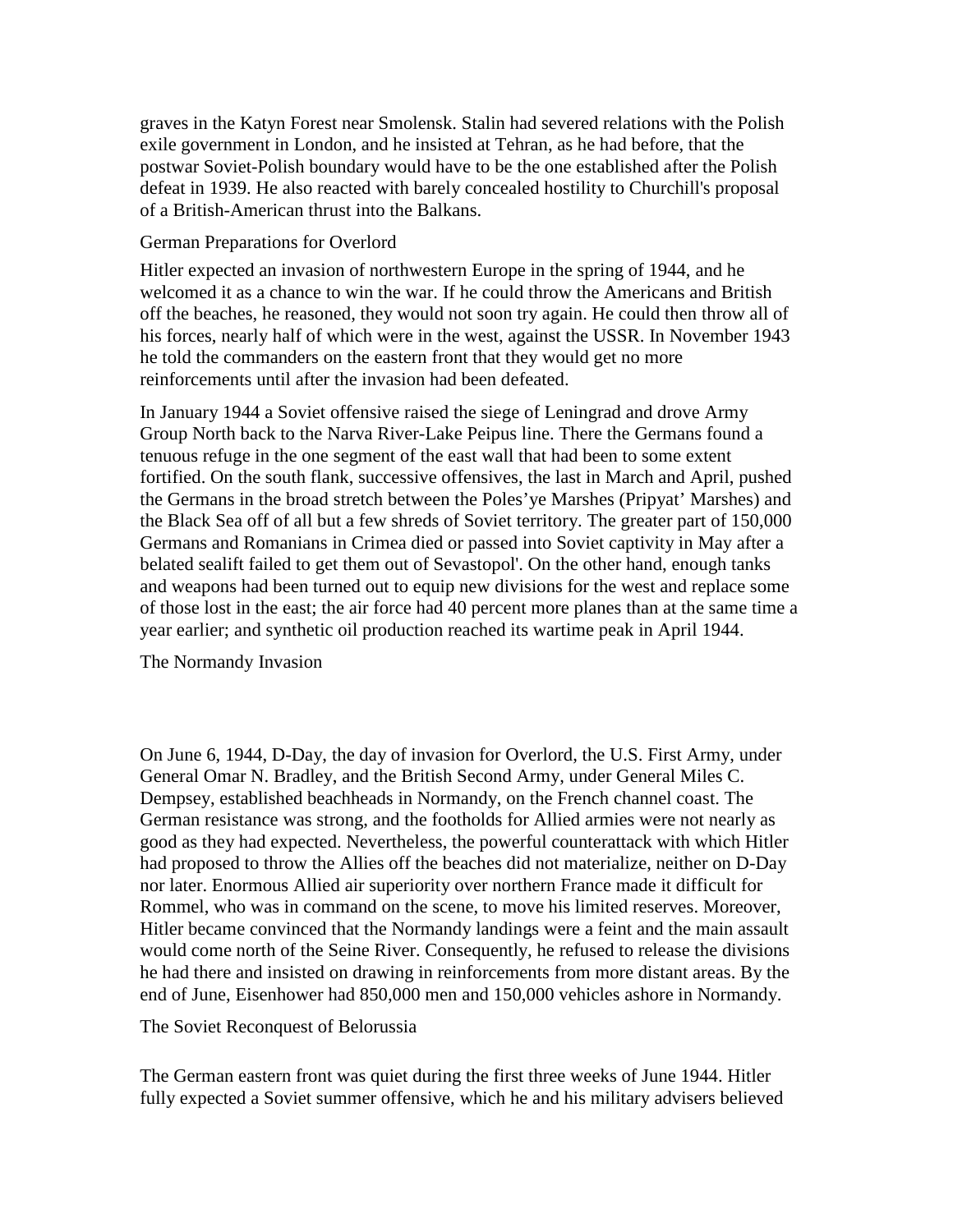would come on the south flank. Since Stalingrad the Soviets had concentrated their main effort there, and the Germans thought Stalin would be eager to push into the Balkans, the historic object of Russian ambition. Although Army Group Center was holding Belorussia—the only large piece of Soviet territory still in German hands—and although signs of a Soviet buildup against the army group multiplied in June, they did not believe it was in real danger. On June 22-23, four Soviet army groups, two controlled by Zhukov and two by Vasilyevsky, hit Army Group Center. Outnumbered by about ten to one at the points of attack, and under orders from Hitler not to retreat, the army group began to disintegrate almost at once. By July 3, when Soviet spearheads coming from the northeast and southeast met at Minsk, the Belorussian capital, Army Group Center had lost two-thirds of its divisions. By the third week of the month, Zhukov's and Vasilyevsky's fronts had advanced about 300 km (about 200 mi). The Soviet command celebrated on July 17 with a day-long march by 57,000 German prisoners, including 19 generals, through the streets of Moscow.

# The Plot Against Hitler

A group of German officers and civilians concluded in July that getting rid of Hitler offered the last remaining chance to end the war before it swept onto German soil from two directions. On July 20 they tried to kill him by placing a bomb in his headquarters in East Prussia. The bomb exploded, wounding a number of officers—several fatally but inflicting only minor injuries on Hitler. Afterward, the Gestapo hunted down everyone suspected of complicity in the plot. One of the suspects was Rommel, who committed suicide. Hitler emerged from the assassination attempt more secure in his power than ever before.

#### The Liberation of France

As of July 24 the Americans and British were still confined in the Normandy beachhead, which they had expanded somewhat to take in Saint-Lф and Caen. Bradley began the breakout the next day with an attack south from Saint-Lф. Thereafter, the front expanded rapidly, and Eisenhower regrouped his forces. Montgomery took over the British Second Army and the Canadian First Army. Bradley assumed command of a newly activated Twelfth Army Group consisting of U.S. First and Third armies under General Courtney H. Hodges and General George S. Patton.

After the Americans had turned east from Avranches in the first week of August, a pocket developed around the German Fifth Panzer and Seventh armies west of Falaise. The Germans held out until August 20 but then retreated across the Seine. On August 25 the Americans, in conjunction with General Charles de Gaulle's Free French and Resistance forces, liberated Paris.

Meanwhile, on August 15, American and French forces had landed on the southern coast of France east of Marseille and were pushing north along the valley of the Rhфne River. They made contact with Bradley's forces near Dijon in the second week of September.

Pause in the Western Offensive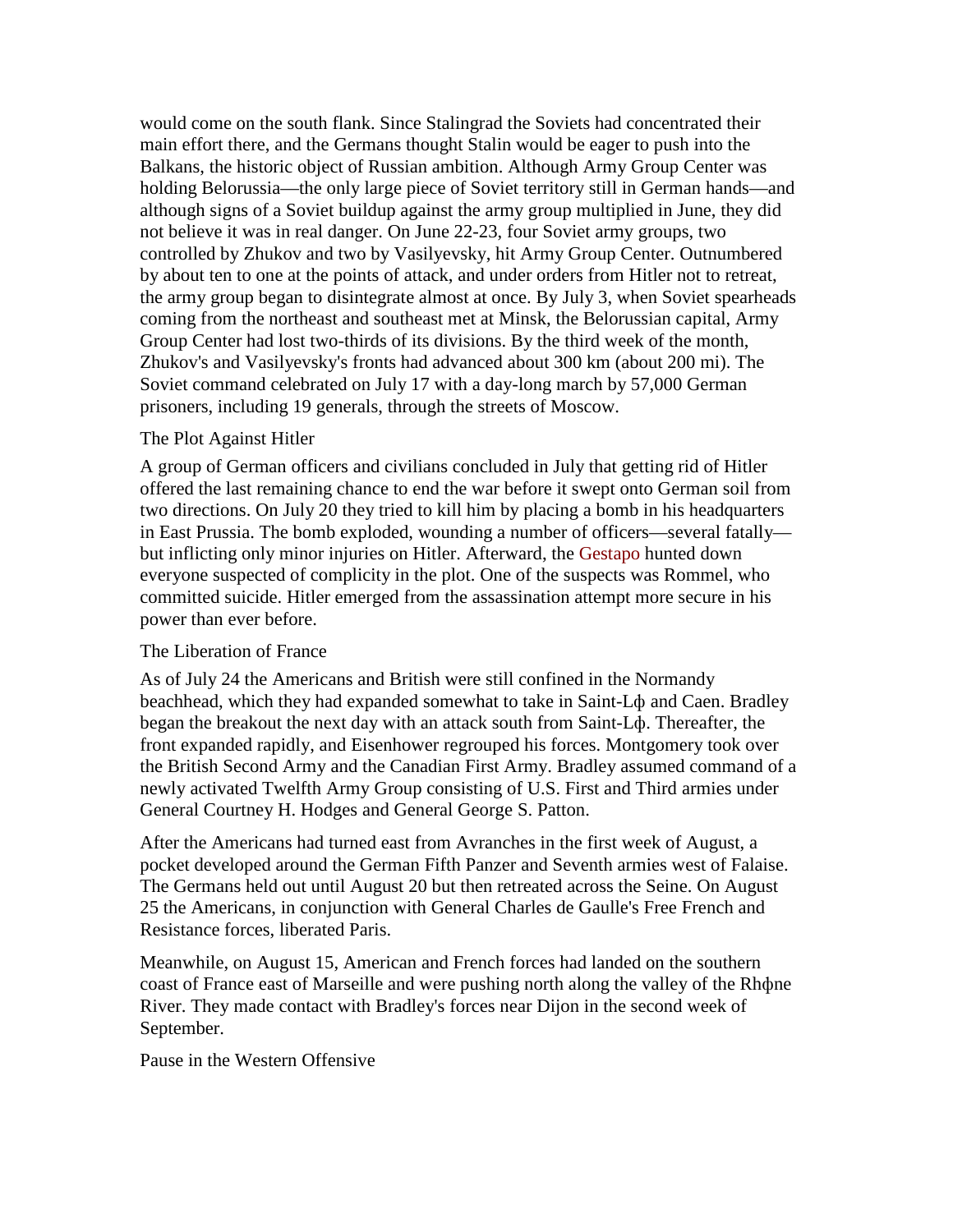Bradley and Montgomery sent their army groups north and east across the Seine on August 25, the British going along the coast toward Belgium, the Americans toward the Franco-German border. Montgomery's troops seized Antwerp on September 3, and the first American patrols crossed the German border on September 11. But the pursuit was ending. The German armies shattered in the breakout were being rebuilt, and Hitler sent as commander Field Marshal Walter Model, who had earned a reputation as the socalled lion of the defense on the eastern front. Montgomery had reached formidable water barriers—the Meuse and lower Rhine rivers—and the Americans were coming up against the west wall, which had been built in the 1930s as the German counterpart to the Maginot line. Although most of its big guns had been removed, the west wall's concrete bunkers and antitank barriers would make it tough to crack. The Allies' most serious problem was that they had outrun their supplies. Gasoline and ammunition in particular were scarce and were being brought from French ports on the channel coast over as much as 800 km (500 mi) of war-damaged roads and railroads. Until the port of Antwerp could be cleared and put into operation, major advances like those in August and early September were out of the question.

# The Warsaw Uprising

The Soviet offensive had spread to the flanks of Army Group Center in July. On July 29 a spearhead reached the Baltic coast near Rмga and severed Army Group North's land contact with the German main front. Powerful thrusts past Army Group Center's south flank reached the line of the Wisla (Vistula) River upstream from Warsaw by the end of the month. In Warsaw on July 31 the Polish underground Home Army commanded by General Tadeusz Komorowski (known as General Bor) staged an uprising. The insurgents, who were loyal to the anti-Communist exile government in London, disrupted the Germans for several days. The Soviet forces held fast on the east side of the Wisla, however, and Stalin refused to let U.S. planes use Soviet airfields for making supply flights for the insurgents. He did, finally, allow one flight by 110 B-17s, which was made on September 18. By then it was too late; the Germans had the upper hand; and Komorowski surrendered on October 2. Stalin insisted that his forces could not have crossed into Warsaw because they were too weak, which was probably not true. On the other hand, the line of the Wisla was as far as the Soviet armies could go on a broad front without pausing to replenish their supplies.

# The Defeat of Germany's Allies in the East

While the Soviet Union was letting the Warsaw uprising run its tragic course, it was gathering in a plentiful harvest of successes elsewhere. An offensive between the Carpathian Mountains and the Black Sea, opened on August 20, resulted in Romania's asking for an armistice three days later. Bulgaria, which had never declared war on the Soviet Union, surrendered on September 9, Finland on September 19. Soviet troops took Belgrade on October 20 and installed a Communist government under Tito in Yugoslavia. In Hungary, the Russians were at the gates of Budapest by late November.

#### Allied Advances in Italy

(1944). The Italian campaign passed into the shadow of Overlord in the summer of 1944. Clark's Fifth Army, comprising French and Poles as well as Americans, took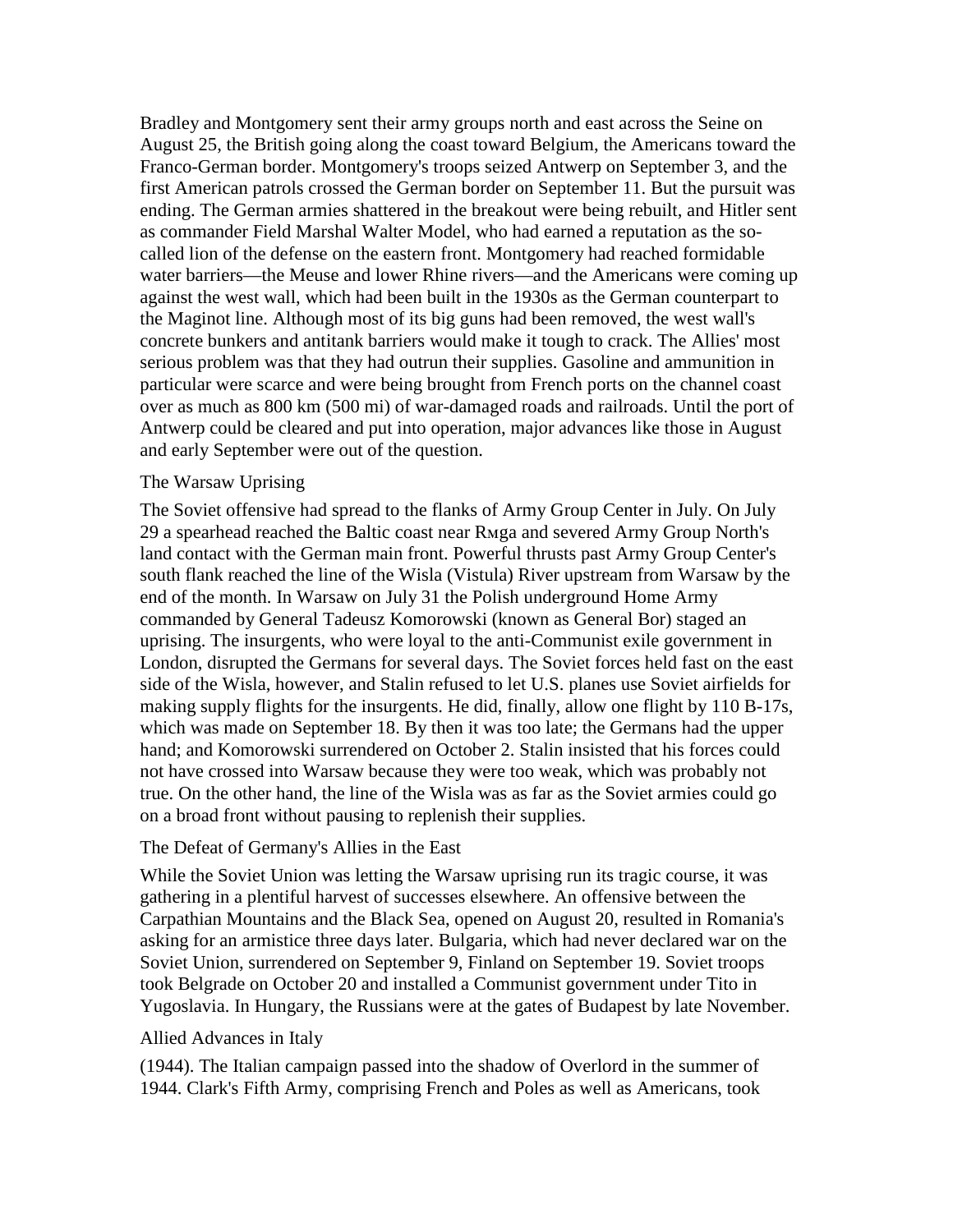Monte Cassino on May 18. A breakout from the Anzio beachhead five days later forced the Germans to abandon the whole Gustav line, and the Fifth Army entered Rome, an open city since June 4. The advance went well for some distance north of Rome, but it was bound to lose momentum because U.S. and French divisions would soon be withdrawn for the invasion of southern France. After taking Ancona on the east and Florence on the west coast in the second week of August, the Allies were at the German Gothic line. An offensive late in the month demolished the Gothic line but failed in three months to carry through to the Po River valley and was stopped for the winter in the mountains.

# The Battle of the Philippine Sea

Operations against Japan in the Pacific picked up speed in 1944. In the spring, the JCS projected advances by MacArthur through northwestern New Guinea and into the Philippines and by Nimitz across the central Pacific to the Marianas and Caroline Islands. The Japanese, on their part, were getting ready for a decisive naval battle east of the Philippines.

After making leaps along the New Guinea coast to Aitape, Hollandia, and Wakde Island in April and May, MacArthur's troops landed on Biak Island on May 27. Airfields on Biak would enable U.S. planes to harass the Japanese fleet in the Philippines. A striking force built around the world's two largest battleships, *Yamato* and *Musashi,* was steaming toward Biak on June 13 when the U.S. Navy began bombing and shelling Saipan in the Marianas. The Japanese ships were then ordered to turn north and join the First Mobile Fleet of Admiral Ozawa Jisaburo, which was heading out of the Philippines toward the Marianas.

On June 19 and 20, Ozawa met U.S. Task Force 58, under Admiral Marc A. Mitscher, in the Battle of the Philippine Sea. The outcome was decided in the air and under the sea. Ozawa had five heavy and four light carriers; Mitscher had nine heavy and six light carriers. On the first day, in what was called the Marianas Turkey Shoot, U.S. fighters downed 219 of 326 Japanese planes sent against them. While the air battle was going on, U.S. submarines sank Ozawa's two largest carriers, one of them his flagship; and on the second day, dive-bombers sank a third big carrier. After that, Ozawa steered north toward Okinawa with just 35 planes left. It was the end for Japanese carrier aviation. Mitscher lost 26 planes, and 3 of his ships suffered minor damage.

# Strategic Shift in the Pacific

U.S. forces landed on Saipan on June 15. The Americans had possession of Saipan, Tinian, and Guam by August 10, giving them the key to a strategy for ending the war. The islands could accommodate bases for the new American long-range bombers, the B-29 Superfortresses, which could reach Tokyo and the other main Japanese cities at least as well from the islands as they would have been able to from bases in China. Moreover, U.S. naval superiority in the Pacific was rapidly becoming sufficient to sustain an invasion of Japan itself across the open ocean. That invasion, however, would have to wait for the defeat of Germany and the subsequent release of ground troops from Europe for use in the Pacific. The regular bombing of Japan began in November 1944.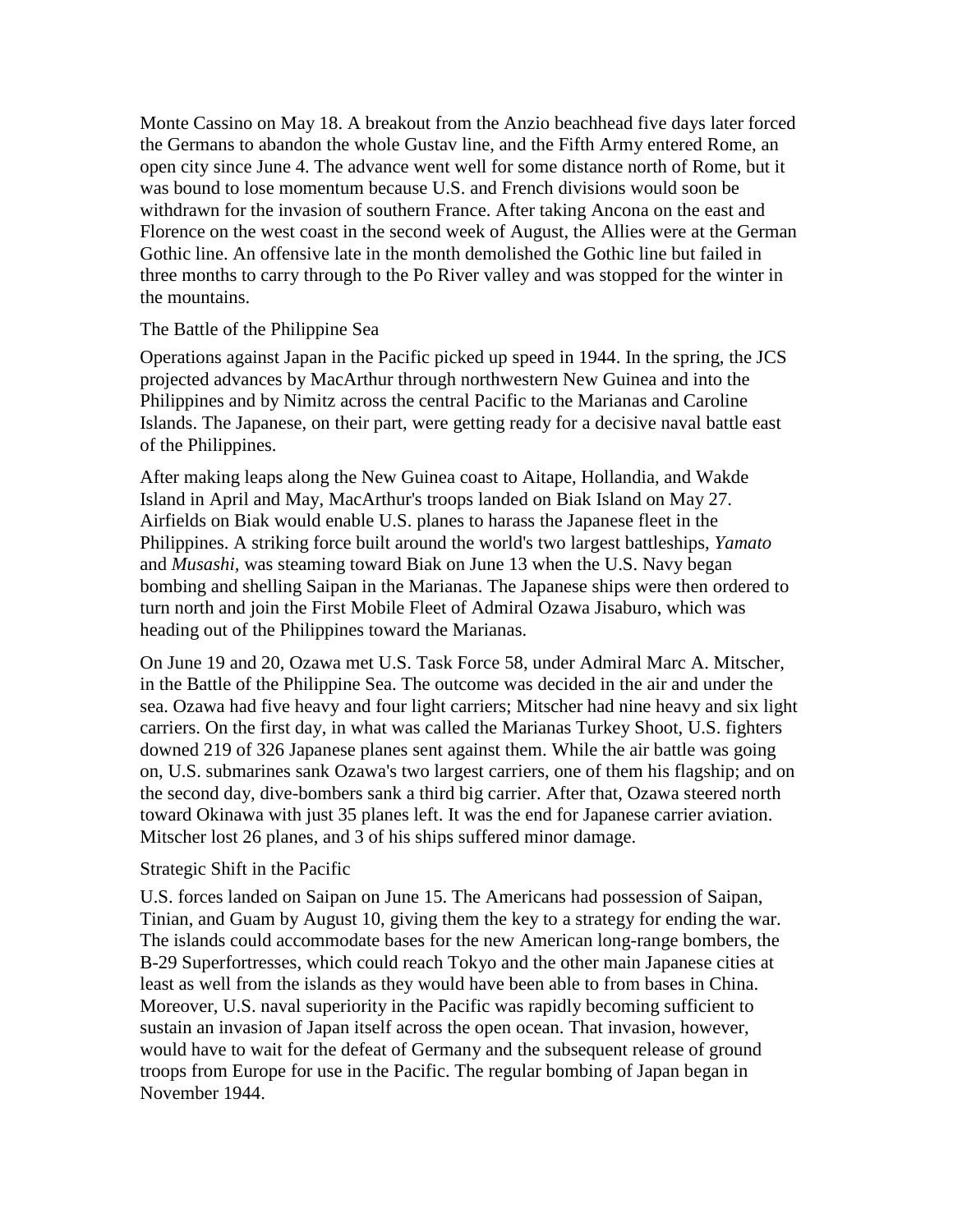Although the shift in strategy raised some doubts about the need for the operations in the Carolines and Philippines, they went ahead as planned, with landings in the western Carolines at Peleliu (September 15), Ulithi (September 23), and Ngulu (October 16) and in the central Philippines on Leyte (October 20). The invasion of the Philippines brought the Japanese navy out in force for the last time in the war. In the 3-day Battle for Leyte Gulf (October 23-25), the outcome of which was at times more in doubt than the final result would seem to indicate, the Japanese lost 26 ships, including the giant battleship *Musashi,* and the Americans lost 7 ships.

# The Air War in Europe

The main action against Germany during the fall of 1944 was in the air. Escorted by long-range fighters, particularly P-51 Mustangs, U.S. bombers hit industrial targets by day, while the German cities crumbled under British bombing by night. Hitler had responded by bombarding England, beginning in June, with V-1 flying bombs and in September with V-2 rockets; but the best launching sites, those in northwestern France and in Belgium, were lost in October. The effects of the Allied strategic bombing were less clear-cut than had been expected. The bombing did not destroy civilian morale, and German fighter plane and armored vehicle production reached their wartime peaks in the second half of 1944. On the other hand, iron and steel output dropped by half between September and December, and continued bombing of the synthetic oil plants, coupled with loss of the Ploiesti oil fields in Romania, severely limited the fuel that would be available for the tanks and planes coming off the assembly lines.

The shortening of the fronts on the east and the west and the late year lull in the ground fighting gave Hitler one more chance to create a reserve of about 25 divisions. He resolved to use them offensively against the British and Americans by cutting across Belgium to Antwerp in an action similar to the sweep through the Ardennes that had brought the British and French to disaster at Dunkerque in May 1940.

# The Battle of the Bulge

The German Ardennes offensive, soon to be known to the Allies as the Battle of the Bulge (*see* Bulge, Battle of the), began on December 16. The Americans were taken completely by surprise. They put up a strong resistance, however, and were able to hold the critical road centers of Saint-Vith and Bastogne. The German effort was doomed after December 23, when good flying weather allowed the overwhelming Allied air superiority to make itself felt. Nevertheless, it was not until the end of January that the last of the 80-km (50-mi) deep "bulge" in the Allied lines was eliminated. The Allied advance into Germany was not resumed until February.

# The Yalta Conference

By then the Soviet armies were on the Odra (Oder) River, 60 km (35 mi) east of Berlin. They had smashed the German line on the Wisla River and reached the Baltic coast east of Danzig (Gdansk) in January 1945 and had a tight hold on the Odra by February 3. Stalin would meet Roosevelt and Churchill at Yalta (*see* Yalta Conference) in Crimea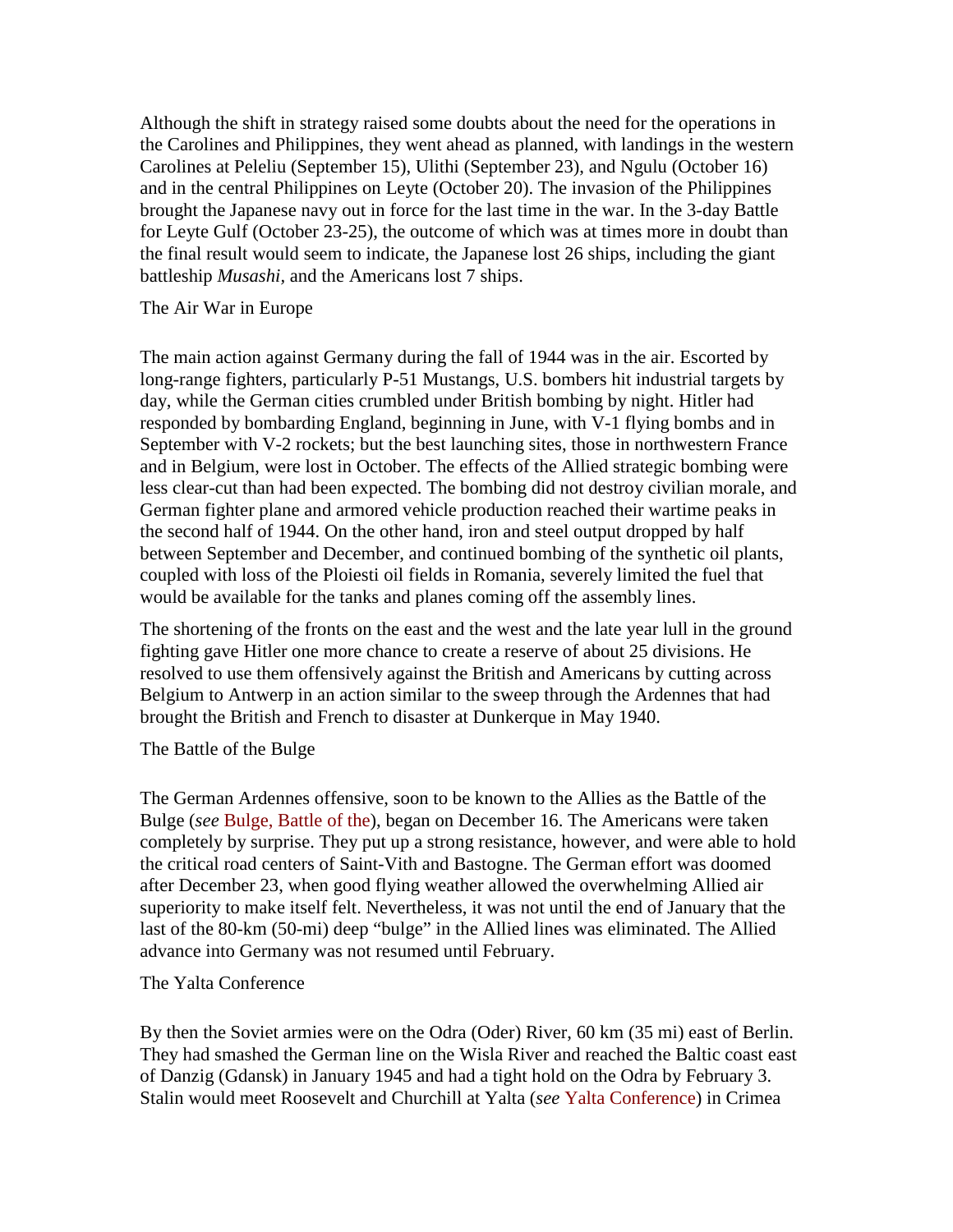(February 4-11) with all of Poland in his pocket and with Berlin and, for all anybody then knew, most of Germany as well within his grasp. At Yalta, Stalin agreed to enter the war against Japan within three months after the German surrender in return for territorial concessions in the Far East.

The Americans and British, as was their custom, disagreed on how to proceed against Germany. In a meeting at Malta shortly before the Yalta conference, Montgomery and the British members of the CCS argued for a fast single thrust by Montgomery's army group across the north German plain to Berlin. To sustain such a thrust, they wanted the bulk of Allied supplies to go to Montgomery, which meant the American armies would have to stay on the defensive. Eisenhower's plan, which prevailed, was to give Montgomery first priority but also keep the American armies on the move.

# Crossing the Rhine

The first stage for all of the Allied armies was to reach the Rhine River. To accomplish that, they had to break through the west wall in the south and cross the Ruhr (Dutch Roer) River on the north. The Germans had flooded the Ruhr Valley by opening dams. After waiting nearly two weeks for the water to subside, the U.S. Ninth and First armies crossed the Ruhr on February 23.

In early March, the armies closed up to the Rhine. The bridges were down everywhere—everywhere, that is, except at the small city of Remagen, where units of the U.S. First Army captured the Ludendorff railroad bridge on March 7. By March 24, when Montgomery sent elements of the British Second Army and the U.S. Ninth Army across the river, the U.S. First Army was occupying a sprawling bridgehead between Bonn and Koblenz. On March 22 the U.S. Third Army had seized a bridgehead south of Mainz. Thus, the whole barrier of the river was broken, and Eisenhower ordered the armies to strike east on a broad front.

# Allied Objectives in Germany

Advancing at times over 80 km (over 50 mi) a day, the U.S. First and Ninth armies closed an encirclement around the industrial heart of Germany, the Ruhr, on April 1. They trapped 325,000 German troops in the pocket. The British Second Army crossed the Weser River, halfway between the Rhine and the Elbe rivers, on April 5. On April 11 the Ninth Army reached the Elbe near Magdeburg and the next day took a bridgehead on the east side, thereby putting itself within striking distance (120 km/75 mi) of Berlin.

The Ninth Army's arrival on the Elbe raised a question of a "race for Berlin." The British, especially Churchill and Montgomery, and some Americans contended that Berlin was the most important objective in Germany because the world, and the German people especially, would regard the forces that took Berlin as the real victors in the war. Eisenhower, supported by the JCS, insisted that, militarily, Berlin was not worth the possible cost of taking it, and a junction with the Russians could be made just as well farther south in the vicinity of Leipzig and Dresden. Moreover, he believed Nazi diehards were going to take refuge in a redoubt in the Bavarian mountains, and he wanted, therefore, to direct the main weight of his American forces into south Germany.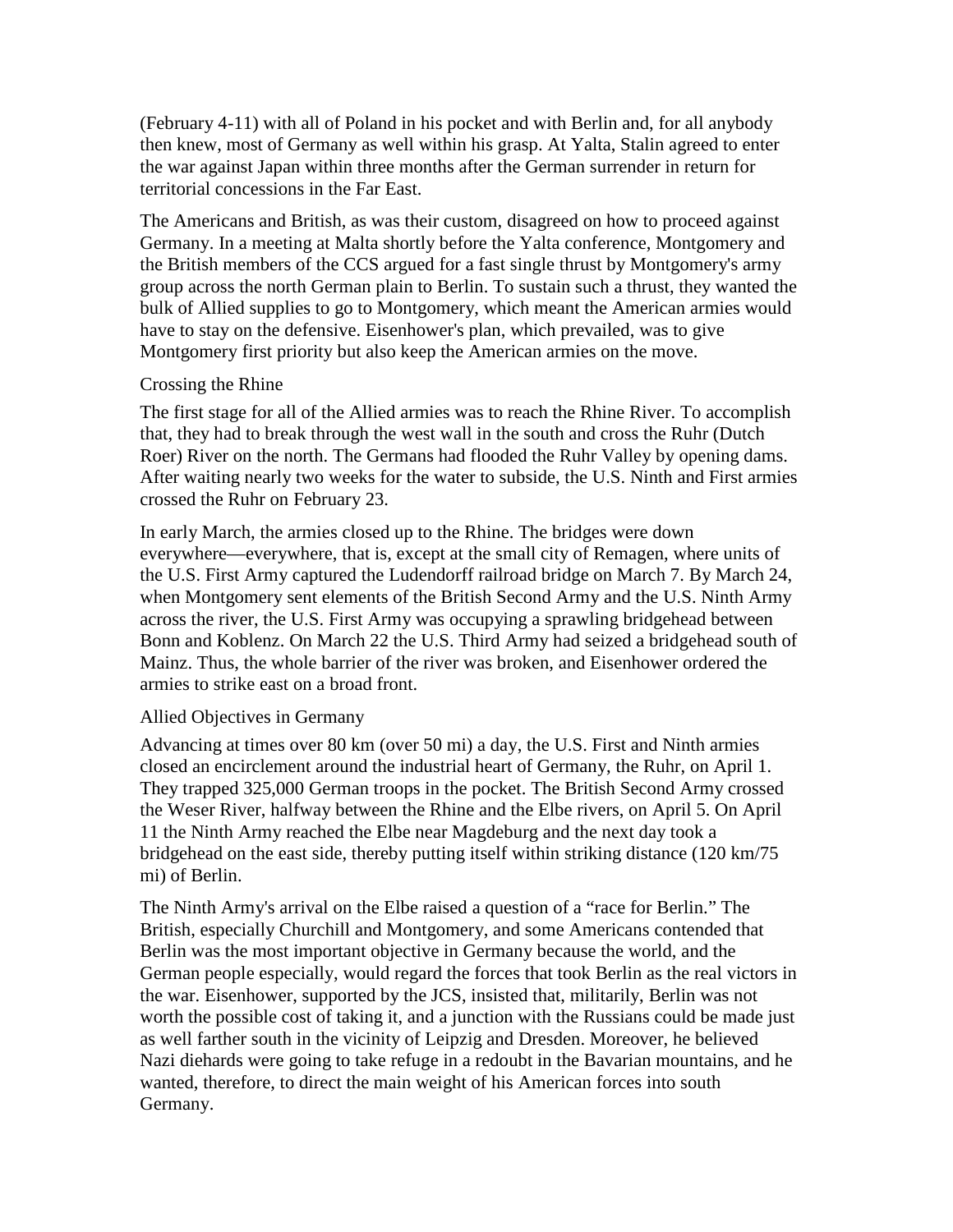The Soviet front, meanwhile, had remained stationary on the Odra River since February, which raised another question. The postwar Soviet explanation was that their flanks on the north and south were threatened and had to be cleared. The sequence of events after February 1945 indicates that Stalin did not believe the British and Americans could cross Germany as fast as they did and, consequently, assumed he would have ample time to complete his conquest of eastern Europe before heading into central Germany. Although he told Eisenhower differently, he obviously did not regard Berlin as unimportant. In the first week of April, his armies went into a whirlwind redeployment for a Berlin offensive.

### The Final Battles in Europe

Hitler's last, faint hope, strengthened briefly by Roosevelt's death on April 12, was for a falling out between the Western powers and the Soviet Union. The East-West alliance was, in fact, strained, but the break would not come in time to benefit Nazi Germany. On April 14 and 16 the U.S. Fifth and British Eighth armies launched attacks that brought them to the Po River in a week. The Soviet advance toward Berlin began on April 16. The U.S. Seventh Army captured Nьrnberg, the site of Nazi Party rallies in the 1930s, on April 20. Four days later Soviet armies closed a ring around Berlin. The next day the Soviet Fifth Guards Army and the U.S. First Army made contact at Torgau on the Elbe River northeast of Leipzig, and Germany was split into two parts. In the last week of the month, organized resistance against the Americans and British practically ceased, but the German troops facing east battled desperately to avoid falling into Soviet captivity.

# The German Surrender

Hitler decided to await the end in Berlin, where he could still manipulate what was left of the command apparatus. Most of his political and military associates chose to leave the capital for places in north and south Germany likely to be out of the Soviet reach. On the afternoon of April 30 Hitler committed suicide in his Berlin bunker. As his last significant official act, he named Grand Admiral Karl Doenitz to succeed him as chief of state.

Doenitz, who had been loyal to Hitler, had no course open to him other than surrender. His representative, General Alfred Jodl, signed an unconditional surrender of all German armed forces at Eisenhower's headquarters in Reims early on May 7. By then the German forces in Italy had already surrendered (on May 2), as had those in Holland, north Germany, and Denmark (May 4). The U.S. and British governments declared May 8 V-E (Victory in Europe) Day. The full unconditional surrender took effect at one minute past midnight after a second signing in Berlin with Soviet participation.

# The Defeat of Japan

Although Japan's position was hopeless by early 1945, an early end to the war was not in sight. The Japanese navy would not be able to come out in force again, but the bulk of the army was intact and was deployed in the home islands and China. The Japanese gave a foretaste of what was yet in store by resorting to kamikaze (Japanese, "divine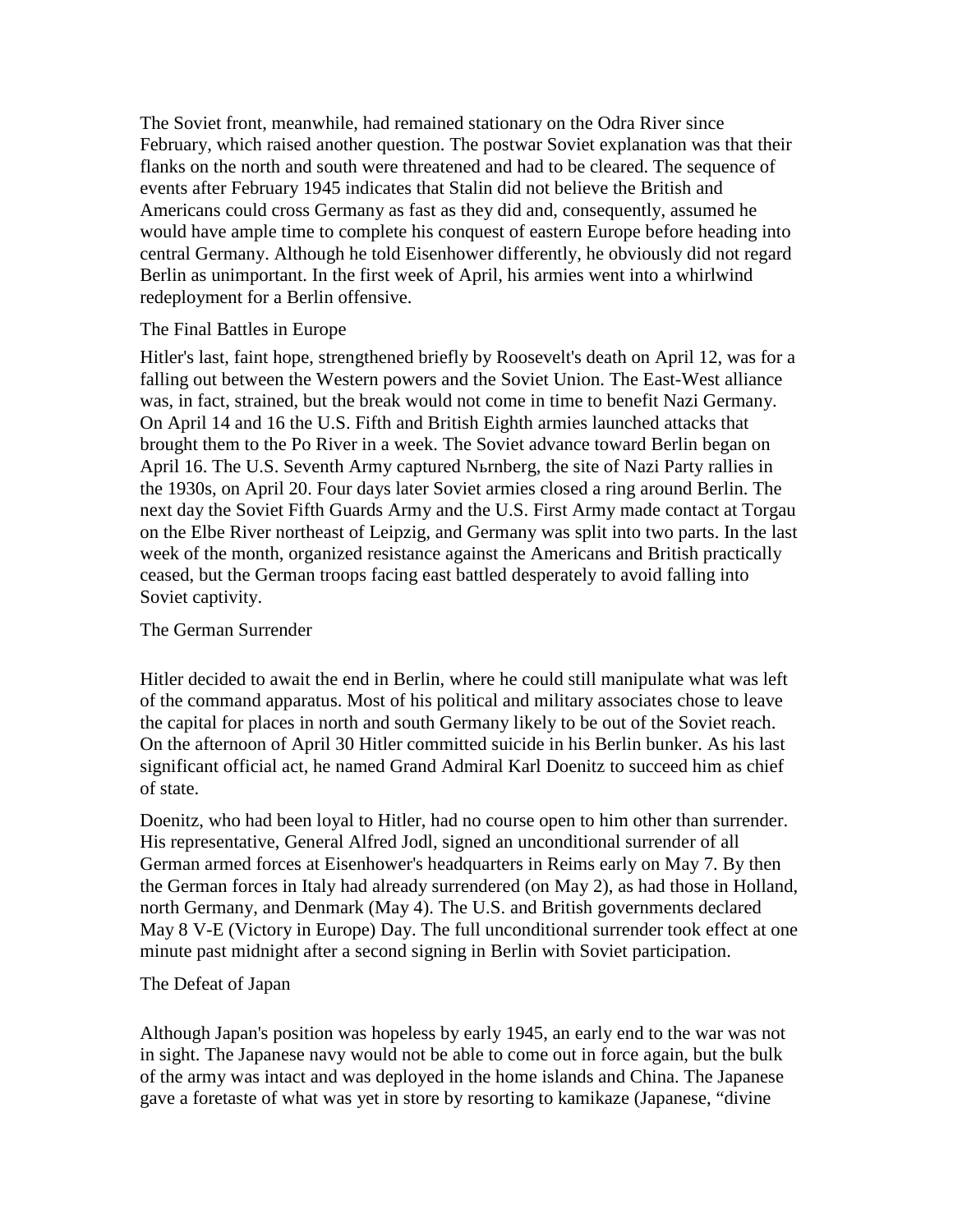wind") attacks, or suicide air attacks, during the fighting for Luzon in the Philippines. On January 4-13, 1945, quickly trained kamikaze pilots flying obsolete planes had sunk 17 U.S. ships and damaged 50. *See* Kamikaze.

# *Iwo Jima and Okinawa*

While the final assault on Japan awaited reinforcements from Europe, the islandhopping approach march continued, first, with a landing on Iwo Jima on February 19. That small, barren island cost the lives of over 6000 U.S. Marines before it was secured on March 16. Situated almost halfway between the Marianas and Tokyo, the island played an important part in the air war. Its two airfields provided landing sites for damaged B-29s and enabled fighters to give the bombers cover during their raids on Japanese cities.

On April 1 the U.S. Tenth Army, composed of four army and four marine divisions under General Simon B. Buckner, Jr., landed on Okinawa, 500 km (310 mi) south of the southernmost Japanese island, Kyushu. The Japanese did not defend the beaches. They proposed to make their stand on the southern tip of the island, across which they had constructed three strong lines. The northern three-fifths of the island were secured in less than two weeks, the third line in the south could not be breached until June 14, and the fighting continued to June 21.

# *Hiroshima and Nagasaki*

The next attack was scheduled for Kyushu in November 1945. An easy success seemed unlikely. The Japanese had fought practically to the last man on Iwo Jima, and hundreds of soldiers and civilians had jumped off cliffs at the southern end of Okinawa rather than surrender. Kamikaze planes had sunk 15 naval vessels and damaged 200 off Okinawa.

The Kyushu landing was never made. Throughout the war, the U.S. government and the British, believing Germany was doing the same, had maintained a massive scientific and industrial project to develop an atomic bomb. The chief ingredients, fissionable uranium and plutonium, had not been available in sufficient quantity before the war in Europe ended. The first bomb was exploded in a test at Alamogordo, New Mexico, on July 16, 1945.

Two more bombs had been built, and the possibility arose of using them to convince the Japanese to surrender. President Harry S. Truman decided to allow the bombs to be dropped because, he said, he believed they might save thousands of American lives. For maximum psychological impact, they were used in quick succession, one over Hiroshima on August 6, the other over Nagasaki on August 9. These cities had not previously been bombed, and thus the bombs' damage could be accurately assessed. U.S. estimates put the number killed in Hiroshima at 66,000 to 78,000 and in Nagasaki at 39,000. Japanese estimates gave a combined total of 240,000. The USSR declared war on Japan on August 8 and invaded Manchuria the next day.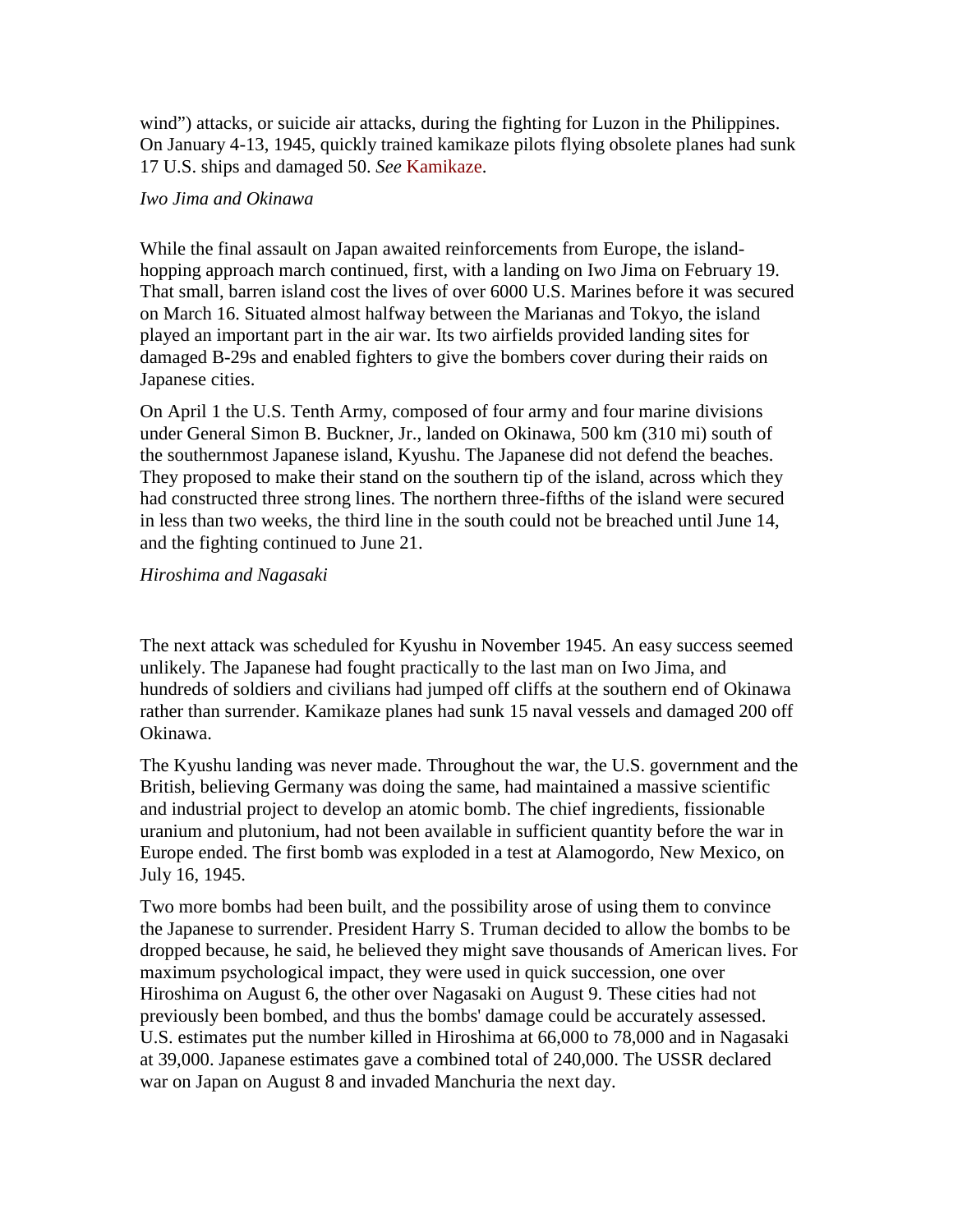On August 14 Japan announced its surrender, which was not quite unconditional because the Allies had agreed to allow the country to keep its emperor. The formal signing took place on September 2 in Tokyo Bay aboard the battleship *Missouri.* The Allied delegation was headed by General MacArthur, who became the military governor of occupied Japan.

# Cost of the War

World War II's basic statistics qualify it as by far the greatest war in history in terms of human and material resources expended. In all, 61 countries with 1.7 billion people, three-fourths of the world's population, took part. A total of 110 million persons were mobilized for military service, more than half of those by three countries: the USSR (22-30 million), Germany (17 million), and the United States (16 million). For the major participants the largest numbers on duty at any one time were as follows: USSR (12,500,000); U.S. (12,245,000); Germany (10,938,000); British Empire and Commonwealth (8,720,000); Japan (7,193,000); and China (5,000,000).

Most statistics on the war are only estimates. The war's vast and chaotic sweep made uniform record keeping impossible. Some governments lost control of the data, and some resorted to manipulating it for political reasons.

A rough consensus has been reached on the total cost of the war. In terms of money spent, it has been put at more than \$1 trillion, which makes it more expensive than all other wars combined. The human cost, not including more than 5 million Jews killed in the Holocaust (*see* Holocaust: *Results of the Holocaust*) who were indirect victims of the war, is estimated to have been 55 million dead—25 million of those military and 30 million civilian.

# Economic Statistics

The U.S. spent the most money on the war, an estimated \$341 billion, including \$50 billion for lend-lease supplies, of which \$31 billion went to Britain, \$11 billion to the Soviet Union, \$5 billion to China, and \$3 billion to 35 other countries. Germany was next, with \$272 billion; followed by the Soviet Union, \$192 billion; and then Britain, \$120 billion; Italy, \$94 billion; and Japan, \$56 billion. Except for the U.S., however, and some of the less militarily active Allies, the money spent does not come close to being the war's true cost. The Soviet government has calculated that the USSR lost 30 percent of its national wealth, while Nazi exactions and looting were of incalculable amounts in the occupied countries. The full cost to Japan has been estimated at \$562 billion. In Germany, bombing and shelling had produced 4 billion cu m (5 billion cu yd) of rubble.

# Human Losses

The human cost of the war fell heaviest on the USSR, for which the official total, military and civilian, is given as more than 20 million killed. The Allied military and